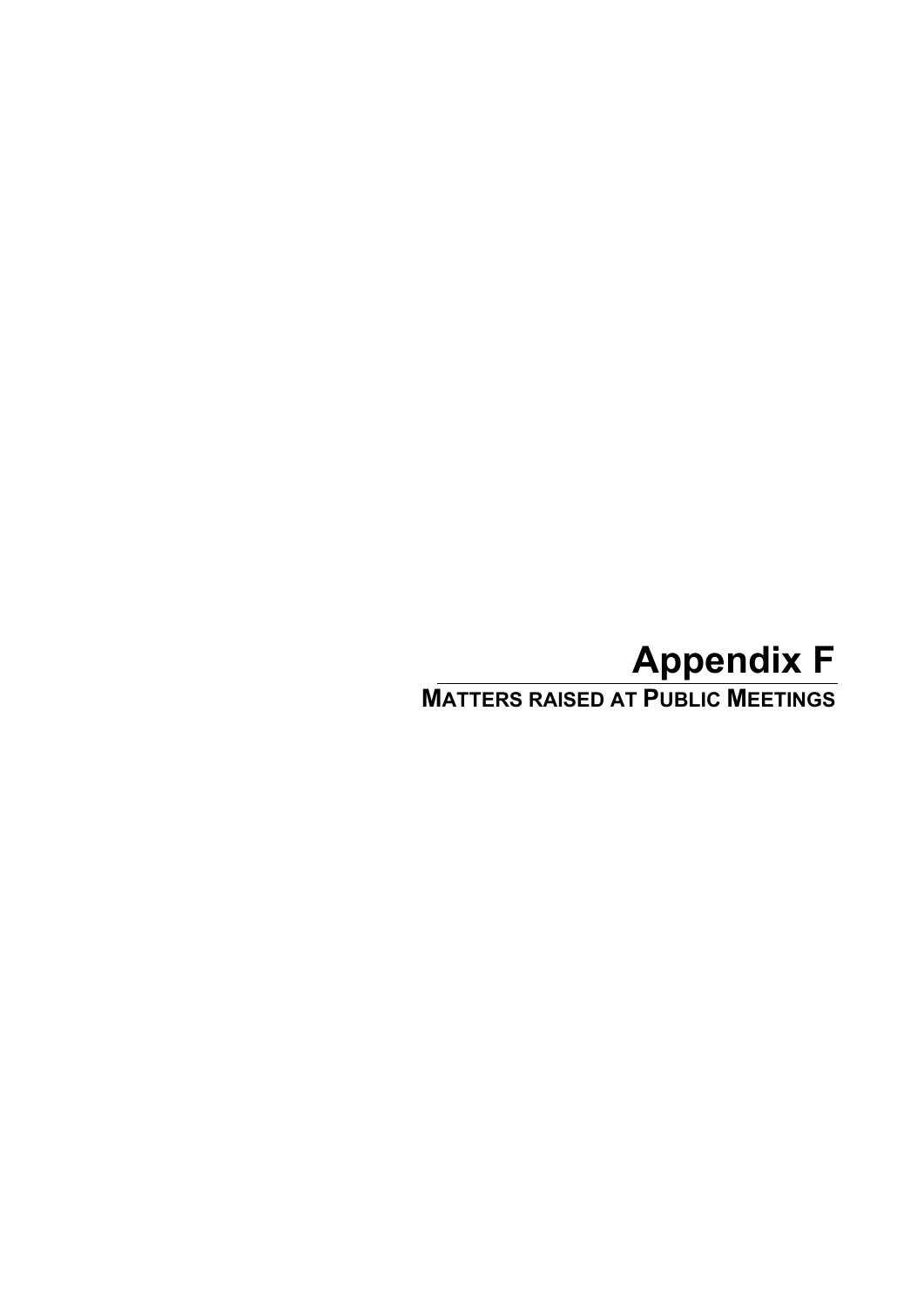

# **Cowra Heavy Vehicle Bypass Meeting - Public Consultation**

Meeting Minutes presented for Cowra General Public on behalf of Cowra Council

Wednesday 6<sup>th</sup> May 2015

Chair – Cowra Mayor - Mr Bill West

Presenter – Mr David Walker of Geolyse Pty Ltd

Public Attendees: Manfred Melchert, Albert Melchert, Frank Bridges, Kerry Bailey, Patti Brown, Robert Gee, Peter Mallon, Jack Ford, Larry Walsh, Peter Jeffery, Warwick Stubbing, Anne Jeffery, Doug Beer, Barry Burns, Steve Brown, Craig Fisher, Peter Muddle, Mick Crowe, Barbara Tomlin, Russell Moodie, Suzanne Moodie, Ken Anning, Amanda Anning, Chris Waters, John Waters, Allan Barlow, Ross Sharkey, Lyn Sharkey.

Councillors: Bill West, Judi Smith, Ray Walsh, Ian Brown, Peter Wright, Jack Mallon, Ruth Fagan.

Minutes: Latisha Ryall of Geolyse Pty Ltd

Apologies: Cowra Local Aboriginal Land Council.

Meeting start at 6.01 pm.

#### **Item 1 – Presentation on Review of Environmental Factors**

• David Walker will discuss the assessment with a PowerPoint presentation on the key issues of the Review of Environmental Factors for the Heavy Vehicle Bypass route for Cowra.

Welcome from Mayor Bill West.

This meeting gives an opportunity for the public to hear what is to be said and to put forward some suggestions on the Heavy Vehicle Bypass Route for Cowra.

Noted that issues in regards to Boundary Road residences has been provided by Anne Jeffery in a letter, a copy of which has been provided to both Council and Geolyse.

Please note that this meeting is being recorded for information.

Introduction to Geolyse who Council has commissioned to prepare a Review of Environmental Factors (REF) for the Heavy Vehicle Bypass route that has been proposed. Geolyse will explain what this means.

Introduction to Geolyse members David Walker and Latisha Ryall (Minutes)

Mayor reiterated that a copy of the letter has been given to David who will comment on the relevant issues.

#### **Geolyse Response**

David Responded to the Mayor with thanks.

#### **Introduction by David Walker - Outlining the purpose of this meeting.**

David Walker is a Town Planner who is employed by Geolyse, who have been engaged by Council to conduct an environmental assessment of the bypass route.

The purpose of the meeting is first and foremost about Consultation and in preparing the REF we are obliged to consider all relevant factors and so hopefully everything raised tonight has been considered already. The point of this meeting is to see where the public concerns lie, and what the impacts are perceived is associated with the alignment and with the route, including both the construction and operation of the route.

#### **Item 1 – Background**

A Summary of the project, where we have come from, what we are doing and what has been done to date will be discussed.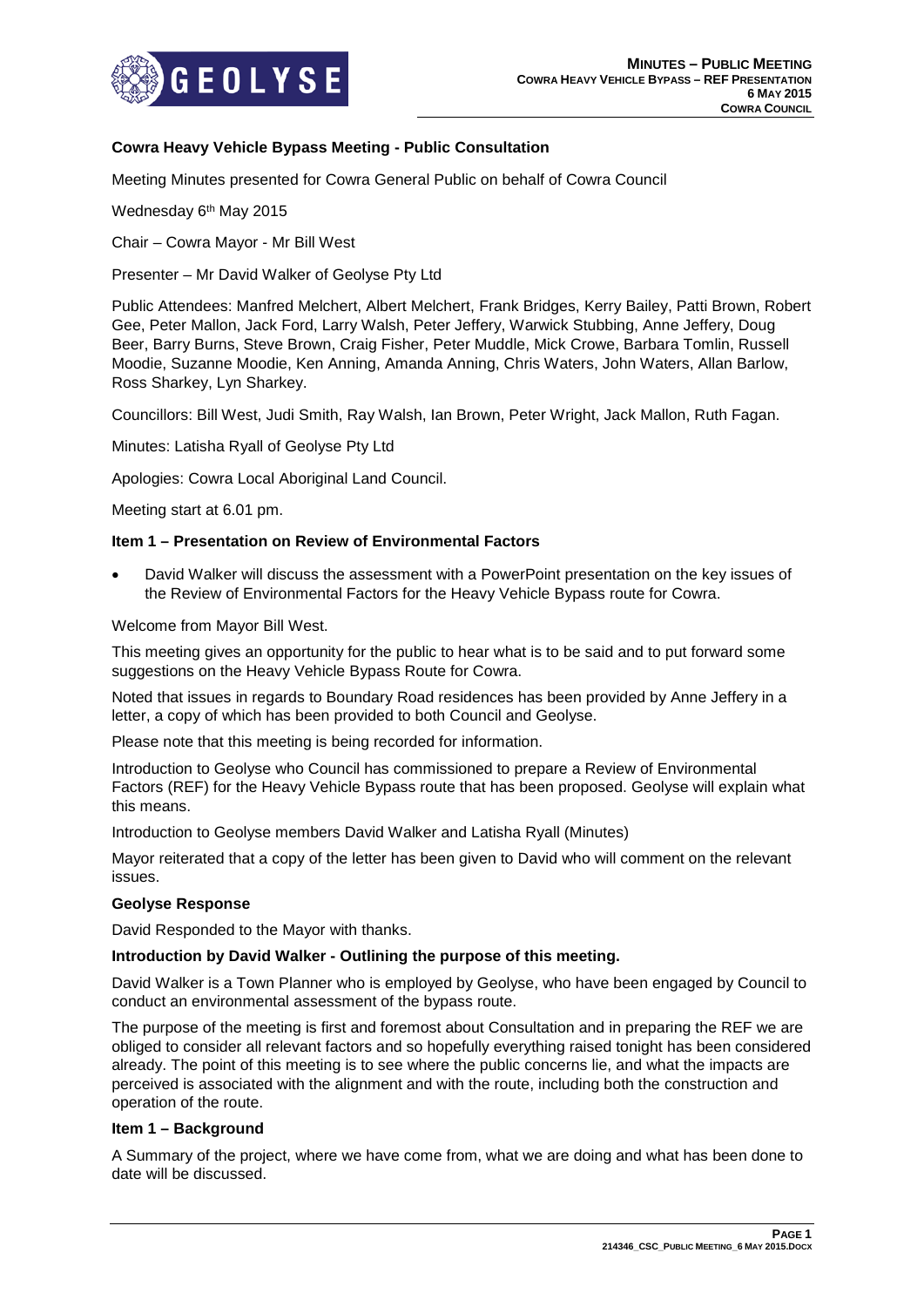

Comments are welcome to be received throughout the presentation at any point, a request that the public are to raise their hand and state a name for recording purposes in order to make a note where the comment has come from.

The structure of the presentation is not specifically broken down into the individual areas of the route, it is focused on the impacts associated with the route

In 2009 a number of options were identified via the Cowra Land Use Strategy for the route for a proposed bypass. Information received tonight from councillors has identified that this item has been on the Council's agenda and under discussion since the early 1980's.

2009 land use strategy identified 4 options. GHD was engaged in 2012 to consider those and other options, which was completed through an *Options Bypass Study*. This was finalised in 2013 and included 10 routes. GHD conducted a cost benefit analysis of a shortlist of 3 routes.

- Option A A Ring Road, a full Ring Road around the town of Cowra.
- Option B similar to the proposed route option 3 where Airport Road was connected to Young Road.
- Option 3 Southern Ring Road.

As part of this consultation GHD undertook a degree of consultation with Key Stakeholders including Roads and Maritime Services (RMS), Councillor's, the Community through Letters and Web service to and a range of ways where people could interact with that process. The consultation found that there was a relatively high level of support for a bypass and Option 3 was the best possible route.

# **Public Comment – Ken Anning**

Issue raised in regards to the letter which was sent out by Geolyse, stating that 65 % community agreed to a bypass running past Campbell Street. Who makes up the 65% of this survey? Is this the 65% of the Cowra population? 65% of 500 participants? Open discussions with all attendees at the meeting regarding the 65%.

#### **Geolyse Response**

It made up of 65% of the participants who responded.

#### **Presentation Continued**

Quick Summary again to be outlined. Geolyse has been engaged to consider the route that has been adopted, obviously there is a degree of concern regarding the alignment, Geolyse have not been engaged to revisit that alignment. If the public have comments to make on the alignment it is noted that they will be taken on board, but Geolyse have not been engaged to realign the route or consider alternative.

#### **Public Comment – General Consensus.**

Public felt that this meeting was a waste of their time as the connections for the concerns, would be provided to Geolyse who in turn would pass these onto Council, where the public feels that the Council are not supporting them.

#### **Geolyse Response**

David Walker advised that the purpose of this meeting is to identify the impacts associated with the Construction and operation of the route, and that there is a range of impacts that Geolyse are looking at.

#### **Public Comment – John Waters**

The other investigation (GHD) was flawed, only 400 people agreed to this out of the population of Cowra. Geolyse would be in a hard position to look at the impact and other associated aspects with the bypass as there is not full support of the Council or the full support of the town to do this. .

#### **Geolyse Response**

The engagement Geolyse have is to consider the alignment that has been adopted, if there are concerns about the alignment the public can direct them through Geolyse via the consultation process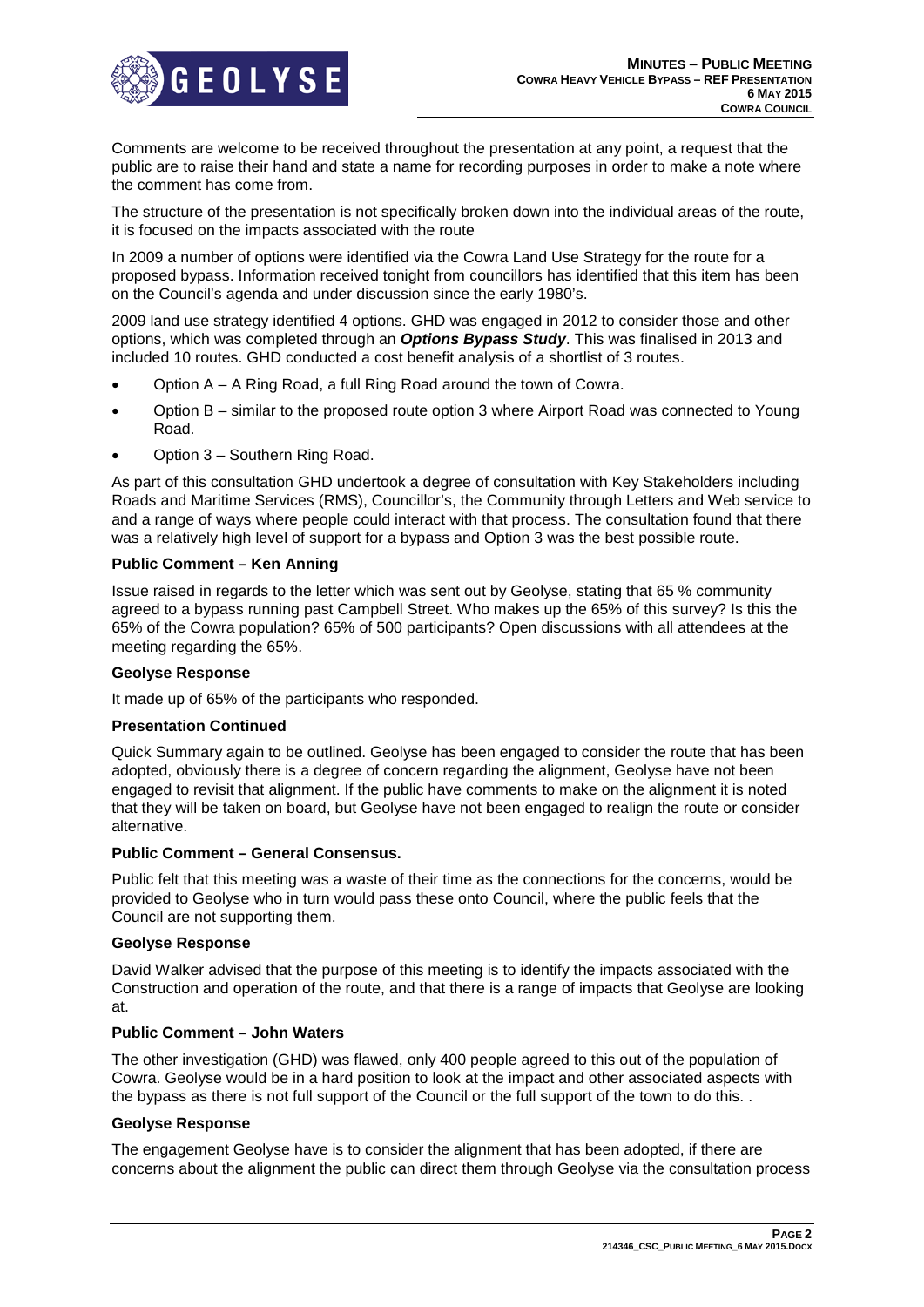

and those comments will be passed back to Council. David acknowledges that there is a degree of concern about the alignment but that Geolyse is not able to influence this issue. "We as Geolyse are not engaged to influence the alignment."

# **Public Comment – Lorraine Stubbing**

If complaints are going through to Geolyse and you are not accepting the comments tonight we can't approach the issue, and can't tell Geolyse about it, the council does not want to know about the complaint because they have employed Geolyse. What do the public do?

#### **Geolyse Response**

Geolyse has been employed to consider the environmental impacts.

David advised there are two separate Issues.

- 1. The alignment
- 2. Impacts associated with the alignment.

Members of the public have an issue with the alignment which is understandable but it is not what Geolyse has been engaged to consider.

#### **Public Comment - General Consensus**

It does not change the fact that the route has been adopted and Council has accepted this.

#### **Geolyse Response**

Geolyse cannot comment on this.

# **Public Comment - Warwick Stubbing**

Please refer to Figure 2 noted the aerial view is out of date, advised that 100% new homes have just been built on this land. – Issue regarding residential use and perception that a bypass would avoid residential areas? Boundary road and some degree Airport road, is part of a residential area with new development, Warwick is concerned about this.

#### **Geolyse Response**

Davd responds advising that he can only reiterate previous comments.

#### **Council Response – Mayor Bill West**

Mayor responds on behalf of Council, acknowledging he understand the public concerns regarding Boundary Road, Campbell Street and Airport Road. Council went through a process including public consultation, where a route has been identified and this is the route that we are discussing. Geolyse have been engaged by Council to undertake an REF, this REF will encompass many issues, which David will be able to present to you. It also incorporates the copy of questions that have been provided by the Boundary Road residents, which they want addressed and he will refer to those. Some of those questions may be answered tonight, some may be addressed in the next stage of the detailed design of the alignment. This is part of a process, please let Geolyse present the information. Questions may be asked at the end, once the presentation has been finished. Please show some courtesy.

Council has adopted the route and undertaken the necessary processes. Geolyse has been employed by Council to go through the process, let the presentation continue. So please let them go through the process.

Again this is part of a process, and to please show some courtesy and hear the presentation. Council adopted the route, whether right or wrong

#### **Public Comment - Ken Anning**

Advised that they (public) are responding to the findings and what is put in front of them (presentation).

# **Public Comment – General Consensus**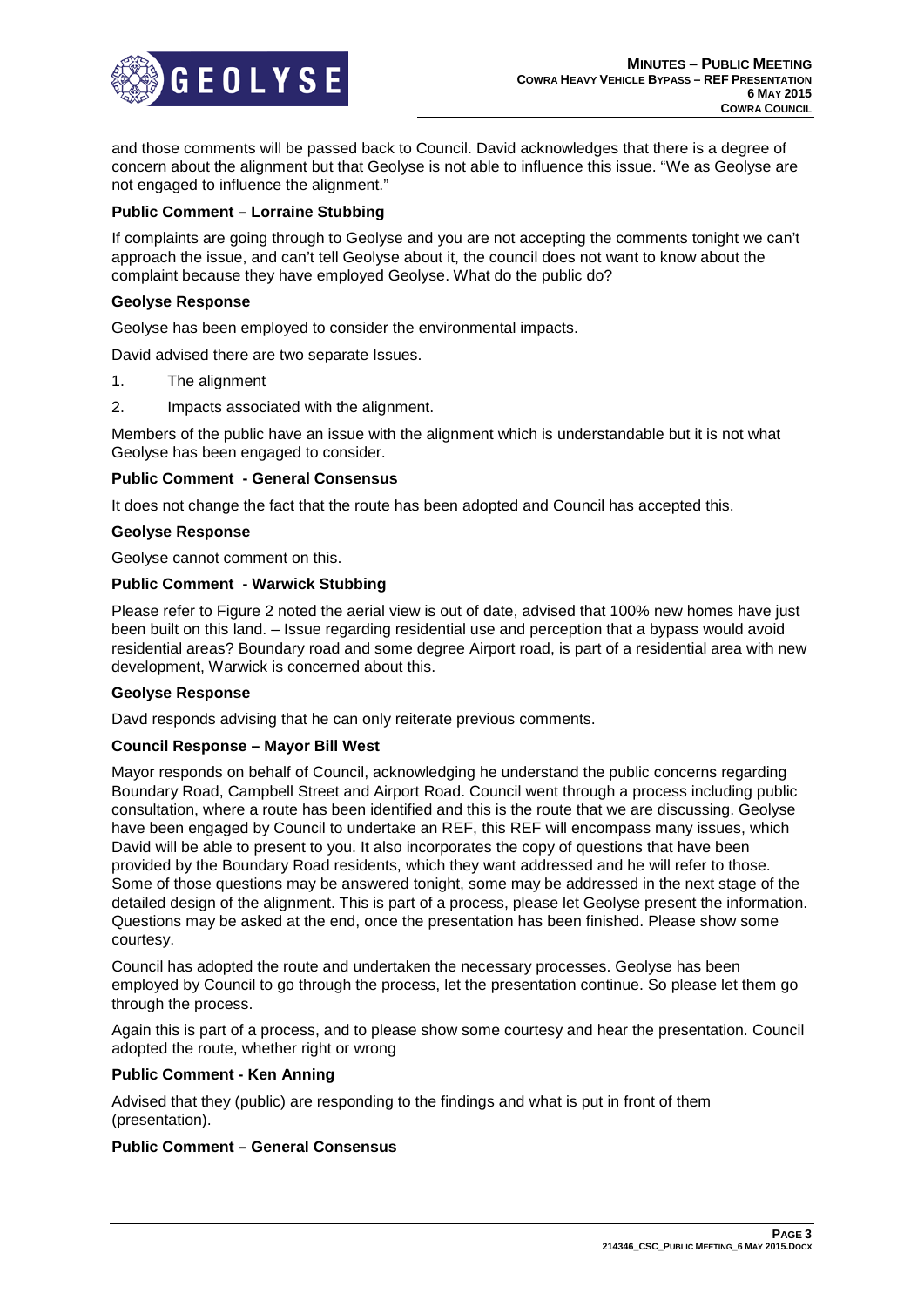

Heated public discussion regarding GHD report and costings, the public believe that this is a flawed report. Truck data evidence is inaccurate; according to one public member a statutory declaration was provided from a highway patrol officer of times provided by Cowra Council. The public are extremely passionate about this topic because they believe Council have outvoted the public. Only 300 people wanted a bypass at all. GHD report specified that the public wanted a northern ring and that due to costings the southern ring was adopted, public advised it has not been costed property. Public advised that they had suggested other routes to Council but they were not considered.

Ken Anning stated that the report has not been costed properly, and this is just another way in which council 'another box ticking exercise", asks why the public are here tonight?

# **Council Comment**

Council advises that this is not just another box ticking exercise but a process that has been committed to and has now undertaken a process and engaged Geolyse to prepare an REF. Let the presentation continue. Mayor acknowledges that this conversation and complication will go on for some time, tonight allows the opportunity for issues to be raised in regards to inaccurate information.

Presentation to continue….

#### **Traffic Data**

In terms of traffic data Geolyse are logging information, current traffic data and collecting traffic data, not just GHD information a wealth of data collating historical data, noise loggers and traffic impacts as well as data from RMS. Our aim is to get the data as accurate as possible. Wealth of data, from RMS and us collecting ourselves

#### **Public Comment – Amanda Anning**

In regards to the data from roads that have been picked. Does it still encapsulate the Canowindra Road, that is not adopted on the southern bypass route, and one of the issues of the bypass is that it should actually encompass ALL roads that that are inclusive of truck use and access?

Public requested that a more in-depth study be undertaken, and from every avenue regardless of the route, looking to have as much data as possible. Understanding that this meeting is about a current route that has been adopted but for the sake of data consistent data, where the data is to capture each road that takes truck traffic. Another option if we continue with the current bypass route, do we assume trucks will be taking the same route on the main street, Sydney road to Canowindra Way?

#### **Geolyse Response**

David responds that the range of data is quite broad, and Geolyse is making every attempt to collate the data with the inclusion of RMS historical data, and as much data as possible.

#### **Public Comment – Amanda Anning**

Have to capture all the major roads, Major Roads that are included are the Sydney Road towards Grenfell Roads, Young and Canberra Road, but missed a big portion of the assessment relating to the Canowindra road. Important as part of the environmental impact study Geolyse also look at the congestion that is caused and the potentially of removing the full extent of trucks out of the main areas. It is noted that this is a pedestrian and retail area along Redfern Street.

#### **Geolyse Response**

Difficult for Geolyse to assess impacts that are not part of the alignment.

#### **Public Response**

1<sup>st</sup> stage of the bypass route around Cowra. Canowindra Road would possibly be picked up in the next stage.

#### **Geolyse Response**

Geolyse cannot comment on staging.

# **Public Comment – Anne Jeffrey**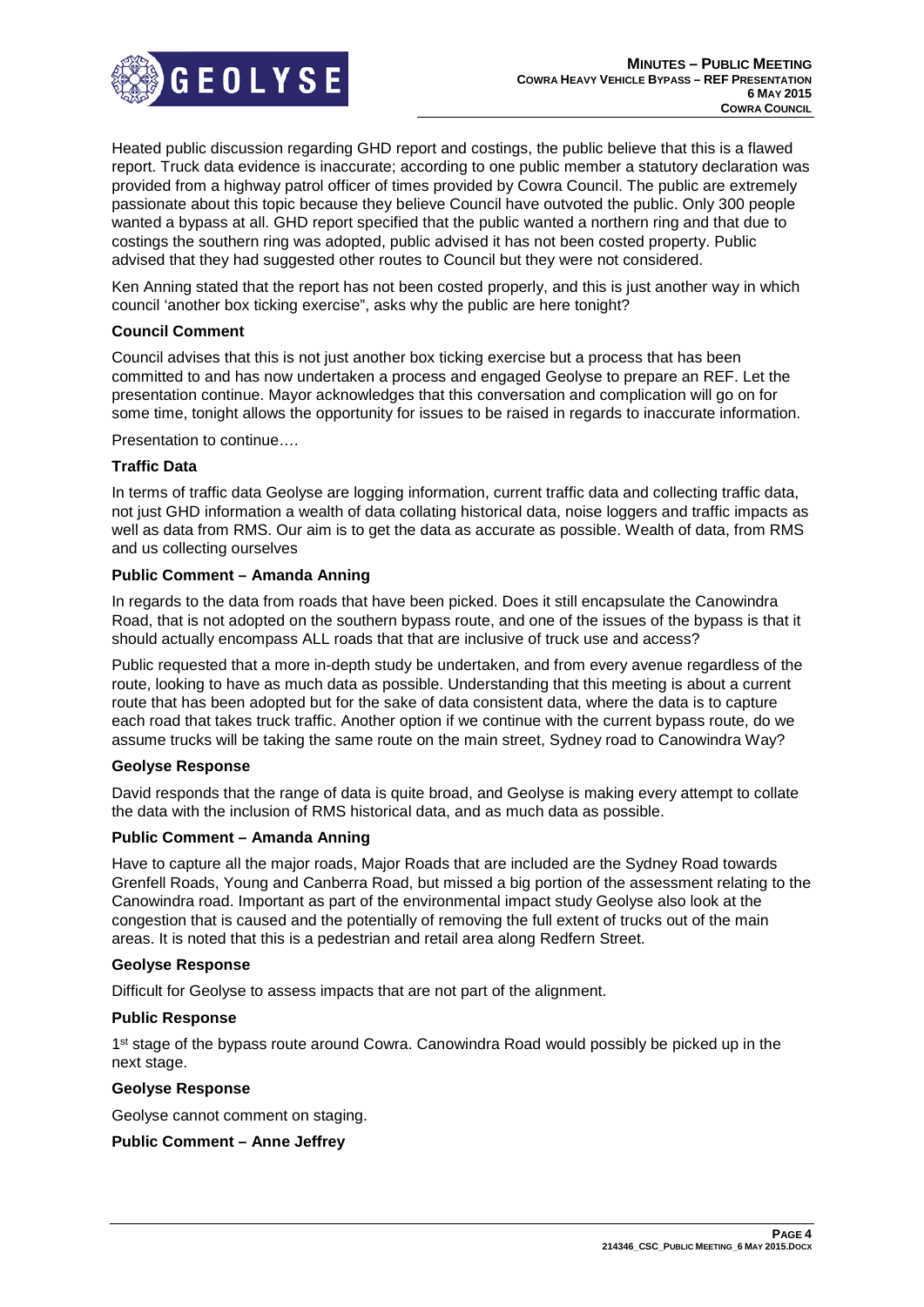

Anne Jeffery requested the Boundary Road questions be addressed. , meeting have not had the questions, would like to go through the Boundary road questions.

#### **Boundary Road Resident Questions**

Residents of boundary road, prepared a letter consisting of 7 questions in total to be addressed at tonight's meeting. The questions are outlined below.

1. How do we plan to deal with safety issues with school bus pick up and ands set down from many of the houses?

- 2. How do residents plan to turn into their property across fast moving highway traffic?
- 3. How do council plan to manage the intersections with the Young and Boorowa Roads?

4. What is the speed limit on the road going to be to assist the trucks on right angle bends currently?

- 5. What safety precautions for children and animals are to be taken if there is no speed limits?
- 6. Will there be parking for cars on the side of the road

What compensation will there be for persons who have property in good faith that that would remain for their lifetime.

#### **Geolyse Response**

Preferred route is the most popular based on the GHD route, accept that there are issues with this. It was the most cost effective and most preferable.

#### **Purpose of the REF**

Purpose of the REF is to address the impacts that are likely to affect the environment, it is a fairly wide area and the report will look at all issues associated with the construction and the operation of the bypass route, and the ways in which they may affect the environment. Looking to determine if the bypass will have a significant effect on the environment or affect threatened species populations or ecological communities or habitats, the environment as physical and social in a total sense.

If the likelihood shows a significant impact on the environment, an Environmental Impact Assessment will be required.

REF assesses a range of impacts that is not an exhaustive list as outlined below, but does incorporate the top end priorities.

Landscape character, Flora and fauna, Noise, Traffic, heritage, air quality, acquisition, surface and groundwater, socio economic, soils, utilities wastes and hazards, in terms of key areas of the investigation. Geolyse are looking at Flora and Fauna including aquatic ecology, noise and impacts associated with new traffic movements new traffic onto existing properties, traffic and access, indigenous heritage, air quality, surface and groundwater monitoring, visual amenity. Socio economics fits into this as well.

#### **Public Comment – Ken Anning**

Public Question – Do you deal with the Sydney lands council in regards to indigenous heritage or local community?

#### **Geolyse Response**

The process is outlined through and Aboriginal Cultural Heritage assessment (ACHA) as defined by National Parks and Wildlife, and advert has been placed in the paper and direct consultation with the local areal land council and local aboriginal groups are asked to express their interest in being involved in the process. The archaeologist is involved in direct consultation including field surveys to determine any impacts.

#### **Public Comment – Ken Anning**

Public Response - Lands council did not know that this meeting was on.

#### **Geolyse Response**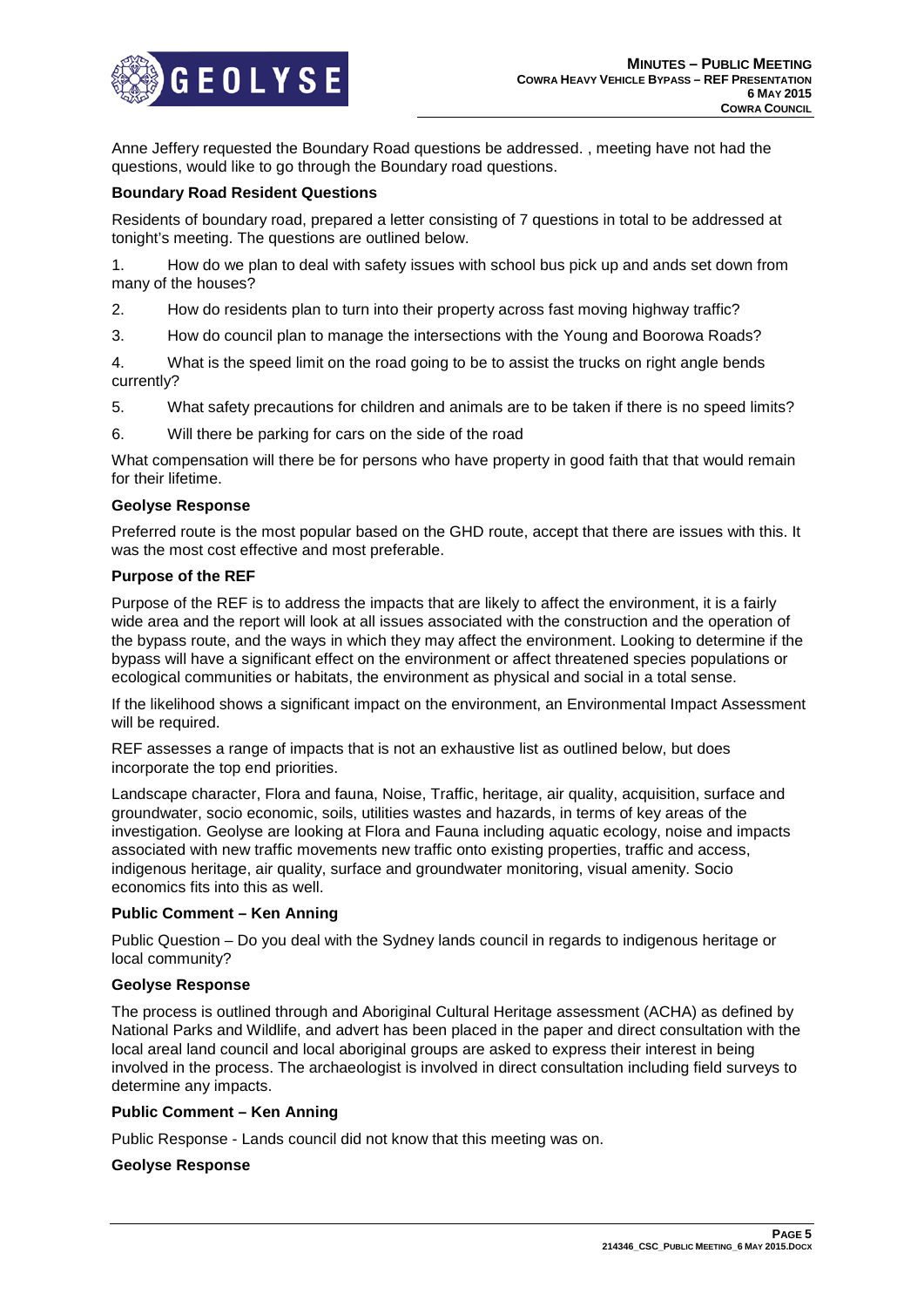

There is a separate consultation process that is occurring between the archaeologist and the LALC, directed consultation.

# **Public Comment – Ken Anning**

Aboriginal lands council send apologies.

#### **Presentation Continues**

The purpose of this meeting is to gain perception of the impacts associated with the construction and operation of the route.

Specialist's investigations and subcontractors have been engaged to deal with those particular areas.

Ecology, air traffic noise and vibration, air quality, traffic, indigenous cultural and hydrology.

Internal by Geolyse – traffic assessment and desktop assessments of landscape, visual, surface and groundwater and acquisition.

#### **Landscape and Visual Amenity**

There are 6 distinct landscape character zones within the visual catchment. Under the RMS guidelines. Character zones are defined yellow is airport red is residential and business areas, brown is industrial green is purple is recreational, and blue is infrastructure such as roads rail etc.

There will be a Degree of change, road structures such as bridge intersections especially significant at Lachlan Valley Way in regards to introduce new features in the environment. *In terms of guidelines no massive impacts.* 

#### **Public Comment – Ken Anning**

Red area is rural and business? Thought was zoned rural residential?

#### **Geolyse Response**

Red is zoned rural residential zoned in the context that people reside there

Green is zoned rural and that is zoned as predominately primary production, the character of that areas is rural in nature, even though there are residents there.

In terms of Acquisition lots that are potentially affected by the concept alignment, not areas that would be acquired – there are mostly green areas, and a 30-40m road corridor which would go through some of those lots, the median amount of acquisition is 500m. One area on left of the picture not affected by the alignment but may be sensible to acquire to reduce the 90 degree corner and introduce curve into the alignment. There is also an element of an endangered ecological community that could be avoided if the alignment was slightly changed and a curve placed on this route.

#### **Public Comment – Anne Jeffrey**

It is not showing any acquisitions along boundary road, but it is not wide enough for 30-40 m road corridor?

#### **Geolyse Comment**

The concept alignment that has been proposed fits within the existing corridor with room on either side. There is no acquisition proposed on concept alignment in boundary or airport road. – Still a two lane road, will be a degree of the vertical alignment, it will be straightened out, subject to detail design and would be investigated to the full extent

#### **Public Comment – Anne Jeffrey**

There is no service road to allow people to access their properties?

#### **Public Comment - Robert Gee -**

Mr Gee, angered that no one has consulted with him regarding his property. He would like Council to sit down with him and propose compensation. That is his purpose of attending this meeting tonight, and why was another route not proposed?

#### **Geolyse Response**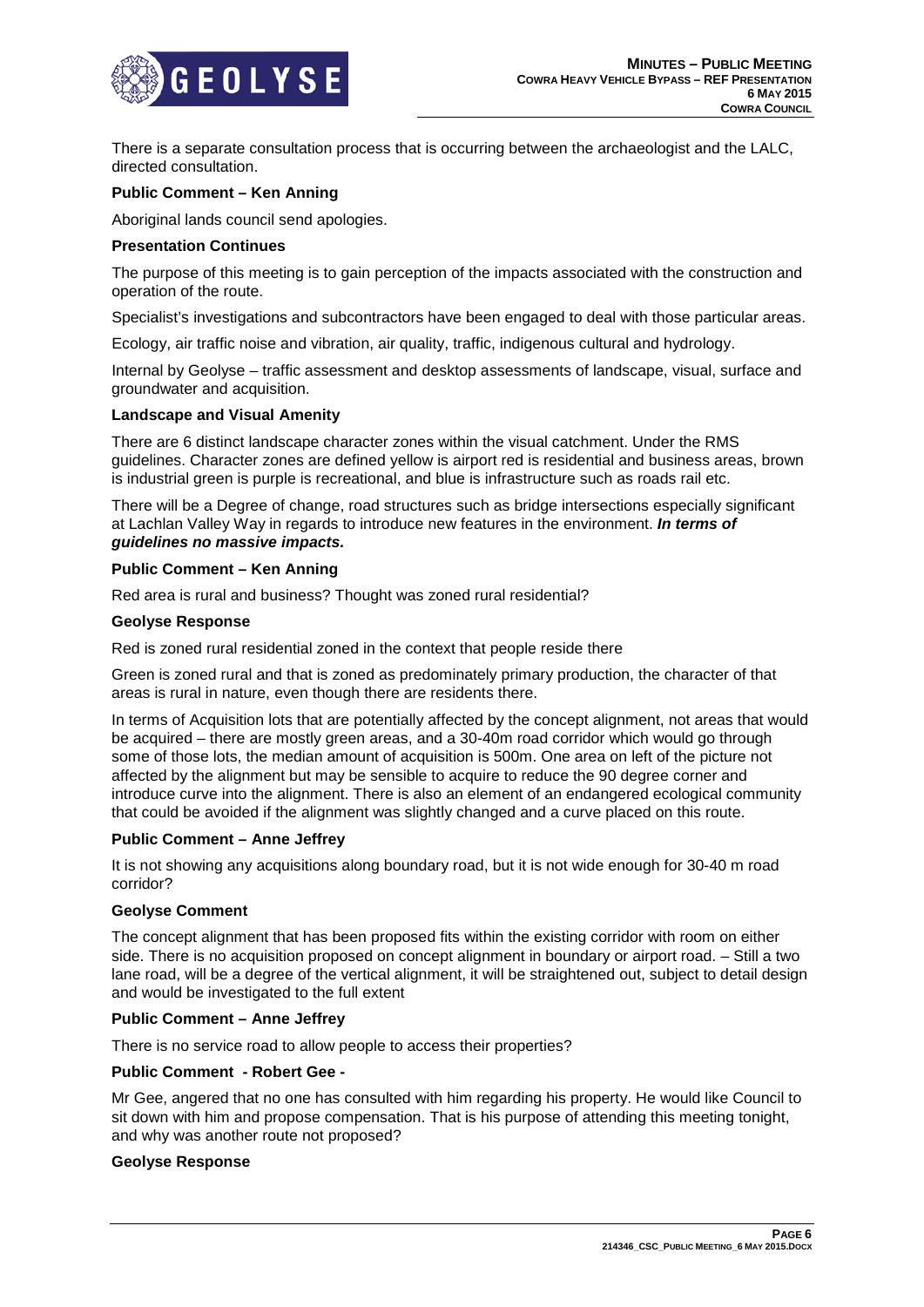

David acknowledge that public is frustrated. Encouraged to put concerns in writing and propose to council.

#### **Public Comment - John Waters**

Morality of taking homes and corner block of Airport Road and Boundary Road. John states the community should compensate those affected. As a community we (the people) should compensate if the town wants the bypass we have a moral obligation to ensure those affected are compensated.

#### **Geolyse Response**

Please put concerns in writing.

#### **Public Comment – Anne Jeffrey**

The people who have built the newest houses, prior to this members have approached council to ask if any developments would be going ahead, again frustration shown.

#### **Public Comment – Kerry Bailey**

Public question - Is the route set in concrete or can it be varied?

#### **Geolyse Response**

It is the alignment that we are assessing today. The fact that we are discussing this alignment does not meant that it will be built in this form. There will be recommendations that come out of this report that would suggest that it would be sensible to address certain issues. Geolyse will not be making wholesale recommendations to completely revisit the alignment. It does not mean it will be built and it may not happen at all, as per previous projects.

#### **Public Comment – Robert Gee**

Angered about meetings held if the proposed project will not go ahead, public issues regarding the building of the road.

Frustration between council and public, noting that it is stressful for the residents, and decisions that had been made.

#### **Geolyse Response**

Please provide in writing.

#### **Council Response**

Mayor addresses the public to say the meeting has been held in good faith, we expect people to put forward their point of view and issues that have justly concerns, this is the route, there may be movement within the alignment, and it could be slightly changed. Angered at some public response. Everyone is upset and concerned, we need to work through the process. Geolyse are employed to provide a report, the report will be made available.

#### **Public Comment**

If the idea of the REF is to identify the environmental factors, and if serious ones occur we would need to go to another EIS is this correct? And we still need to make provisions for access and services roads which would then be a bigger effect on the environment?

Identify properly what the impact is for access on the whole route, through the REF and EIS due to access, we need to make provisions the block needs legal access.

#### **Geolyse Response**

Agreed that the REF is a stepping stone to identify what the impacts are for access.

REF and EIA infrastructure project is outlined – it begins with a concept to identify constraints, the constraints then inform detail design. The detail design may change things significantly enough that another review of environmental assessment would be needed

It would be illogical to do a detail design without first considering the constraints of the landscape.

There will be controls and recommendations for this, the controls to access to land a slip road may be required or other engineering solutions to ensure residents can access their property safely.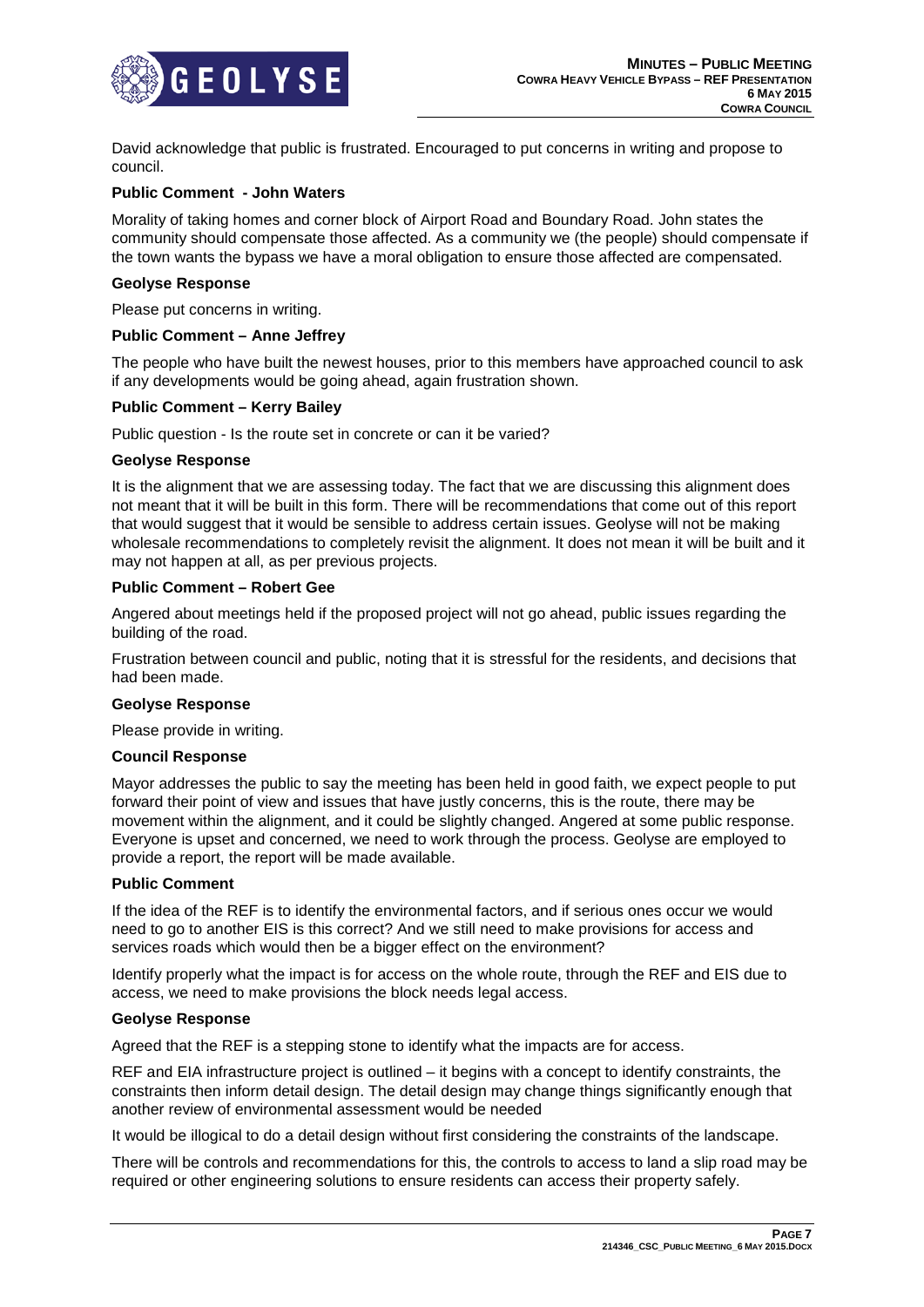

Traffic engineers will look and make recommendations. There are lots of ways to respond.

What is the existing environment? What are the impacts associated and how will they change that environment and how do we respond to those?

The process to follow after this is done includes recommendation and if this is non-significant finding it then moves onto detail design. A full survey and response to constraints.

#### **Public Comment – Albert Melchert**

Public Why is the Rail corridor is highlighted?

#### **Geolyse Response**

It is closed, John Holland is adamant that it won't be formally closed. So the chance of it being acquired from Transport NSW are pretty low, this area is highlighted in error.

#### **Public Comment – Manfred Melchert**

Resident would like the alignment moved east to provide a service land, near railway.

#### **Geolyse Response**

Always a capacity to look at this in detailed design; safety for people leaving their properties is a key consideration. You want the bypass to be efficient, it loses its efficiency with multiple individual access off the bypass. If there is a need to provide a slip lane it will be investigated and considered.

Presentation Continues….

#### **Surface Water**

Surface water – Lachlan River large constraint for this site and Waugoola Creek, both have flood impacts associated. Both have 1/100 yr. flooding, point of crossing the river significant area of flooding. The concept road alignment will be below the 1/20yr flood event. This bypass would not be operational in or beyond the 1/20 yr. event. The costs involved to raise the bridge height would be fairly significant. In a flood event trucks would still need to go through the main street. This area would be closed in any event.

Groundwater exists on the land, as high as 2m; there may be construction interaction with groundwater and potential for spills during construction or vehicle accidents controls they need to be managed,

## **Flora and Fauna**

Vegetation communities through the concept alignment are predominately disturbed grassland, river red gum riparian corridor within the river and a small section of white box, yellow box Blakey's red gum woodland, on the corner of boundary and airport road; as mentioned earlier, softening the curve would protect the endangered community.

Aquatic environment, apparently is a fairly low temperature river that is shallow. Ecological assessment if a pier or piers were placed in the river, there would be no detrimental impact on the ecology of that area. This may then change the concept design through detail design.

At the bottom of Airport road, the recommendation of cutting the corner would prevent the removal of those endangered trees and would be beneficial arrangement as there would be capacity to redevelop the road that has been closed to improve the woodland. Importantly, the concept alignment would be unlikely to affect the flora and fauna or the ecological community under the states or commonwealth legislation.

#### **Soil contaminations**

One site shell depot , defined by EPA as a contaminated sited, there are approx. 32 groundwater monitoring bores, that will need controls through REF in regards to construction to ensure there is no risk to workers, may be an opportunity to improve that situation and remove some contamination through the construction process, depending on cut and fill for that area.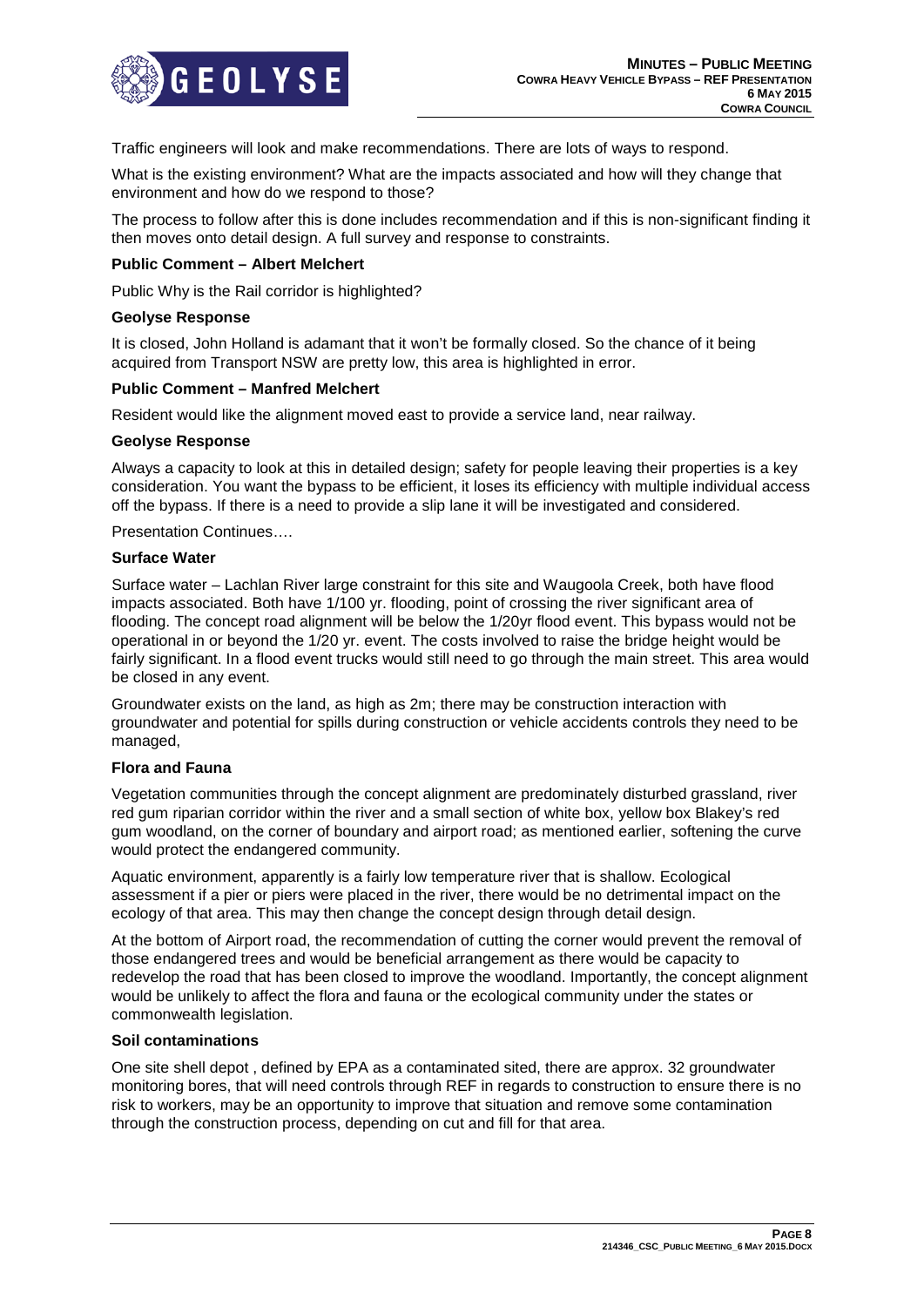

General Comment - Concept line does go through the front yards of land, detail design would correct and make better options available. Detail design would correct much more detailed fashion and address the problems re septic tanks and water.

# **Indigenous Heritage**

Direct consultation is undertaken at the moment with an archaeologist and the relevant aboriginal community. A field survey will be undertaken a draft report prepared and for Aboriginal comment and sign off, archaeologist has direct contact with relevant registered parties, an ad has been placed in the paper.

# **Public Comment – Ken Anning**

Do they know about the project as conversations with the LALC today showed they know nothing! The public shows concerns regarding the process of aboriginal consultation, especially in regards to advertisement in the newspaper. How do you know who purchases the paper. Aboriginal community members do not read the paper, and this is a problem with the assessment.

#### **Geolyse Response**

Appreciate the point, we will talk to consultant.

# **Public Comment - Ken Anning**

Aboriginal community send their apologies, lands council Meeting.

# **Council Response**

A valid point has been raised Council has an aboriginal consultation policy, which includes all the aboriginal community members council are aware of, the aboriginal consultant has this list and it is an expectation the consultant will contact all relevant parties that they are fully aware

#### **Geolyse Response**

The consultant will follow this process and it will be outlined in a report, how the consultation process was conducted. If there is an issue with the consultation the issue can be redressed.

# **Public Comment – Ken Anning**

There is an Aboriginal children burial ground where the proposed route is outlined. What happens in this instance? Do you just go around that part of the route or do you propose a new route?

#### **Geolyse Response**

There is a process called ACHA (Aboriginal Cultural Heritage Assessment). That assessment identifies any sites or artefacts, PAD and landforms and areas where things may be found. There may be subsurface excavation if warranted, there may be recommendations from the archaeologist for realignment OR an AHIP (Aboriginal Heritage impact permit), which comes from national parks. This permit is required before any disturbance or anything that would effect, destroy an item, if the permit is authorised then consultation with local community would be undertaken to confirm local requirements of what is acceptable for the item of significance. If permit is authorised there would be consultation in the local community and appropriate measures applied, there are stiff penalties for anything outside of this process. Understand this is a sensitive topic, from Geolyse perspective the appropriate process is being followed. If there is a suggestion that the LALC has not been involved the archaeologist will be informed. There may be recommendations that come from this in the REF. for the management of any identified heritage values.

Noted that Geolyse will advise the Aboriginal consultant of the issues addressed here tonight regarding the LALC not being involved.

#### **Presentation Continues…**

#### **Noise and vibration.**

Noise loggers were deployed and collected in conjunction with traffic loggers, used to calibrate the noise logger to determine the current level of traffic in that area, and the noise impacts associated with increased traffic.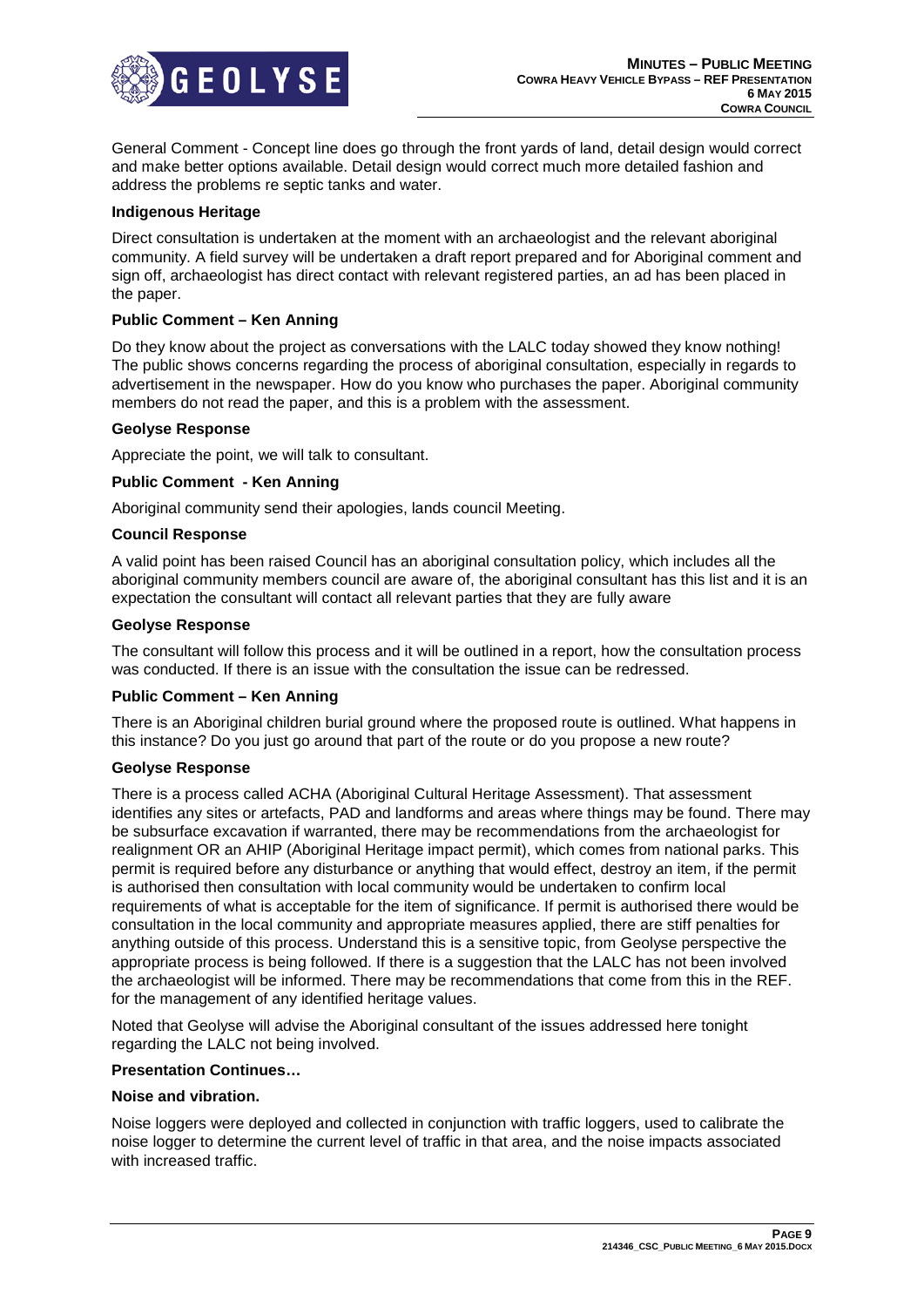

# **Public Comment – Barry Burns**

On increased noise from further development at the Airport? This will add to noise background in the area, and the bypass will have an increased noise? What will happen to the noise factor in that area?

#### **Geolyse Response**

Geolyse are assessing the current situation but can take this into account what may happen in the future, and a cumulative effect as a result, but it is difficult to quantify in a modelling sense which is what the noise consultants are reporting on. Contour levels on maps were discussed, but this is not directly relevant to this alignment. From Geolyse perspective at the airport they have not done the Australian noise exposure forecast (ANEF) contours for that site, sporadic use of the airport, if usage is to rise according to the master plan, the ANEF process would need to be considered and noise impacts mapped as contours with decibel levels. If works at the airport are going to increase capacity, it is their obligation to provide an EIS and an ANEF contour assessment. Geolyse can only assess what has occurred. Not directly related to this project.

# **Public Comment – Ken Anning**

Where were the noise logging machines located? Are there any on Boundary Road at this point?

#### **Geolyse Response**

There were logging machines placed at corner of Airport and Waratah, Fishburn Street, Campbell Street , these are the locations stipulated by the noise consultant and advised which areas would be best location for the alignment.

#### **Public Comment**

Has the noise consultant been out there as those areas are flat?

# **Geolyse Response**

Yes the noise consultant has visited the site and has detailed contours of the site, which will be added to the model reporting to determine flat and hilly areas.

# **Public Comment – General Consensus**

Public-discussion Consensus agree that the airbrakes up and down hills would not be reported correctly as all those areas are flat, the public are worried about the noise that would be generated by trucks going up and down hills and using air brakes that are not currently being logged by the noise loggers. The noise of trucks are going to be substantial going up and down hills.

Logging should have been placed in more appropriate locations

# **Geolyse Response**

Geolyse are not air and noise engineers; we have taken advice from the people who are experts in their field and these are the areas they have identified

# **Public Comment – Amanda Anning**

Public member proposes an expert in noise and trucks should be liaised with, Geolyse should speak with Mr Barlow a member of the Cowra community as he is an experienced truck driver, and is experienced with gradients on roads and truck movement. Geolyse would benefit from this experience as an opportunity to speak with people who drive on these roads consistently. A wide range of statistics and information would provide the best possible solution and provide a more detailed plan together with the experts Geolyse have engaged in their field. A suggestion of another 5 day noise logger study to be conducted, in order to provide more data, and lessen the concerns on gear change, volunteer of loggers to be placed on personal land.

#### **Geolyse Response**

All comments or issues are taken on board, the previous comment is very helpful for Geolyse and should be provided in writing in order for the noise consultant to review. And if there is a response that helps you in anyway Geolyse will ensure that this comes directly back to you and will be dealt with in the REF. This is the purpose of this meeting today, feedback is important so we can ensure that we can address the issues. It is noted that member of the public wants Mr Barlow to be consulted at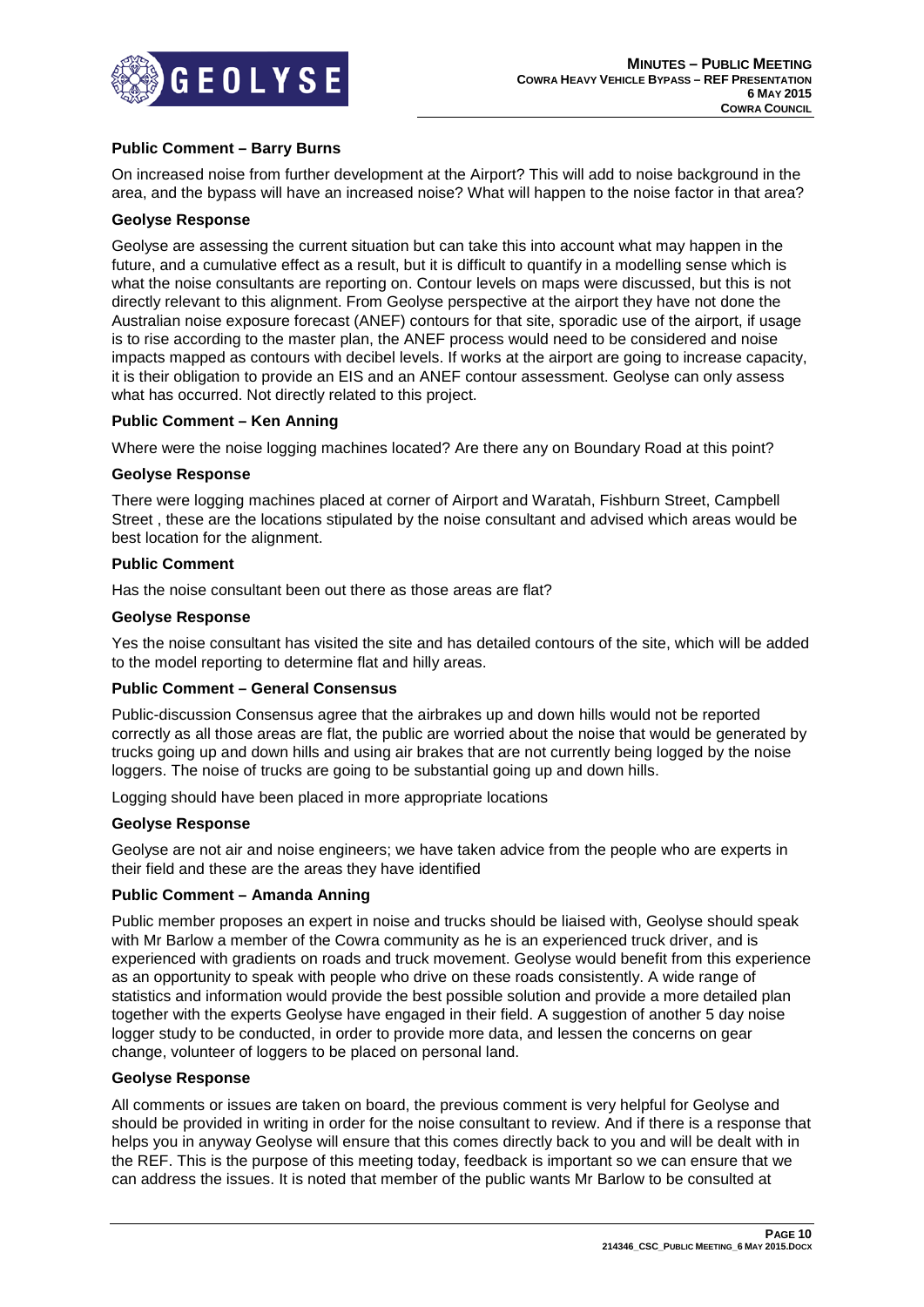

some stage as he is an expert in this field. Response – the noise consultant will be informed and reviewed and consider these options.

David advised Mr Barlow to provide his comments at this meeting.

# **Public Response – Allan Barlow**

Mr Barlow responded with a description of the issues of compression brakes up and down hills, signs will not work, certain speed limits and the positioning of the noise loggers.

#### **Public Comment**

A resident of Bulkhead Road advised that many trucks pass his property and press on the brakes, this is not as much of a concern as motorbikes for this individual.

#### **Geolyse Response**

There is a point to be made that perception is subjective. Everyone will have a slightly different perspective on this issue. An example of a resident on airport road consulted in the last week advised that she liked trucks, although an unusual comment, everyone is slightly different in their opinion. The reason is why these assessments are undertaken via guidelines is to provide a consistent assessment. It is done the same way everywhere. Noise is complicated it is a difficult area, and very subjective. Noise consultant are engaged within their specialist fields. The REF is prepared under guidelines that are consistent.

# **Public Comment**

Are we able to meet the noise consultant?

# **Geolyse Response**

That could be arranged.

# **Public Comment – Anne Jeffrey**

Public consensus pointed out that at the start of this meeting a truck went past and the speakers needed to raise their voices considerably. An indication of how loud the bypass will be to residents.

#### **Geolyse Response**

Yes that there is noise associated with bypass, complicated and subjective perceptions. Difference of opinion, people who live near the bypass don't always hear truck noise; it is very complicated thing. Difficult area There are a very small amount of acoustic engineers that are experts in their field sand that is why we defer on to them to resolve the issues.

#### **Public Comment – John Waters**

There is one impact that affects the flat airport road, the hill may not be as big as other areas, but the gear change occurs outside their house.

Are we likely those of us who live on the bypass route like to be given the opportunity to have soundproofing for our homes at councils or whoever's expense?

#### **Geolyse Response**

Initial feedback from the noise consultant is that the observation so far is that it is likely that the bypass will trigger noise mitigation measures as it will likely exceed tolerances that exist, and those measures are likely to be architectural measure. Fences and urban bunds will not be acceptable where architectural measures could be considered such as double glazed windows and air conditioners that create their own hum and offset the noise, it is likely that in certain areas that will be necessary.

#### **Public Comment – John Waters**

Access discussion. Assuming airport road alignment is where it is proposed, would we assume that the road will come towards their fence line 2m?

#### **Geolyse Response**

A detailed version of the alignment is provided in hard copy and can be discussed after the meeting.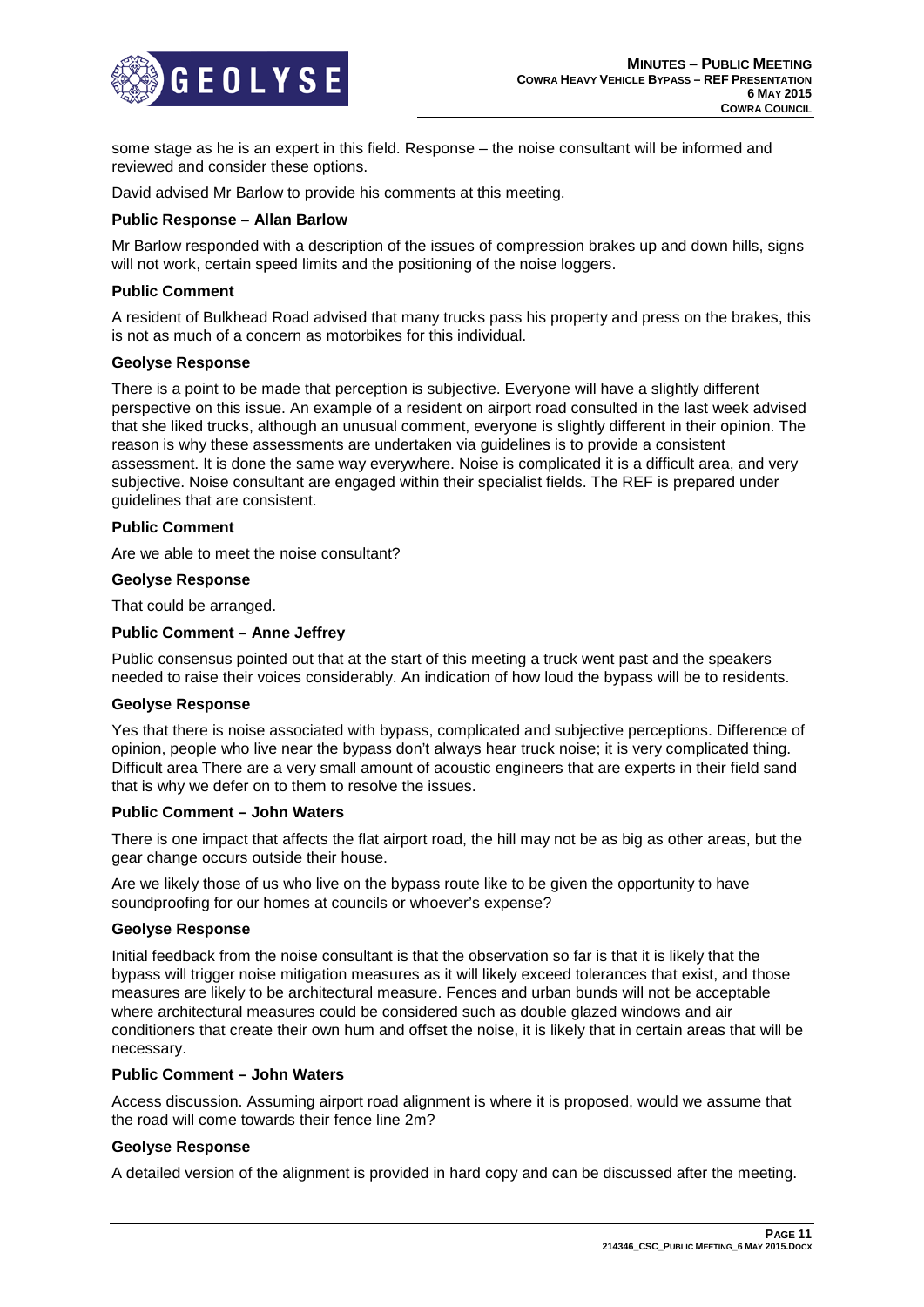

# **Public Comment – John Waters**

There is placement of a large tree, already an obstruction, we need to stop and ensure the traffic is not coming on the highway coming, the potential for 80km road with the trucks, residents will not be able to come out safely. Will this impact system for us and anybody else will the council or whoever pay for the fence lines on the driveways to be moved back into their blocks, so the gates for the blocks can be moved 15-20 m into the block to allow difficult access re caravans?

#### **Geolyse Response**

Through detail design the road has to meet the relevant standards Austroads provides design of the road and provides clear zones and certain objects within a certain distance of the road that would cause accidents. The standards provide for clear zones and for property access. If the road is being upgraded to a current Austroad standard then it would include property accesses to the current standard.

#### **Public Comment – John Waters**

Will there be compensation for noise mitigation?

#### **Geolyse Response**

It is likely that the noise mitigation will exceed current levels. Architectural measures would then be taken into consideration such a double glazing windows, installing air-conditioning units to distract the noise,

#### **Public Comment – General Consensus**

The public stated that these standards are the minimum requirements not the best requirements that will be implemented by Council for this town and it is not good enough. Orange ring road was used as an example.

#### **Geolyse Response**

The project should be about a high quality assessment, reality is that it will be defined by economic constraints, ultimately the town will pay for this, where federal, or state funding may be available later? Can't comment anymore at this point.

Public advised that it was costed by GHD for \$20m.

#### **Public Comment**

Environmental questions, regarding the road down to the intersection of Boorowa road the express way where the bypass will occur. We don't know if this will be a roundabout a crossroad or give way sign on Boorowa Road and not the bypass.

#### **Geolyse Response**

We would assume this would be a roundabout as it is the most likely outcome

#### **Public Comment**

The proposed roundabout is going to be close to the river, what happens when there is a truck accident on the bypass with a truck coming down the hill?

#### **Geolyse Response**

Photos shown point to the Concept alignment of the roundabout of that location which in some way will need to interact with the rail bridge.

#### **Public Comment**

Roundabout coming off or on the bridge, it is known for truck accidents a truck will ultimately be in the river!

#### **Geolyse Response**

This is a valid point that we need to consider in the environmental assessment. It is a great point that needs to be considered.

#### **Public Comment - Peter?**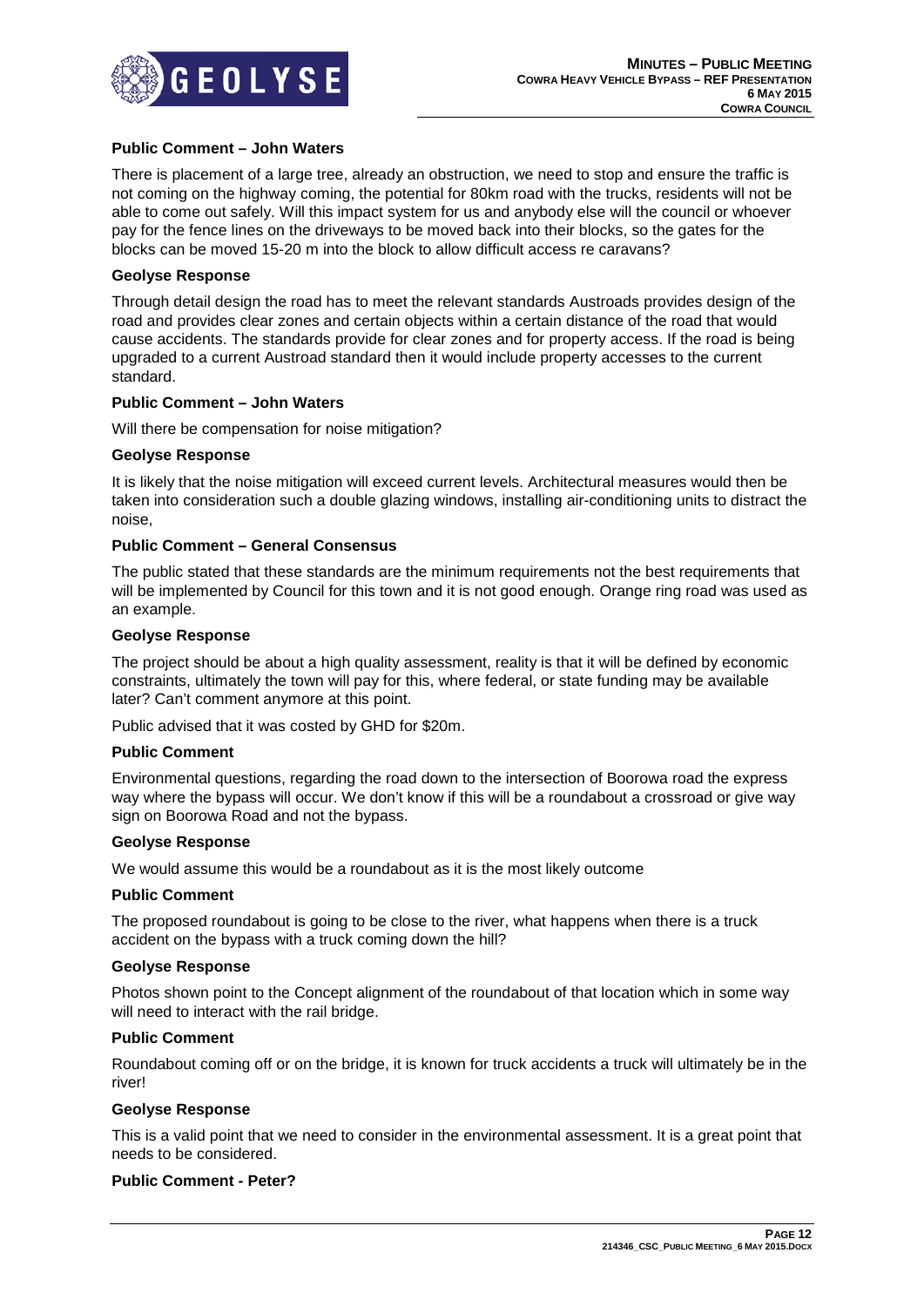

In regards to Wyangala road and Young roads, are we going to have a bypass there or a roundabout? This report will have recommendations on all those intersections about the appropriate level of treatment measures to modelling will be done to define on the intersection arrangement to give the best level of service for both roads?

# **Geolyse Response**

Response All intersections will be looked at.

#### **Public Comment – John Waters**

None of those sections or bypasses have been costed in this or the previous report.

#### **Geolyse Response**

The reality of costing will not be known until detail design.

#### **Public Comment – John Waters**

The report indicated \$2.5m over 15 years maintenance cost that the ratepayers will be responsible for? If that is the case what is the projected cost to the ratepayer for the maintenance of this bypass? None of the costings included drainage?

#### **Geolyse Response**

You won't be able to be see accurate costing until you have detailed design.

#### **Public Comment – John Waters**

At the moment the information has been given with no costs available and no design until acceptance of the route is given, and costings will be provided at the detailed design stage? Residents would leave the area over this matter.

#### **Geolyse Response**

The comments need to be in writing so please put the concerns in writing and send them in. Response, please put your concerns in writing. And they will be considered

#### **Public Comment**

Member of public states that he has lost respect for the Council and its members as he feels they don't go through the correct measures, would like written letters about matters rather than advertisements in the paper. Ultimately this will affect all members of the whole community as ratepayers they will be paying for it. Public meetings should be held other members of the community believe it won't affect them. Pensioners can they afford the additional costs?

#### **Geolyse Response**

The financial cost is an element of the consideration.

### **Public Comment**

If the access can't be solved and provide adequate access, safety and noise problems with this preferred route it will not be going any further! .Until this report of the problems and how we can solve them it is hearsay, public agrees with the point that has been made until something is on paper, re yes to access or safety is ok standards the costs won't be finalised.

#### **Public Comment – Ken Anning**

Considerations re roundabouts what processes are used to work out whether they are viable? How do work out in the report if it is good or bad?

#### **Geolyse Response**

There is a program that our traffic engineers use called SIDRA and the variables are entered and then you are able to model the different options of lane lengths, widths, speeds, traffic volume, all factors are fed into model, which gives an answer of level of service, queues length, delays to vehicles, Projects car numbers and trucks.

#### **Public Comment – Amanda Anning**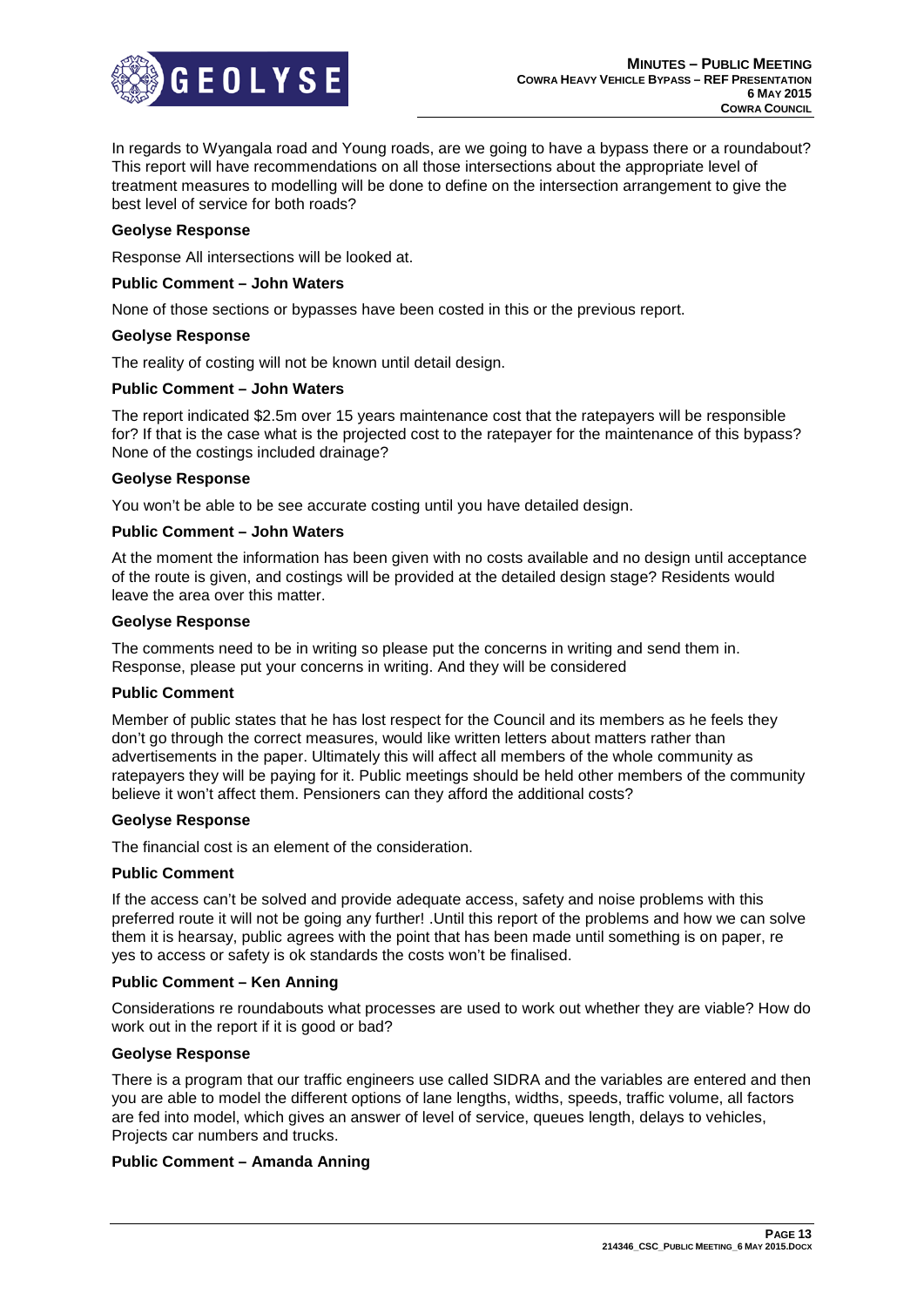

How did orange ring road go so wrong? If this is going to happen it needs to be done correctly.

# **Geolyse Response**

In what sense do you think Orange got it wrong?

#### **Public Comment**

Negative camber, similar to Wyangala road, querying how it got approved?

#### **Public Comment – Amanda Anning**

Has to be done as best as possible, talking about safety, the truck example mentioned earlier is going to be one of the most difficult to address in the study looking at the orange ring road as evidence, the Cowra town does not want anything to be built like that. So how do we make sure it is better?

#### **Geolyse Response**

David advised he is not an engineer. We are not at that point yet. SIDRA analysis will look intersections and determine the best option, an engineer will then look at this and design the roundabout, currently we are not at this point yet. Roundabout or lights, are options that could be considered.

#### **Public Comment – Mr Albert Melchert**

Under the railway bridge, the pylons are too close, the Lachlan River on the other side of the railway bridge you come out at right angles.

#### **Geolyse Response**

Right angle on the railway corridor, John Holland would be difficult to arrange alternative with that railway line. Won't allow another crossing along the railway line. Very problematic, won't allow another crossing, notwithstanding that it is closed.

#### **Public Comment – Mr Albert Melchert**

Would it not go underneath the approach is high on the other side as well. Would make the alignment easier changes to john Holland.

#### **Geolyse Response**

Those sorts of refinement can be considered, within the current alignment and ensure the traffic engineers gets this feedback.

#### **Public Comment – Amanda Anning**

Rail to reopen, as tenders have been made to reopen the rail, what will happen if the bypass that does eventually have to cross the rail?

#### **Geolyse Response**

Intersects underneath does mean that it could go underneath it. John Holland have been approached and asked to what extent are you concerned about works happening here support structures of your railway. An engineering solution could be to remove piers and span the area to give enough space to get underneath of that particular section? One solution and different solutions and cost benefits that exist to that problem could be a lane on either side of the pier.

If they choose not to use that option, there would only be allowed to cross in one place? If you have to cross,

Again it comes back to the efficiency of the bypass. You don't want a crossing which will slow down and trucks to stop for a train the trucks will avoid this and go another way. Avoid that scenario.

#### **Public Comment - John Waters**

Under the bridge the pylon on the river side of the bridge is fairly close to the road, if a truck hit that, disaster would occur?

#### **Geolyse Response**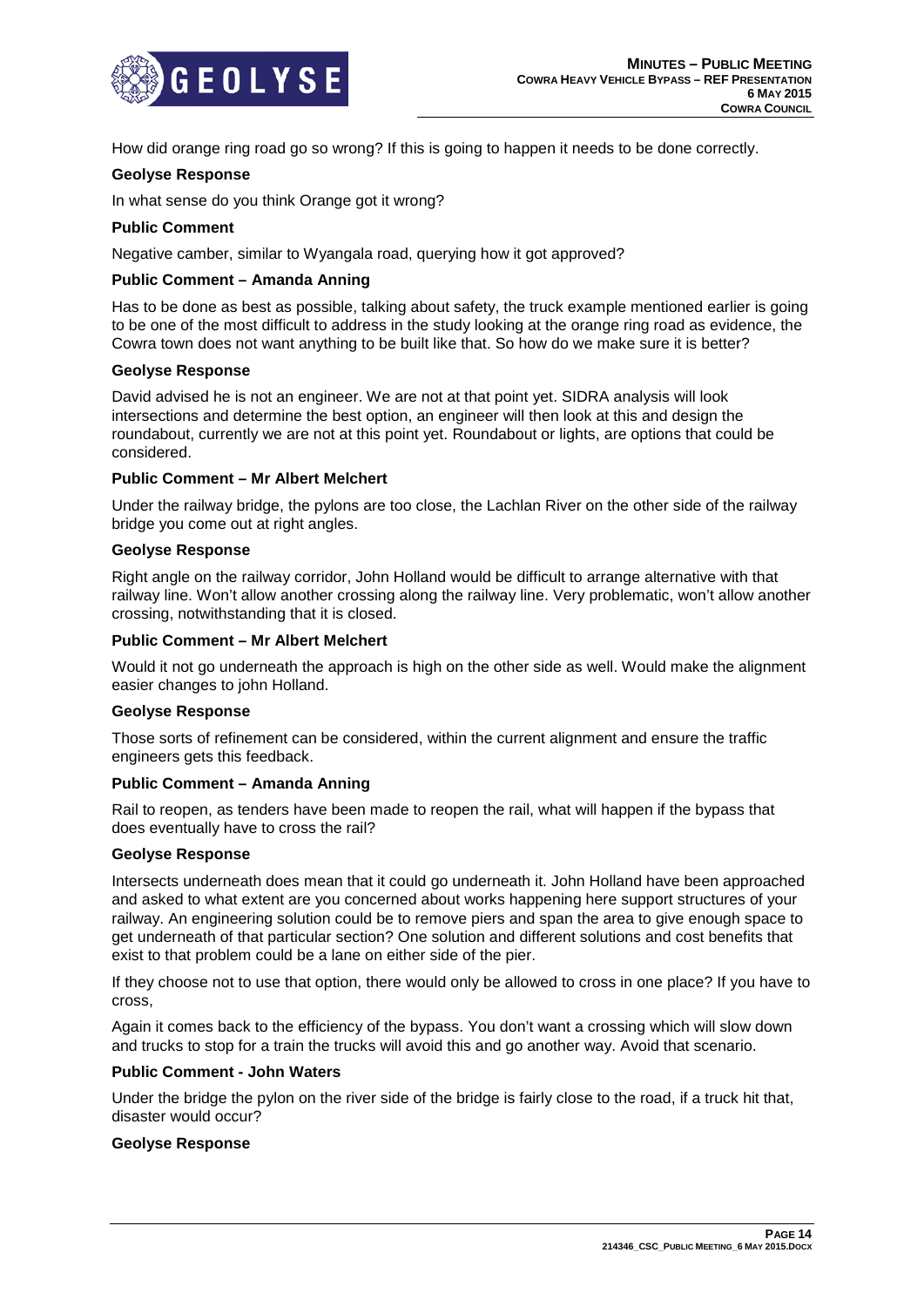

Responses john Holland will have a role and a responsibility and a part in that process, to determine how they interact.

Engineering solutions could be to span the area the one to take, there are many engineering solutions.

# **Air quality**

There is an assessment that looks at existing air quality that is being undertaken that looks at air quality, meteorological conditions, omissions rates the point with air quality is that this is a bypass so we are not introducing additional volumes of traffic in to the environment it is relocating existing traffic from one area of town to another from a regional perspective is unlikely to see any significant changes In air quality by on a that is being modelled in a detailed fashion.

#### **Public Comment – Larry Walsh**

Are they talking in 10 years the volume of trucks were going to double?

### **Council Response**

Heavy Vehicles projected in 23-25 years the trucks across the landscape may double. Would not all use this route

#### **Geolyse Response**

That is a factor in terms of air quality assessment and noise assessment there is a projection at 10 year and 20 years to determine level growth would be and there are calculations to determine how that works out.

The information is out there and would be factored into the assessment.

# **Public Comment – John Waters**

Earlier discussed about changing gears, brakes enabled and project more trucks, how can you project asbestos coming from the truck brakes?

#### **Geolyse Response**

That is a valid point and a factor that we need to take into account if indeed they are still using asbestos in truck brakes and will talk to the air quality assessor.

#### **Public Comment**

Where is the answer?

It will be in the REF as you have raised the issue it needs to be reported on.

#### **Public Comment – Larry Walsh**

Has the direction of the wind be taken into consideration?

#### **Geolyse Response**

Yes this is factored into meteorological conditions. Models produce will look at wind factors and where air moves and the way in which emissions are distributed

# **Public Comment – Mick Crowe**

Trucks have a difficult option to turn from 100km up Grenfell road, turn onto airport road, roundabout on Young then Boorowa Road and back to town, on the route, and roundabouts, costs to put a truck parking bay years ago near rose garden, Mobil, at night trucks will not use the bypass and use the main street, for the parking bay, very easy to detour.

# **Geolyse Response**

Can't comment as this is the route we are assessing, but a valid point.

#### **Public Comment – Ken Anning**

Is there a forecast for weight limit on the main street for trucks that are made to use the bypass?

#### **Geolyse Response**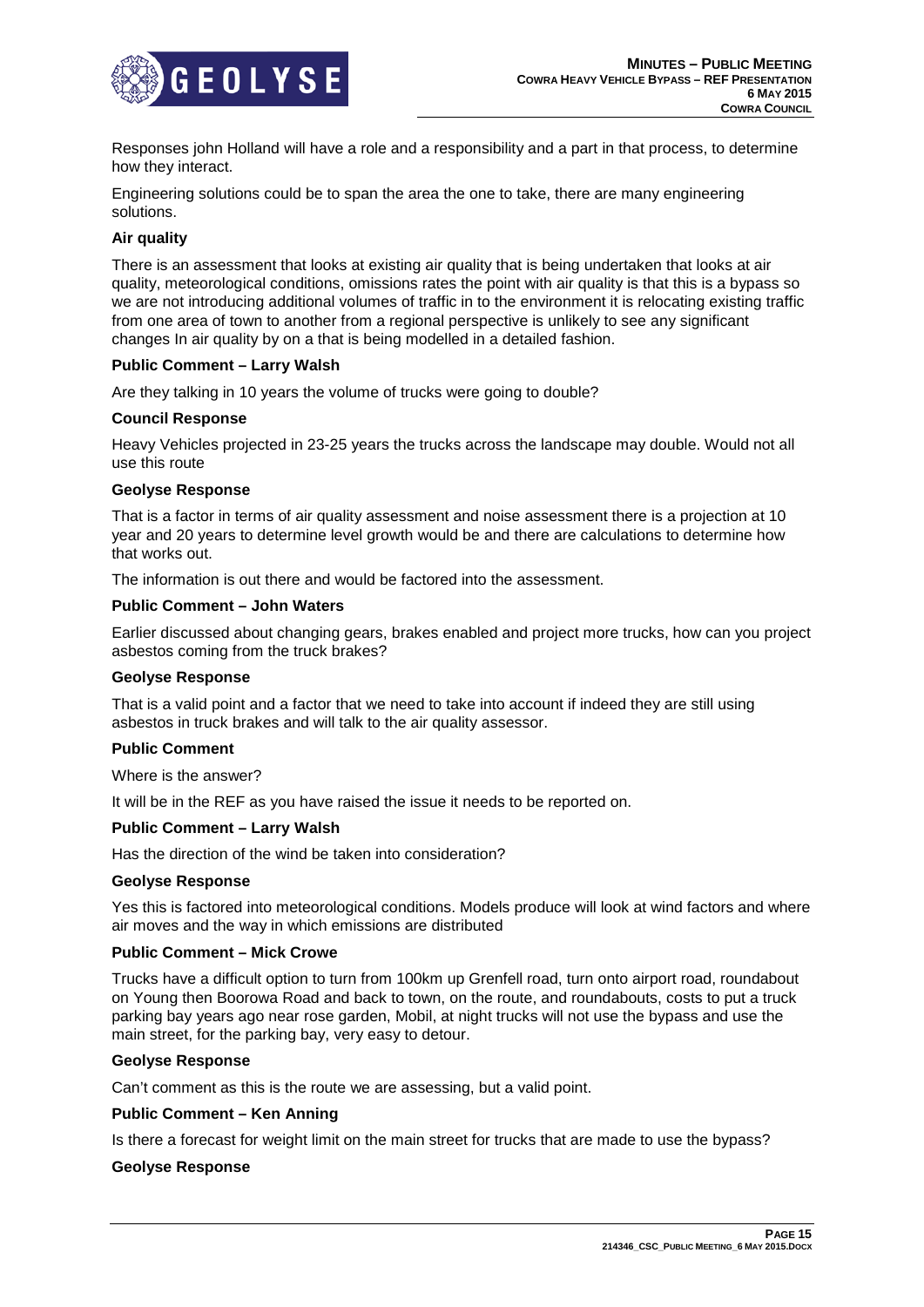

This has not been made aware to Geolyse

# **Council Comment**

Has not been discussed the situation of the Orange highway is still Summer Street as guided by RMS. Different options for different places.

# **Public Comment – Ken Anning**

Are the people of Orange paying for the bypass maintenance, or is RMS is responsible, for the bypass?

# **Geolyse Response**

No Orange council is responsible because it is a local road

#### **Public Comment**

As this is a local road, we are a shire community and will be responsible for paying?

# **Geolyse Response**

It will depend on RMS to what extent the highway will be rerouted. In Parkes they moved the highway, and redeveloped. Orange they have not

#### **Council Comment**

Future options could incorporate a regional road, Canowindra road and Lachlan valley way Darby falls, are regional roads, picked up by state government but not a highway

#### **Geolyse Response**

Unable to answer this question

#### **Public Comment**

Will Trucks form Canowindra still need to link up to the Boorowa's, Young Grenfell road, they still will need to come into towns via the bridge, and use the main street?

#### **Geolyse Response**

I assume that this was a consideration when Council looked at the various options, when a complete ring road was proposed that would have picked up that traffic. This route picks up some of the traffic, the majority but not all of the Heavy vehicle traffic.

#### **Public Comment – Ken Anning**

What the price tag is on Geolyse to do this to the community, the costs for paying for this?

#### **Geolyse Response**

Tenders went into council not sure if this is in the public domain, and am unable to comment.

#### **Council Response**

Mayor We can get the info to you, the other tenderers will not be able to be disclosed, but the winning tender can. The General Manager is finding this out and let you know.

#### **Public Comment – Ken Anning**

Advised general public have mentioned that this is not affecting them but as a ratepayer they are paying for it, and should be advised - we want trucks out of the street ultimately.

#### **Public Comment – John Waters**

If this assessment is complete and it is found that it can't be done for a number of reasons?

#### **Geolyse Response**

If the REF doesn't get a finding of non-significance, then there is significance and an Environmental Impact Statement is required.

# **Public Comment – John Waters**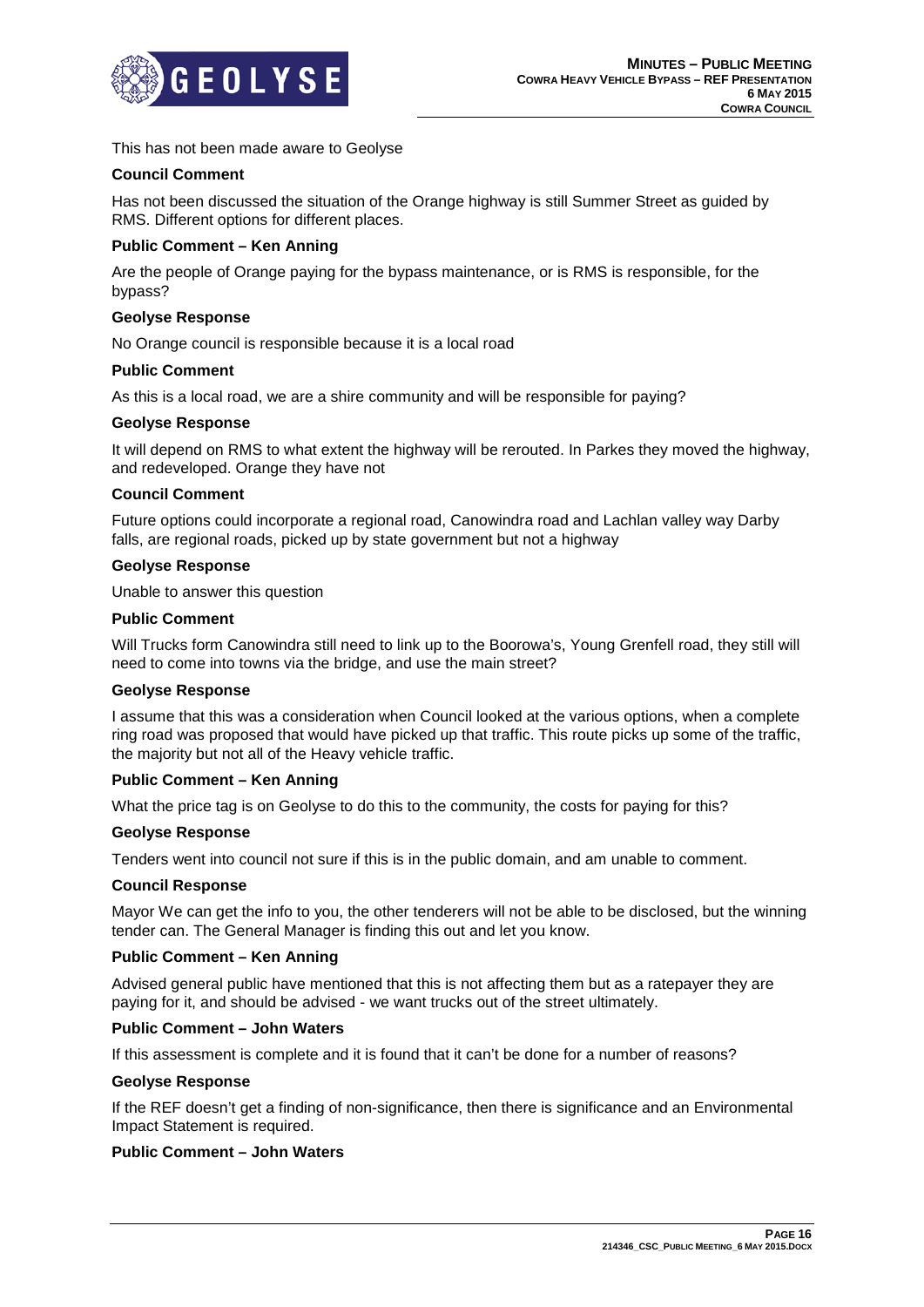

If the conclusion is that couldn't be reached after the EIA, how much will all of this have cost to do the assessment up to this point? One of the complaints the public has with Council is that do not provide all the facts. The community should be made aware of where we are spending money and what it is spent on. It affects all ratepayers and people who live here, and maybe can't afford to.

# **Geolyse Response**

This is a question for Council. Ultimately if you don't do the assessment and just build a road that is not acceptable. There is a difficult balance, the assessment has to be done which will cost money, or you build the road without the assessment and you have unmanageable impacts that you can't resolve.

# **Public Comment – Barbara Tomlin**

Why the Young road was not considered, which would access the truck bay, and would not go where people live?

#### **Geolyse Response**

You would have to ask GHD, we can't answer this question.

#### **Public Comment – Ken Anning**

There are many issues to report back to us with, what process is there, will you send us all a letter? How will this be available to the public?

#### **Geolyse Response**

What will happen, and what was anticipated was that we would get quite a degree of feedback from the public meeting that would go into the draft report, we would respond to those issues individually and various parts through the report. A draft of that report gets issued to council and considered by council. This will be in the public domain, it may go on the web where people can view the draft, you may not see your name but the comments will be addressed there.

#### **Public Comment – Robert Gee**

What if you don't have the web?

#### **Council Comment**

Yes I am sure we can print a hard copy and leave downstairs in reception and a copy in the library as well. If someone can't access please call Council to have this resolved and a copy made available.

#### **Public Comment – John Waters**

Public request – When this is available, those that are on the route can they all please get a letter to let us know when it is available especially those who have shown interest? As some people do not buy the newspaper.

#### **Geolyse Response**

Yes contact details have been provided, and letters can be sent out from the mailing list. Council has details of all lots affected and those residents who it concerns directly.

#### **Public Comment – Amanda Anning**

Are you wanting us to draft a letter of concern to send in, after this meeting?

#### **Geolyse Response**

If you are happy that the way Geolyse have potentially interpreted your comments and written down in the way we respond to them then that is fine, if you would prefer that you are completely and inexplicably understood then suggest to put into writing

#### **Public Comment – Peter Wright**

If you are serious about your objections, you should put in writing and send concerns to the email provided. Then there is written copy of everything

#### **Geolyse Response**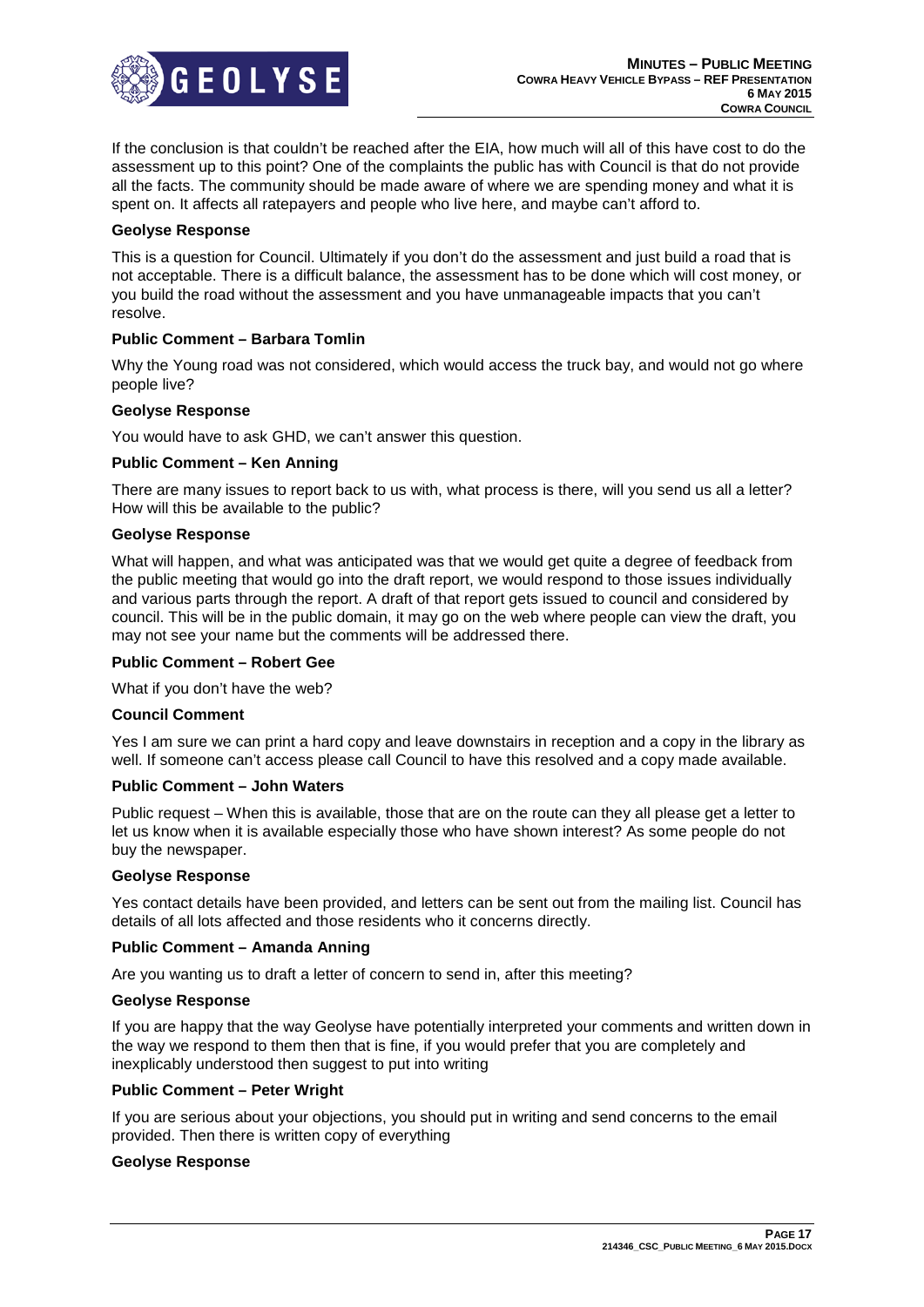

We would hope that we have covered everything, considering that this is being recorded. The safest option for you to take the opportunity for you to get your point across then put into writing.

# **Public Comment – Ken Anning**

Is there any change, after you have drafted the concerns, that we can get a copy of those changes?

#### **Geolyse Response**

Should not be a problem

#### **Public Comment –Amanda Anning**

If we think of anything else we can add to them?

#### **Geolyse Response**

This is a not a never ending process, we could possibly provide you with a draft and if you have anything else please get back to us in 7 days as we are under time constraints,

#### **Public Comment – Amanda Anning**

This would be appreciated. Minutes from the meeting of what was said, and the issues addressed would then cover all basis.

#### **Geolyse Response**

No issue, Geolyse and Council will decide the appropriate action.

#### **Public Comment – General Consensus**

Public general discussion on land values and effect of Depreciation of 20% on land value. Orange was 30%. Orange releasing subdivisions directly to the frontage of the ring road at the current time. 50 to 100 lots which diminishes the efficiency of the bypass, by adding additional access points onto this.

#### **Public Comment – John Waters**

Main comment, bought land when they did accepted the level of land re airport and gun range. Bypass will be another factor. Residence will now see a 30-40% increase in truck traffic. Noise will impact on residents, and value has depreciated. Boundary road residence 60-80km/hr. constant impacts noise on residents. Loss on values.

#### **Geolyse Response**

Valuation issue is taken on board, and will consider this to an extent and acknowledged.

#### **Public Comment – General Consensus**

Public Discussion on other options? There are so many other options?

#### **Geolyse Response**

The discussion on other options are endless, this route has been considered as being adopted, and this is what we are now assessing.

#### **Public Comment - Albert Melchert**

Could it be possible that they find the route is unacceptable?

#### **Geolyse Response**

The findings may show that it route is unacceptable, honestly that it is not looking like this will be the case.

### **Public Comment - Albert Melchert**

Will there be an opportunity to address minor changes, in front of houses e.g. clearance and driveways?

#### **Geolyse Response**

Those findings will come out in the report under the various areas. Re traffic, air quality etc.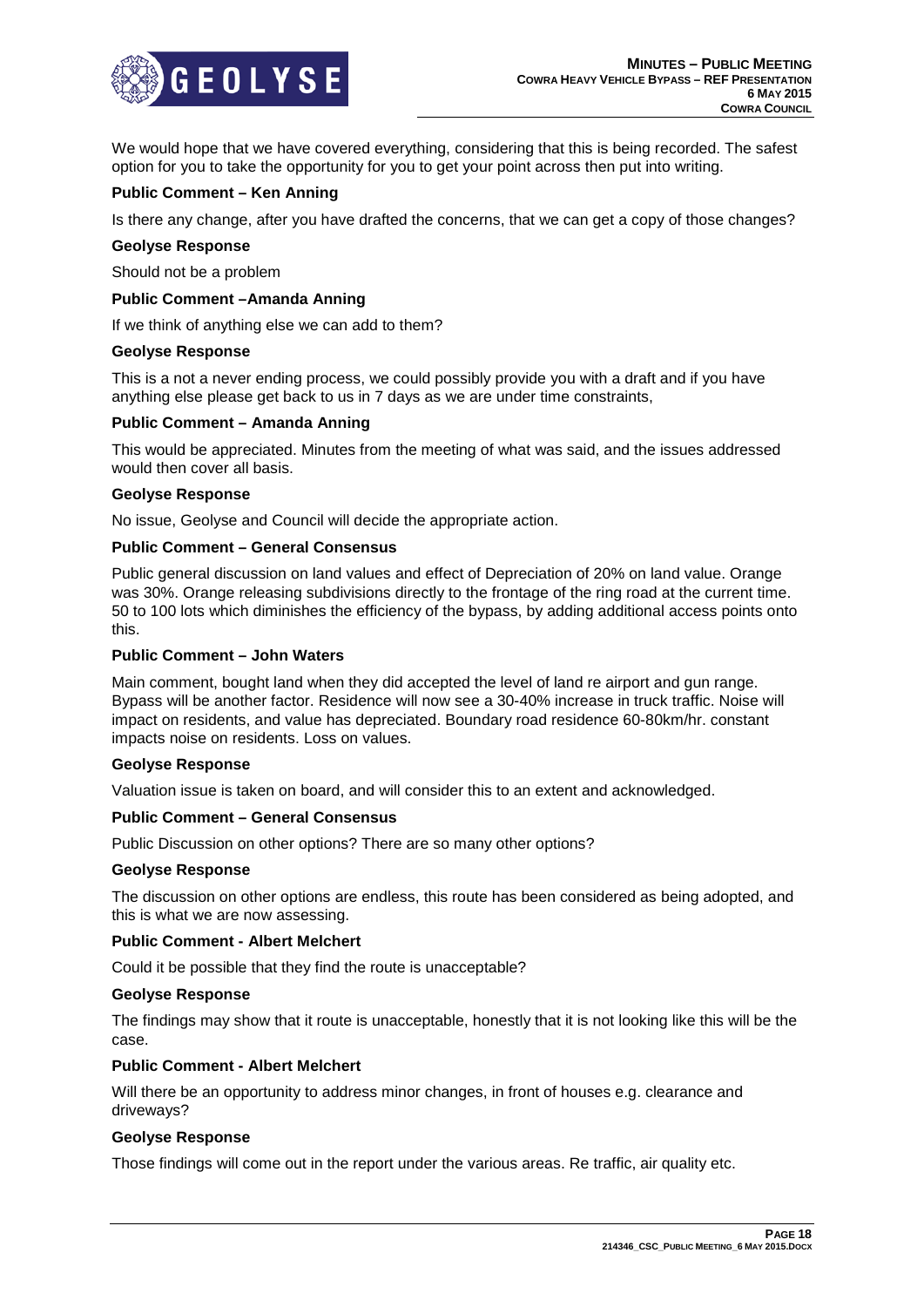

# **Public Comment – Manfred Melchert**

The bypass is necessary, Main Street is very good, beautiful, but slows traffic

# **Geolyse Comment**

This bypass may take the Heavy vehicles out of the Main Street and would be quicker for movement.

# **Public Comment - Albert Melchert**

Going to Young would be quicker to use the bypass, Cootamundra bypass means that truck drivers do not need to go into the town centre. This applies to Orange as well. It would be slower on the bypass with roundabouts for truck use.

# **Geolyse Response**

Lessons to be learned from the Orange bypass.

# **Public Comment – Robert Gee**

Many of the public agree with the bypass, but the noise and pollution levels will l impact the residence on boundary, airport and Campbell Street. How do you stop the noise? Double glaze many not be the solution on the older houses.

#### **Geolyse Response**

Solutions will come down to individual negotiations between landowners and Councils.

# **Public Comment - Albert Melchert**

There is a fear that there is not enough detail as yet.

#### **Geolyse Response**

It would be irresponsible to carry out detail design before the issues are figure out beforehand. Geolyse need to do a concept to figure out what the constraints are and then prepare detail design.

The meeting helps understand, from the public comments, the issues will be considered and detail design roads could be moved slightly etc., puts more people at ease.

One of the reasons for part of this process.

#### **Public Comment**

Campbell street driveway safety is a concern.

#### **Geolyse Comment**

Meeting is coming to a close, we appreciate your time and your views, we will put a submission summary together based on the comments, we have a mailing address that we can issued feedback.

#### **Council Comment**

Tim Long requests that everyone is to sign the consultation form, if they would like feedback.

#### **Geolyse Response**

Geolyse will endeavour to get the feedback to you and ensure we have all your concerns.

#### **Public Comment**

Will there be a follow up meeting?

#### **Geolyse Response**

It is not part of our scope but there is no reason why we can't do this, normally there is a presentation of the draft, it could be conceivable to do that as a follow up meeting.

#### **Council Response and Closure of Meeting**

Mayor thanks to the public and requests that please ensure that concerns are put into writing. To make sure that what you have said has been identified, contact lists are provided. Thank you to David at Geolyse and the public, it is part of the ongoing process, not the end game.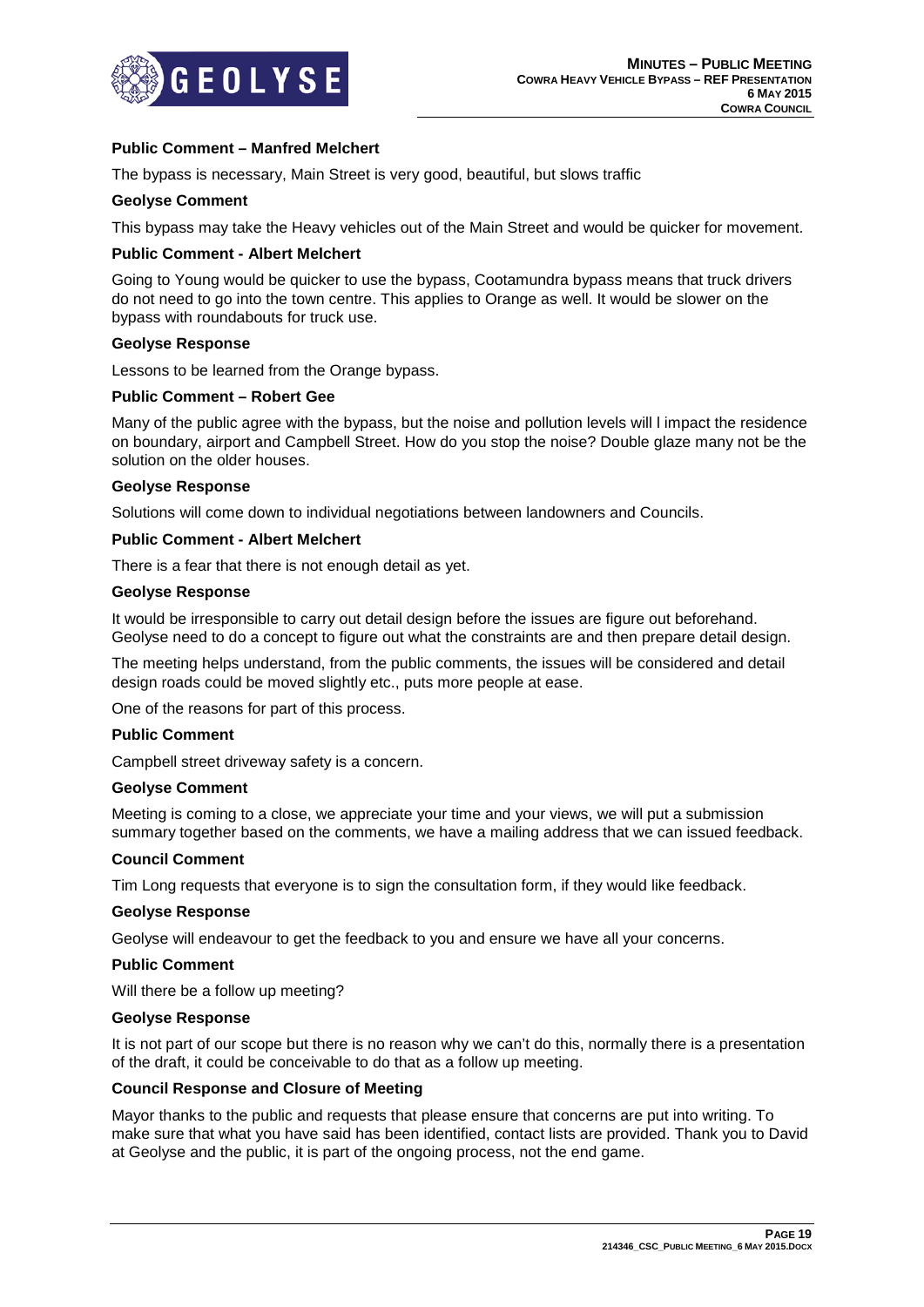

Geolyse tender \$100k for anybody who is concerned about Councils transparency through the budget, the draft operation budget is provided for next year. Available to anyone of the public.as a public document.

# **Item 2 – Further Questions and Concerns**

• Questions and comments answered during presentation.

Meeting closed 7.33 pm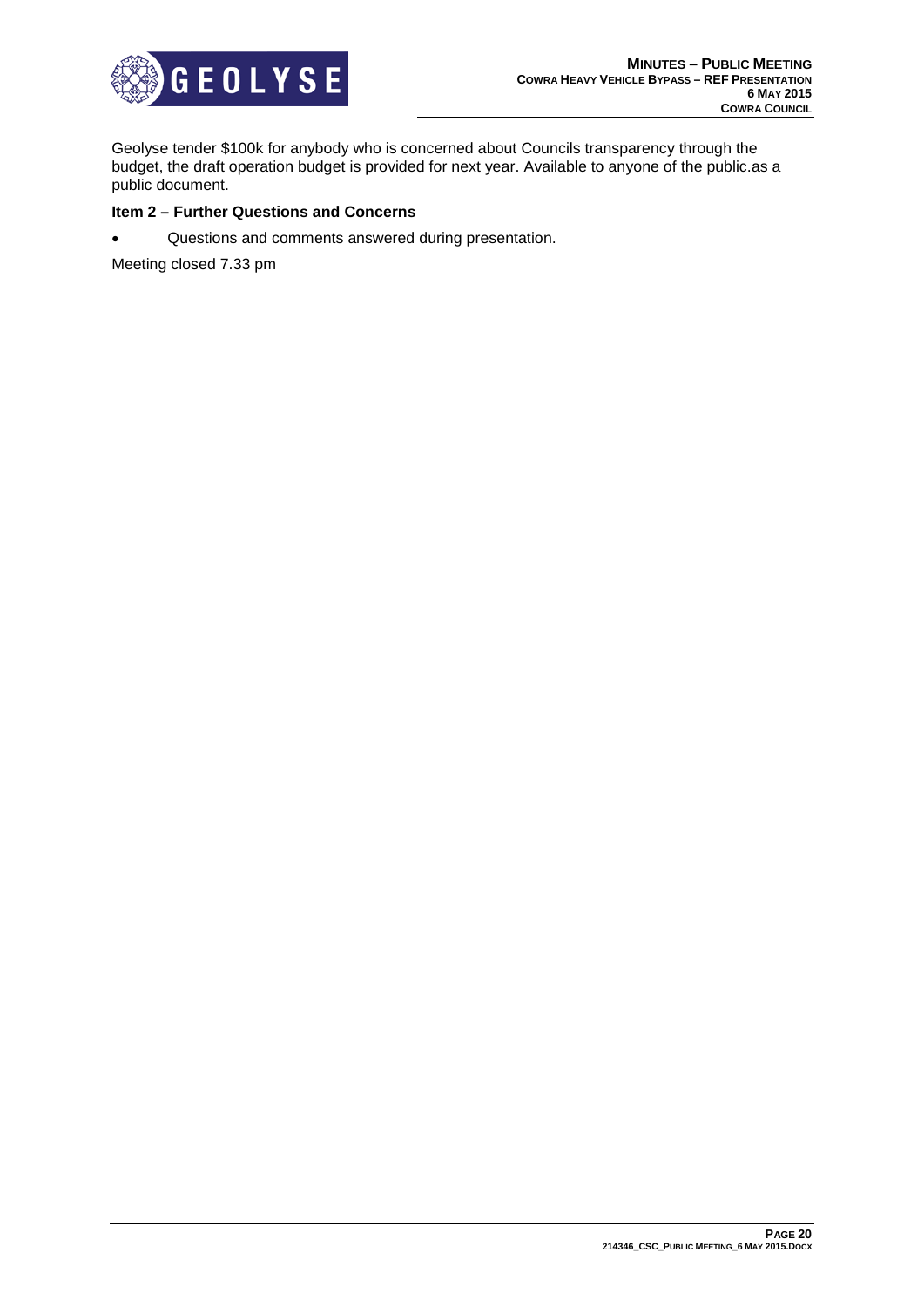# **Cowra Heavy Vehicle Bypass REF**

# **Meeting - 6 May 2015 - Attendance sheet**

| <b>Name</b>             | <b>Address</b>          | Phone      | Email                               |
|-------------------------|-------------------------|------------|-------------------------------------|
| <b>Manfred Melchert</b> | 54 Parkes Street        |            | 63423276 noleneJM@bigpond.net.au    |
| Albert Melchert         | 52 Parkes Street        |            | 63421783 albertm1@bigpond.net.au    |
| <b>Frank Bridges</b>    | 29 Fishburn Street      |            | 63423660 kikib1948@gmail.com        |
| <b>Kerry Bailey</b>     | 29 Fishburn Street      |            | 63423660 kikib1948@gmail.com        |
| Patti Brown             | 37 Campbell Street      | 63423455   |                                     |
| Robert Gee              | 32-34 Campbell Street   | 0437465056 |                                     |
| Peter Mallon            | Mallon Road, Woodstock  | 63450317   |                                     |
| Jack Ford               | <b>Henderson Street</b> | 63422091   |                                     |
| Larry Walsh             | 4 Dawson Drive          | 63426562   |                                     |
| Peter Jeffery           | 78 Boundary Road        |            | 63413820 pj@springridgewines.com.au |
| <b>Warwick Stubbing</b> | 58 Boundary Road        |            | 63421720 wandl.stubbing@bigpond.com |
| Anne Jeffery            | 76 Boundary Road        | 63413820   |                                     |
| Doug Beer               | 46 Boundary Road        |            | 63423375 dougbeer@aapt.net.au       |
| <b>Barry Burns</b>      | 121 Waratah Street      |            | 63425063 bc.burns@bigpond.com       |
| Steve Brown             | 37 Campbell Street      | 0412929901 |                                     |
| Craig Fisher            | 66 Boundary Road        | 0407076131 | cfisher@cowra.nsw.gov.au            |
| Peter Muddle            | Lot 27 Boundary Road    | 0428637366 | peter@laceng.com.au                 |
| <b>Mick Crowe</b>       | Lot 1 Fishburn Street   | 0427649827 | crowesag@bigpond.com                |
| Barbara Tomlin          | Dawson Drive            | 0427267506 | tomlin-3@bigpond.com                |
| Russell Moodie          | 9 Day Street            | 63422746   |                                     |
| Suzanne Moodie          | 9 Day Street            |            | 63422746 suziemoodie3@bigpond.com   |
| Ken Anning              | 82 Boundary Road        | 0409473276 |                                     |
| Amanda Anning           | 82 Boundary Road        | 0427290713 | amkege012hotmail.com                |
| Chris Waters            | 83 Airport Road         | 0427412070 |                                     |
| John Waters             | 83 Airport Road         | 0427412069 |                                     |
| <b>Allan Barlow</b>     | 72 Boundary Road        | 0449897887 |                                     |
| Ross Sharkey            | 44 Boundary Road        | 0428242114 | ross.sharkey@raywhite.com           |
| Lyn Sharkey             | 44 Boundary Road        | 0427891353 | lyn.sharky@raywhite.com             |
|                         |                         |            |                                     |
|                         |                         |            |                                     |
|                         |                         |            |                                     |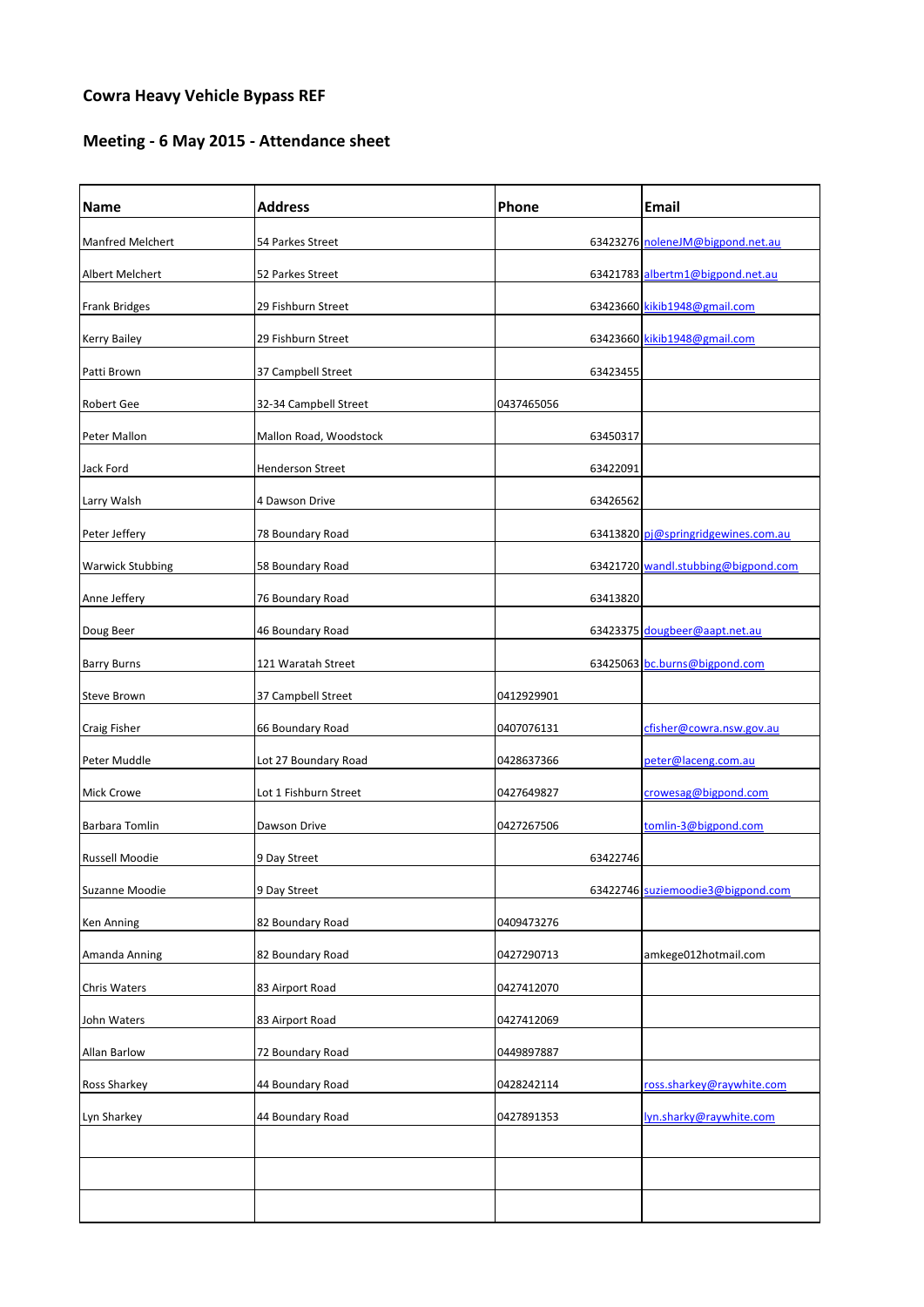

# **Cowra Heavy Vehicle Bypass Meeting - Public Consultation**

Meeting Minutes presented for Cowra General Public on behalf of Cowra Council

15 June 2016

Chair – Cowra Mayor - Mr Bill West

Presenter – Mr David Walker of Geolyse Pty Ltd

Public Attendees: Craig Fisher, Di Fisher, B Moriarty, John Waters, Chris Waters, Lorrine Stubbing, Warwick Stubbing, Kerri Bailey, Ken Anning, Albert Melchert, Manfred Melchert, Barry Burns, Jack Ford, Barbara Tomlin, Max Tomlin, Jane Tasker, Patti Brown, Anne Jeffery, Peter Jeffery, Esther Cutmore, Rebecca Ingram, Neville Williams, Eva Coe, Jason Minno, Ruth Fagan, Peter Muddle, Butch Barlow, Robert Gee, Ross and Lyn Sharkey

Councillors: Bill West, Judi Smith, Ray Walsh, Ian Brown, Peter Wright, Jack Mallon, Ruth Fagan.

Council staff: George Ridley, Graham Apthorpe,

Apologies: None received.

Meeting start at 5:32 pm.

#### **Item 1 – Presentation on Review of Environmental Factors**

 David Walker will provide a summary of findings of the draft Review of Environmental Factors for the Heavy Vehicle Bypass route for Cowra prior to the public exhibition of the draft.

Welcome from Mayor Bill West.

Request to leave questions and comments to the end of the presentation.

Mayor thanks all attendees for coming and that the meeting is to be recorded for the purpose of preparing minutes.

Council committed that they would talk to the public before the Draft Review of Environmental Factors for the Cowra Heavy Vehicle Bypass went out on public exhibition and this meeting has been convened to serve this purpose.

Councillors had a preliminary presentation of the presentation to be presented tonight. The matter will be discussed again at a council information meeting to go through more details in consideration to comments made tonight. From there it is proposed that it will go to the council meeting Monday week for council to approve and put it out on public exhibition for 28 days. This will give the public opportunity to make further comment. This will then go back to Geolyse for them to address the issues that are raised during public exhibition.

The document is not available tonight, however the outcomes of the draft will be provided for discussion.

Council agenda comes out on Wednesday before the council meeting, meaning this will be a public document as of this day. We will be putting the report on a thumb drive for anyone wanting a copy, please contact Council.

#### **Geolyse Response**

David responded to the Mayor with thanks and made clear that the recording and would be deleted after it had been transcribed.

A request for names to be stated when making comments or asking questions and attendance sheet to be signed.

We are now satisfied with the draft and that we can be confident in our outcomes. We have put it back to the public so comments can be made before Council finalises it. It will also be going to the relevant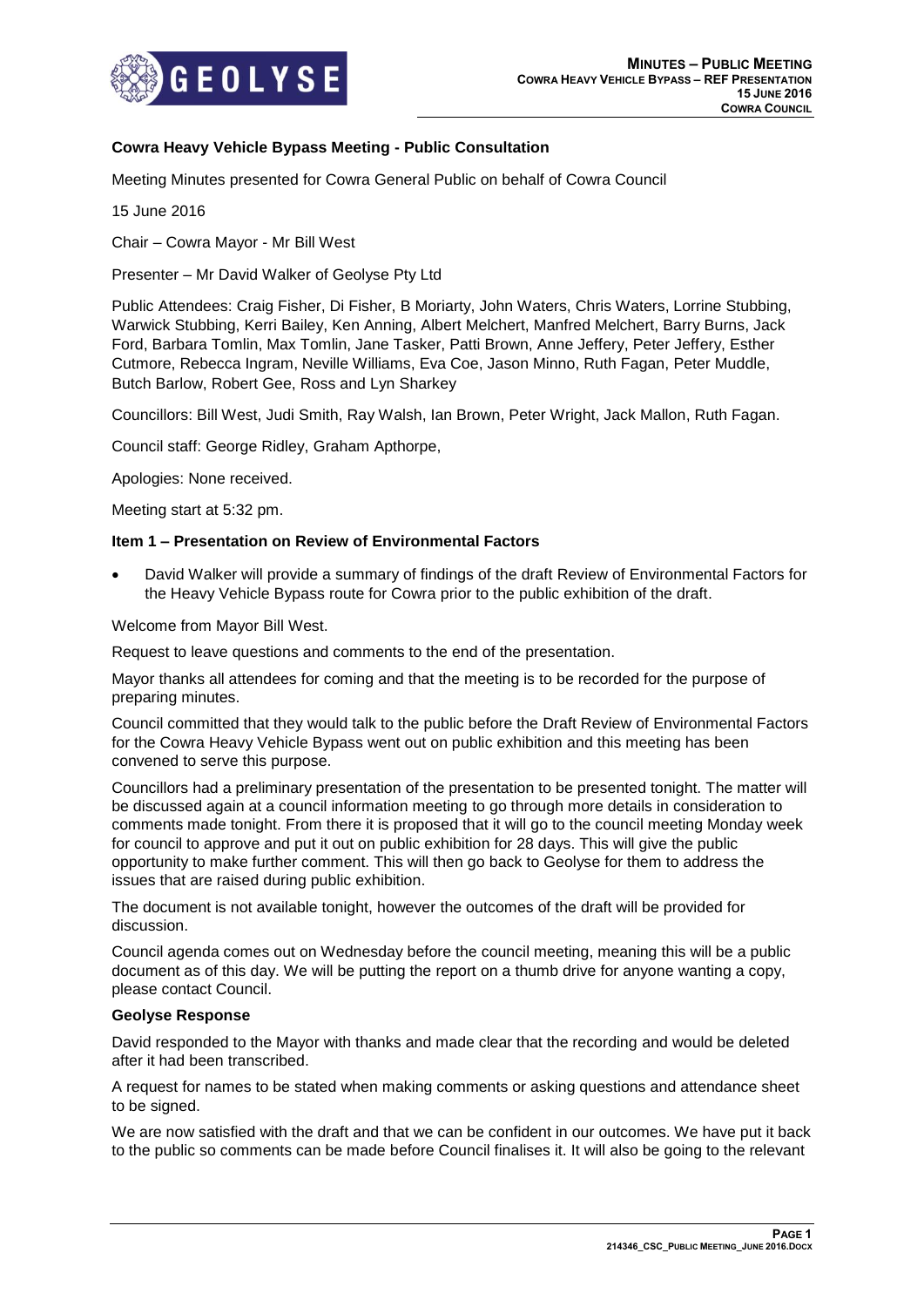

regulatory stakeholders, Roads and Maritime Services, National Parks and Wildlife, Office of Environment and Heritage, etc. This will give these departments opportunity to provide comment.

#### **Introduction by David Walker - Outlining the purpose of this meeting.**

The purpose of the meeting is to provide a summary of the REF draft which was provided to Council to run through all the impact areas, all the issues that have been assessed and the comments that we have received through the consultation process. Those have been addressed in these specific impact areas.

There is a section at the back of the document which summarises all the public consultation comments and a comment next to each one as to where they have been addressed in the document.

A reoccurring theme during the consultation process has been the route. The route is what we have been asked to assess and this is what the document assesses.

#### **Purpose of an REF**

The purpose of a REF is to assist the determination of whether the proposed heavy vehicle bypass should be approved, taking into account to the fullest extent possible, all matters affecting or likely to affect the environment and determine whether the proposed heavy vehicle bypass is likely to have a significant effect on the environment or significantly affect threatened species, population or ecological communities or their habitats.

This has been taken straight out of the Act and forms the basis of what we are assessing.

#### **Potential Impacts**

There are a range of impacts that we have assessed. At the outset these were categorised and run through a matrix to determine which were the most critical. Where it's been assessed as being critical we have gone through and done quantitative assessment and engaged specialists where necessary or done them in house where possible.

The key areas that were identified were potential impacts to surface water primarily around the bridge and its location and the potential to impact on floodwaters, the potential impacts on indigenous heritage, both known and unknown, noise impact from both construction and operation, potential for impact to flora and fauna, including aquatic ecology, traffic and access, air quality and landscape and visual considerations.

The presentation shows companies that assisted in the assessment. Unchanged from last meeting except SMEC have been included for the preparation of the hydraulic modelling.

#### **Landscape/Visual Impacts**

There are six distinct landscape character zones within the route. These are identified in the slideshow presentation. These are unrepresentative of the zoning, they are representative of the way the land is currently used at the moment. They assist in guiding the assessment process. There is a Roads and Maritime standard document which provides the process of carrying out this assessment. There is the potential for some impacts, but we are satisfied that they will be mitigated and managed through the construction process and operation. We have dealt with comments that have come up regarding this.

#### **Socioeconomic Impacts**

There is a range of potential impacts. We have recommended in the REF that Council periodically come back and review the status quo through a baseline survey and then come back and review how things are operating in the years post development. This will give a clear understanding of some of these potential impacts came to light, weather they have been properly mitigated, whether the news traffic needed to be put in to place to deal with them is they haven't been properly mitigated. We are satisfied they are able to be mitigated through controls.

#### **Land Acquisition**

There will be some land acquisition. The lots shown in the presentation are represented by the lots that are affected by the position of the alignment; it is not intended to suggest that the entirety of the lots will be enquired. We would certainly anticipate that detail design of the alignment would minimise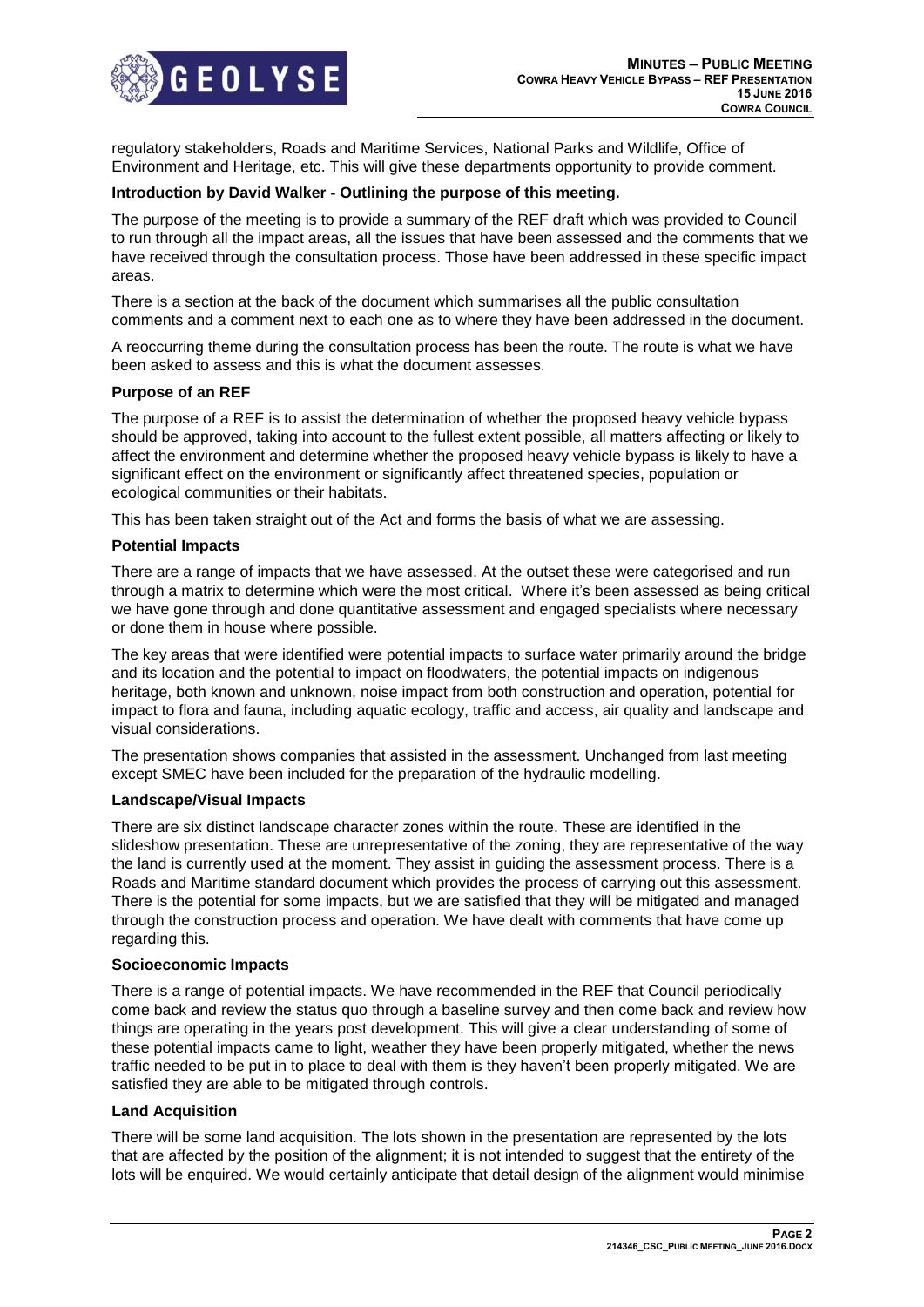

the acquisition as much as possible to keep the corridor as narrow as it needs to be. The acquisition process would be managed by Council. There are Roads and Maritime service guidelines of how the process should take place.

The recommendation is where possible acquisition is minimised, the design is adjusted as much as it can be to reduce the required area of acquisition. E.g. in this area (shown on presentation) there is some unnecessary road widths that encroach on properties which suggest acquisition that require changes to the detailed design. In the yellow area (shown on presentation) the proposed road alignment doesn't currently encroach into that lot however we are recommending that it be acquired so that a softer curve can be put in.

# **Flood Planning Area**

This mapping (shown on presentation) is derived from the Council local environmental plan, it shows the flood planning areas and is derived from a flood study that was done in 2006 by SMEC and it identifies the 1% of the flood levels. One of the concerns at the outset was the potential for the proposed bridge to impact that flood water and there is the concern that when you add that barrier into the river that water will back up behind it and that would raise the flood level. We have been through a few iterations of the design with SMEC and Council to adjust that bridge design to have the smallest impact possible to ensure that there won't be any significant impacts to properties. There is a detailed report that was produced by SMEC in the REF with findings.

There are two sensitive water courses: Lachlan River and the Waugoola Creek. There are two crossings. One here (on presentation) and one further up; this is an existing crossing and the existing situation will essentially be maintained. Detailed design will be the best way to achieve that. There is the potential for change to flood behaviours. We are satisfied that it is unlikely to impacts surrounding properties. We will keep re-running the model through detailed design to ensure that there is no unintended impacts.

#### **Groundwater**

This is an LEP map (shown on presentation) showing groundwater vulnerable land. Given the nature of what we are proposing to do it is not anticipated there will be an impact to ground water. There is always potential through the construction process from spills, but subject to controls and environmental management there is no greater impact there than you would expect from any other construction project.

# **Ecology**

There are a number of vegetation communities through the corridors, including the aquatic environment, however predominately along the routes the community is disturbed grassland. There are not enough of the native species to consider impact to the ecological communities. There is a small population of white box and yellow box red gum woodland which is an endangered ecological community in the south-western corner (shown on the presentation). The softening of the curve (mentioned earlier) would achieve avoidance of any impact to that area of woodland. This is recommended in the REF. The finding with respect to ecology is that the project is unlikely to impact on the ecological communities and flora and fauna.

#### **Contaminated Land**

There is a contaminated site, the former Shell depot affected by the alignment. The blue dots (on presentation) are groundwater monitoring wells which are monitoring contamination is not getting worse. There would need to be consideration of this through the construction program, dealt with through construction environmental management plan. Controls would be needed to ensure any contaminated soil that came out of here doesn't spread contamination.

#### **Indigenous Heritage**

Indigenous heritage was something that took a bit of time to resolve. An initial survey was done where a few artefacts were found throughout the route and potential archaeological deposits found. This meant that further investigations were necessary.

# **Public Comment (Eva Coe of CLALC)**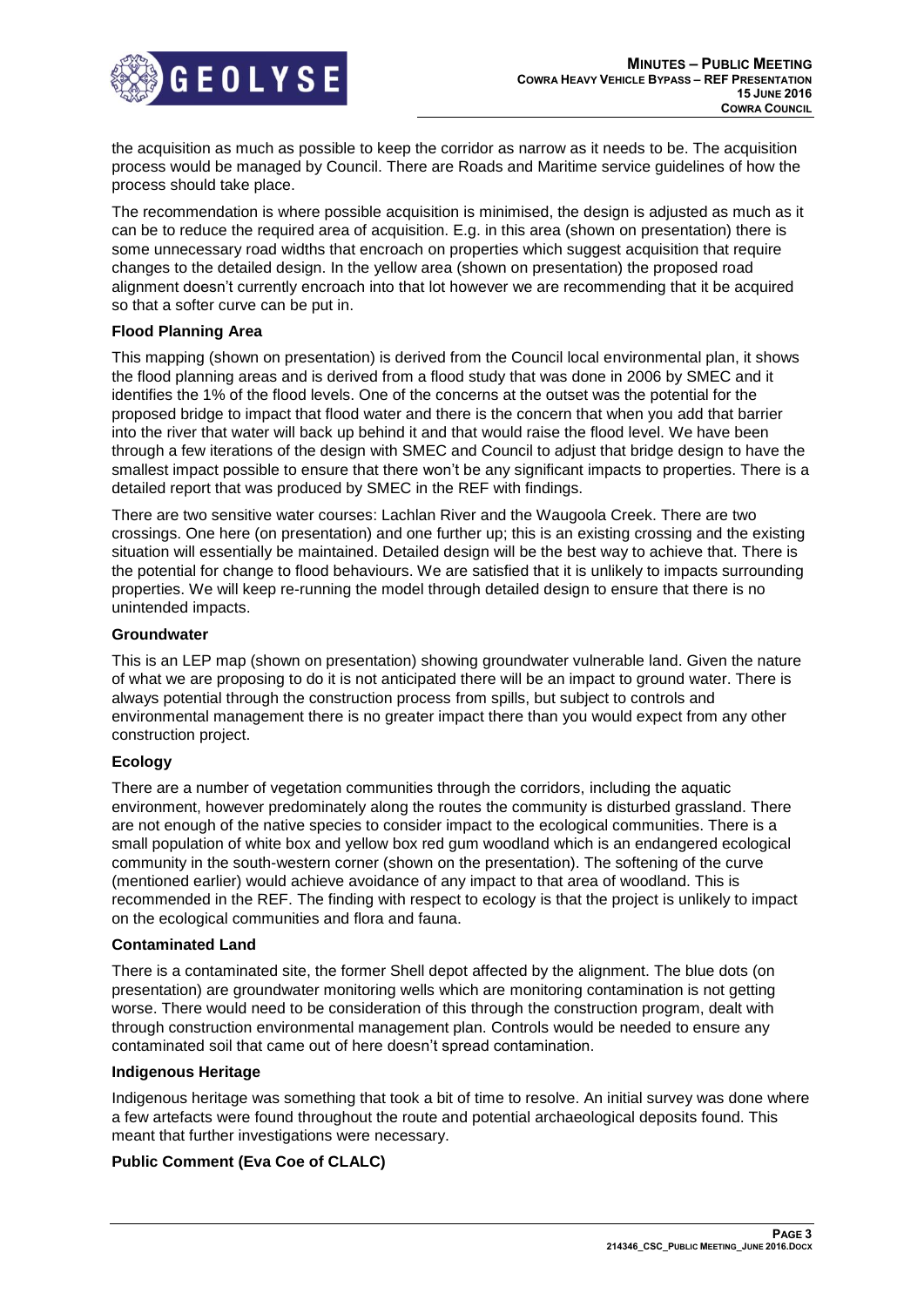

When did this consultation happen in the community?

# **Geolyse response**

That's been done over the last twelve months.

# **Public Comment (Eva Coe of CLALC)**

Who with?

# **Geolyse Response**

All the details are provided in the archaeological report.

# **Public Comment (Eva Coe of CLALC)**

I have no knowledge of this.

# **Geolyse Response**

I am happy to take your questions at the end and I know this is an area that is of concern to some people.

# **Public Comment (Eva Coe of CLALC)**

You're saying that consultation with the Aboriginal Community has been completed, it hasn't.

# **Geolyse Response**

Well it has to the extent that is required by the Act.

# **Public Comment (Eva Coe of CLALC)**

Not from us black fellas though.

#### **Geolyse Response**

It is all outlined in the reporting which you will be able to see.

#### **Public Comment (CLALC)**

Where is this report?

They were meant to get in contact with this guy, and gave John's phone number and he never saw him the whole day, so that consultation is b\*\*\*\*\*\*t.

#### **Geolyse Comment**

There is a whole range of consultation that has taken place you can see the details that live in the report, I would encourage you to read the report and see what was done.

#### **Presentation Continued**

As I said there were some archaeological deposits found with subsurface testing of those deposits done. The upshot of that is that development can proceed, there are some controls required, and there is the requirement for an Aboriginal heritage impact assessment.

#### **Public Comment (CLALC)**

… of where you are intending to put this heavy duty bypass.

#### **Geolyse Response**

That sort of comment needs to come back to us through the consultation process.

# **Public Comment (CLALC)**

You've had the consultation process, Sir.

#### **Geolyse Response**

It is not completed, there has been a period of consultation. Were now going to public consultation of the draft document so you will have the opportunity to review that document.

#### **Public Comment (CLALC)**

I should have had the opportunity then.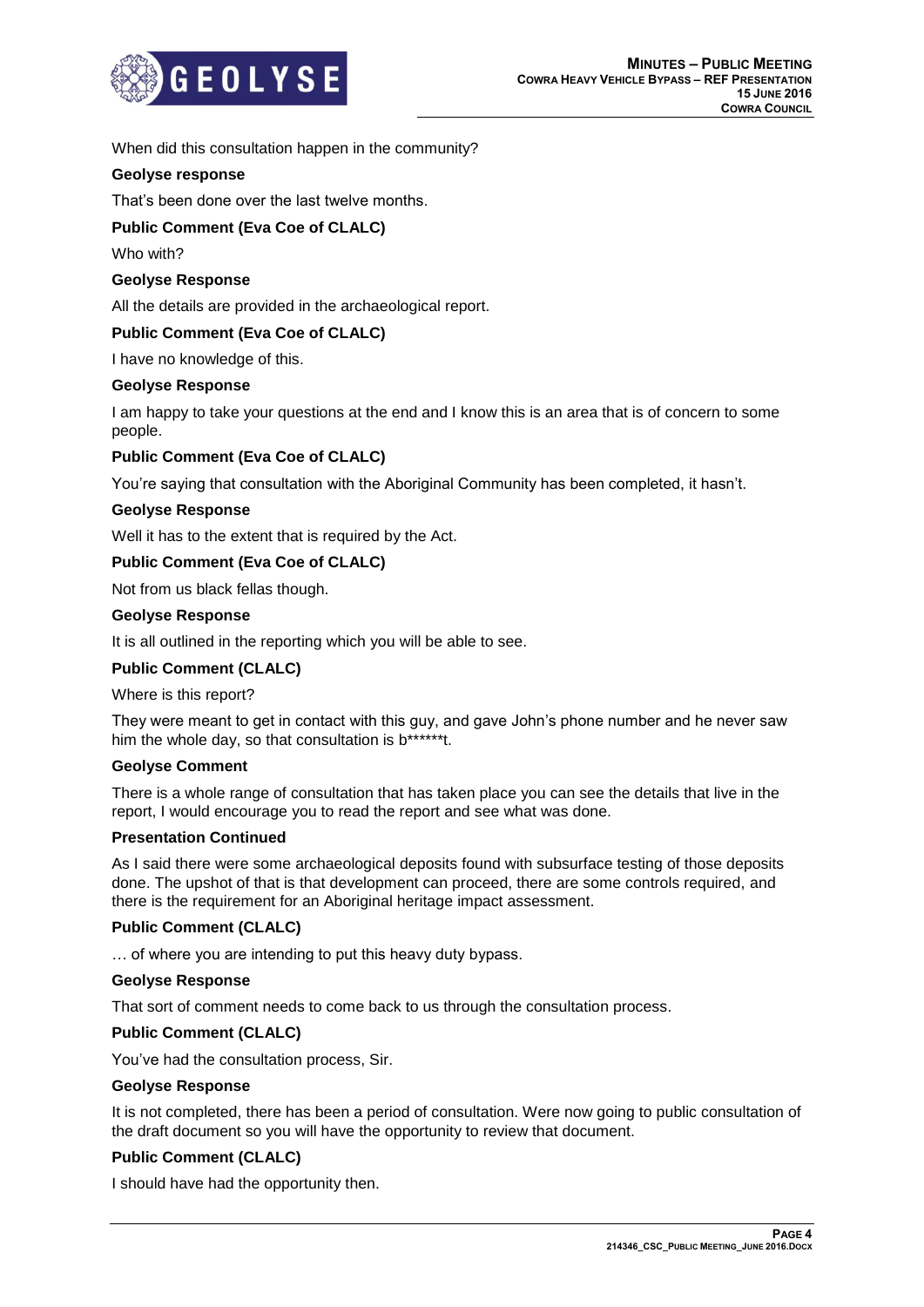

# **Geolyse Response**

It is my understanding that the archaeologist made attempts to consult with the Local Aboriginal Land Council which were unsuccessful.

# **Public Comment (CLALC)**

Why haven't you presented this to the Cowra Land Council?

#### **Geolyse Response**

I believe details have been sent to the Land Council. The details are in the report, I encourage you to read it and I encourage you to comment. There is a requirement for controls and environmental management plan and there is a requirement for some monitoring during the construction process through the river while the bridge is being developed and there is a requirement for National Parks and Wildlife to issue an Aboriginal Heritage Impact Permit to enable potential impact to those sites.

# **Public Comment (CLALC)**

We've got a lot of sites down there, Sir. There are a lot of burial sites up there. You come in here and destroy it all, the artefacts in the space, there's trees and you just come and cut them all down.

#### **Geolyse Response**

As I have said I encourage you to read the report and provide comment. It will certainly be taken into account and provided to the archaeologist. If there is a need for more consultation to be done it will be done.

# **Public Comment – Ken Anning**

I took the phone call from you that you needed a contact from the Lands Council which I gave to you and he actually just called me today that Dave's coming to town. I gave him the phone number and the address, has he seen you? This is the concern that these guys are having. It's all fabricated, this whole thing.

#### **Geolyse Response**

I appreciate that concern.

# **Public Comment (CLALC)**

We don't have a good relationship with the shire Council.

#### **Geolyse Response**

The full details of the consultation process are in the report. I strongly encourage you to read that and respond.

#### **Public Comment (CLALC)**

Over there in the … where the power went up and we weren't aware of that.

#### **Geolyse Response**

We do appreciate that.

#### **Public Comment – Ken Anning**

The frustration too is that the Council actually sent the letter to the Lands Council in Sydney, these people had no idea this meeting was even on. It's a bit rude that the Local Lands Council was not advised.

#### **Public Comment (CLALC)**

You just destroy it. The growers, the trees, the animals, natural people do it the natural way. It would be unthinkable for our people to destroy.

# **Public Comment (CLALC)**

We have a lot of love. I live on the mission up there and I'm proud. We live with all that stuff you're talking about, we're breathing all that stuff in. Why aren't they moving all that stuff away from us? You are killing us all. You've been doing it for years. You have big gas things over there that will blow us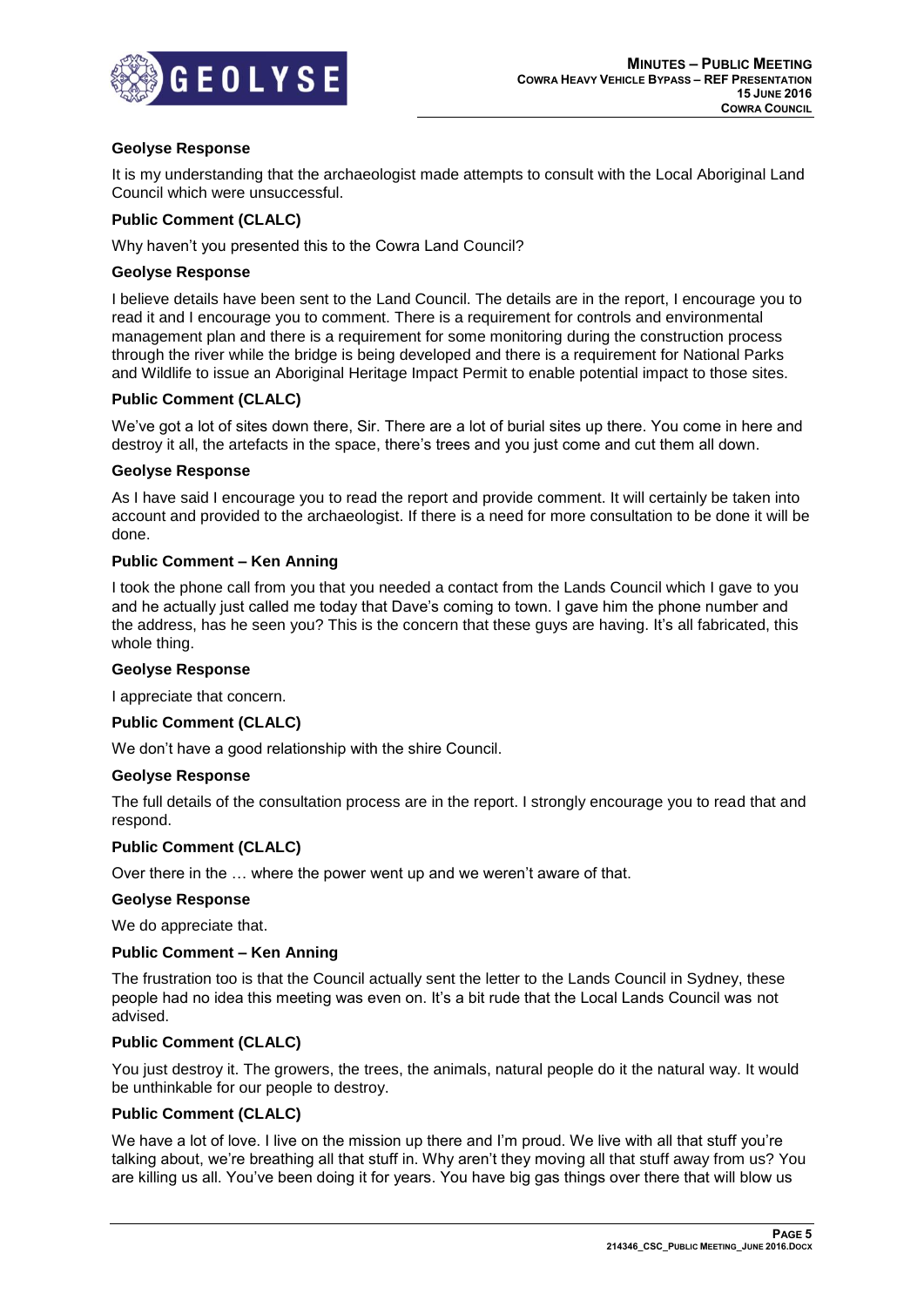

up too. So come on, be fair with us Aboriginal people. We're lovers of this land. That is a big concern for our health.

#### **Geolyse Response**

I appreciate your concern.

# **Presentation Continued**

In terms of Non-Indigenous heritage there is a number of state heritage items and a number of local heritage items on the route. There is also an item down near the riverbank that the archaeologist took the view that it could potentially have a heritage value. There are a few stories told during the survey of what it was used for historically and its linkages to the bowel station we understand. There are a range of controls in the REF to deal with that if we cannot avoid disturbing it. Similarly the state heritage listed railway bridge, the design of the road bridge fairly significantly reduces the level of that bridge to take away the impacts, so there are a range of controls built in.

#### **Public Comment (CLALC)**

I just want to know why you can't take it down a bit further from us. We put the children up there and all those trucks coming past. We're breathing enough s\*\*t in up there like I told you. We're going to breathe more.

#### **Geolyse Response**

We've been engaged, as I said, to assess the route.

# **Public Comment (CLALC)**

You don't care about us Aboriginal people. You just sit down here and make decisions. And that's wrong. When it comes to culture you don't give a s\*\*t about our culture. I am going to let the world know my concerns.

#### **Geolyse Response**

I encourage you to do that, that is part of this process. That is what is happening here, this is a public consultation process.

# **Public Comment (CLALC)**

My word against … You know how I feel and the other Aboriginal people too.

# **Public Comment (CLALC)**

Where you going to put that road, that's where our people live.

# **Councillor Response – Mayor Bill West**

I think there are a couple of issues. This is part of the consultation process. If people have been overlooked then that's our apology and I hope it's not going to happen again and we will continue to work with anyone who wants to talk to us. My understanding also, Neville, you were a site monitor on this walk through.

#### **Public Comment (CLALC)**

Why would you sent the letter to the State Land Council and not the Local Land Council?

#### **Councillor Response – Mayor Bill West**

I am not in a position to answer that one. We have a list of Aboriginal groups who we contact.

# **Public Comment (CLALC)**

You're sending out letters and leaving the office out.

#### **Council staff Comment – George Ridley**

Neville, you were a site monitor when they walked through.

#### **Presentation Continued**

So in terms of the Non-Indigenous heritage there are a range of controls. The NSW Heritage Council will be provided with a copy of the REF and provided with an opportunity to comment on it and those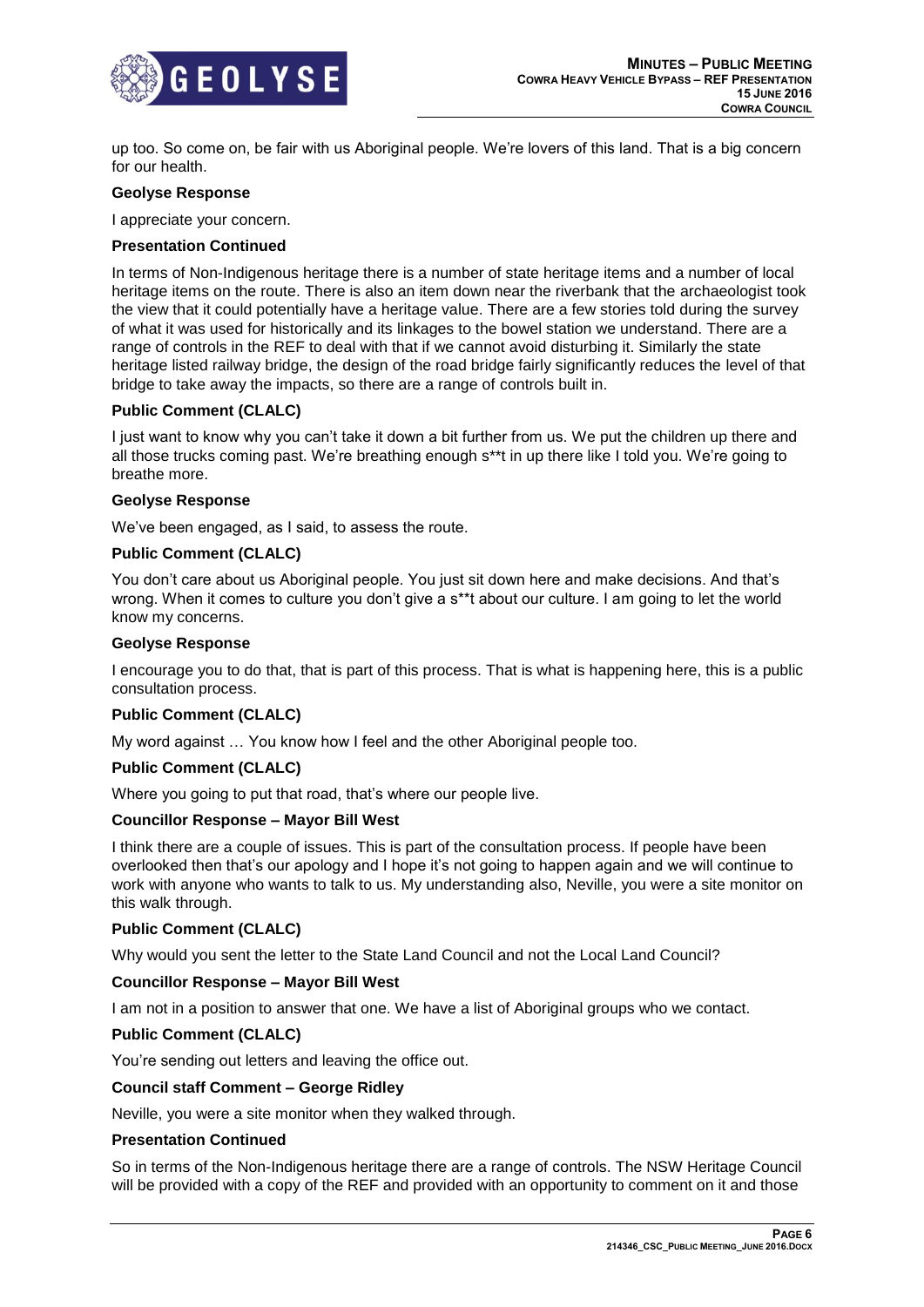

will be taken into consideration along with your comments at the end of the public consultation process.

#### **Noise Assessment**

A quantitative noise assessment was done both for construction and operation that considers the impact that could occur or potentially occur in constructing and operating the route. At the last consultation meeting we suggested that that was going to be based on a current and plus 10 year scenario and it was quite roundly said that we should be looking at a 20 year scenario. The assessment was amended to deal with a 20 year scenario, and put the growth out to 20 years of projected traffic on the roads. There are expected to be some situations where the construction noise exceeds management levels so there will be a need to put a range of construction controls in place there to ensure that residents are not impacted during that construction process. The full details of that will be included in a construction and noise vibration manual plan which will be developed before the project commences.

#### **Public Comment**

How much impact will vibration have?

#### **Geolyse Response**

Vibration is not expected to have any impact on buildings but there is the opportunity that if vibratory rollers are used within 30 metres of the housing they could cause some discomfort to humans; in which there would be controls to ensure that vibratory rollers aren't used in that situation, or where it is used within 30 metres of housing or if it can't be avoided that arrangements are made with occupants of those properties to ensure they are not in residence at the time while the work is complete. In terms of operation there is a prediction there would be some impact to some of the houses along the route. Blue is houses that won't be affected, red is houses that have potential to be impacted (shown on presentation). Some of these buildings are not residential properties, the noise assessment was done conservatively so all buildings in close proximity to the route were considered from a noise perspective. Some of these properties will be discounted.

#### **Public Comment (CALC)**

What about the houses on Erambie?

#### **Geolyse Response**

There are a couple of houses at the bottom that have to potential to be impacted by operational noise so there would be a need to provide some architectural treatment to those properties.

#### **Public Comment (unnamed)**

… (inaudible)

#### **Geolyse Response**

Well it's fairly localised there so we don't expect to impact. The vibration assessment is satisfied there won't be any impacts to buildings.

#### **Public Comment (unnamed)**

Could you show us the start of Campbell Street?

#### **Geolyse Response**

There are three properties there (shown on presentation) that have the potential to be affected.

#### **Public Comment (unnamed)**

Well I live in one of them, yes.

#### **Geolyse Response**

This is the curve that runs up and if I recall rightly that's your property. That is a property that would be affected.

# **Presentation Continued**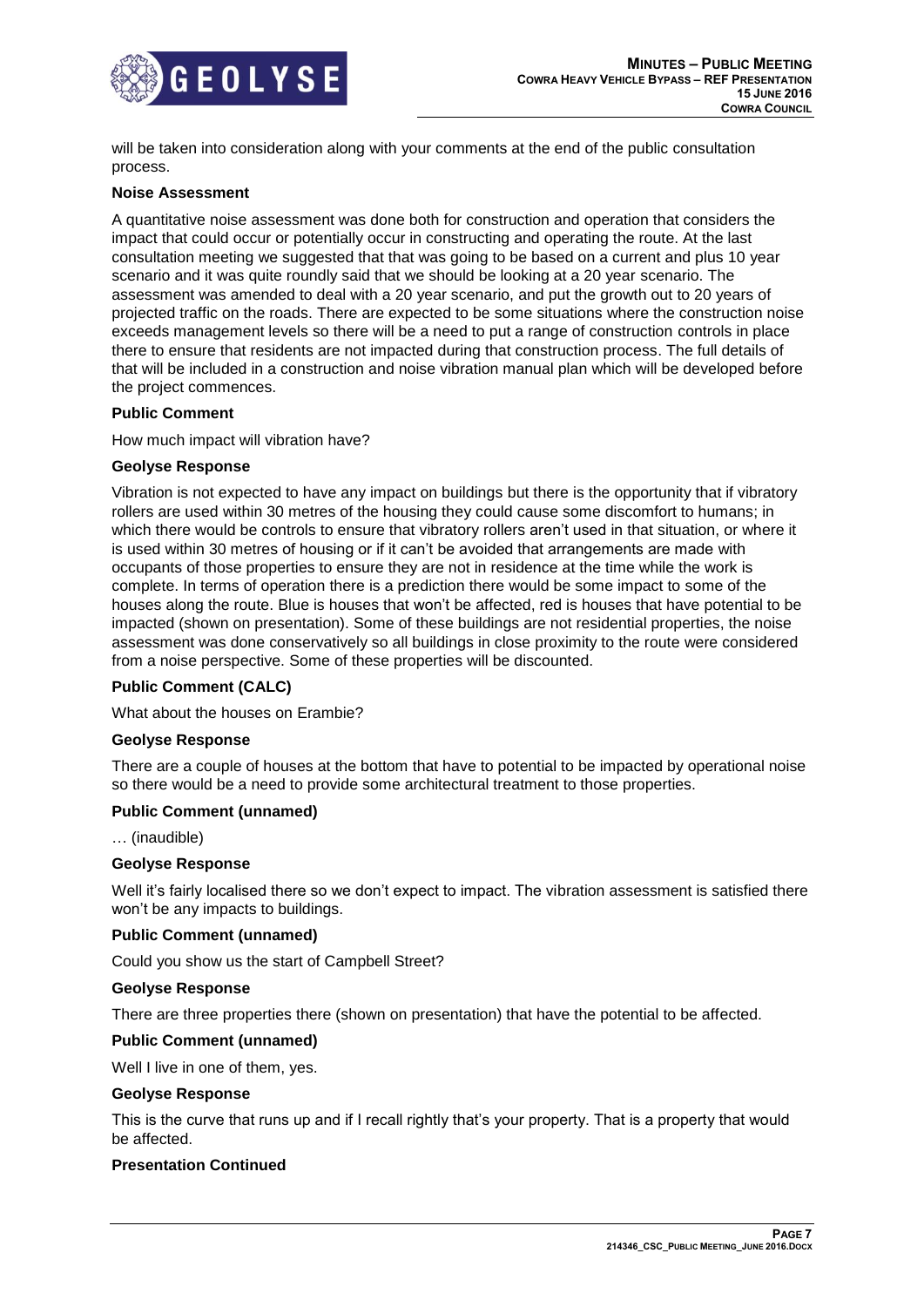

There are some properties down here (shown on presentation) that have the potential to be impacted so there is the consideration of building a noise bunt alongside the railway line to deflect noise in that area as one potential mitigation option that needs to be designed to determine how high and wide it would need to be and there are a range of other options that are under consideration. In all properties that are shown to be impacted there are a couple of categories of impact under Roads and Maritime guidelines and these are all the lowest level of impact so there are recommended architectural treatments that can occur and those are all detailed in the reporting.

# **Public Comment (unnamed)**

The line beside those buildings there, is that on the other side of the road?

#### **Geolyse Response**

The red line is the new road and the existing road is shown as well, so I think the existing road finishes a bit further down.

#### **Presentation Continued**

Running through the construction vibration impacts. Continuous monitoring will occur to make sure the impacts are not unreasonable or significant.

#### **Traffic Assessment**

A very detailed traffic assessment was completed. It looked at the new roads, all of the design, all of the intersections. There are seven new intersections that need to be built. Roads and Maritime Services have said that the Roads and Maritime roads that cross the bypass will need to maintain priority, the only way to do that is to put roundabouts at each of those intersections. There will need to be intersections along the bypass which have intersections with any other roads. There will need to be detailed design. The arrangement here (refer to presentation) is that it sweeps down underneath the railway bridge, it will need detailed design to make sure it can work without impacting on the bridge.

#### **Air Quality Assessment**

An air quality assessment was done for both construction and operation. Construction impacts are primarily related to dust, however this changes to traffic movement and changes to omission levels as a result of the reordering of traffic levels and the way people are using the roads. They are about 25% that the EPA provide for omissions in NSW, so it is a very low level of impact.

#### **Public Comment (unnamed)**

I thought you said the potential impacts would be localised?

#### **Geolyse Response**

The potential impacts during the construction process would be localised so when you're physically constructing a section of road there would be dust generated which would obviously be wet down through standard processes. But that local impact would occur and then stop and then as the construction moves along.

#### **Public Comment (unknown)**

What sort of controls?

#### **Geolyse Response**

There are a range of things that can be done including wetting down and not working in windy conditions. Those will all be detailed in the construction environmental management plan. There are recommendations in the REF as to the type of control that need to be implemented to ensure that controls are reduced to a non-significant level.

#### **Presentation Continued**

Consultation is a bit of a sore point here. Consultation has been done. Stakeholder consultation with the local aboriginal groups in accordance with the National Parks and Wildlife requirements. I take on board the comments here that people are not satisfied with the consultation that has occurred. You obviously need to read the report and see the attempts that were made and see the information that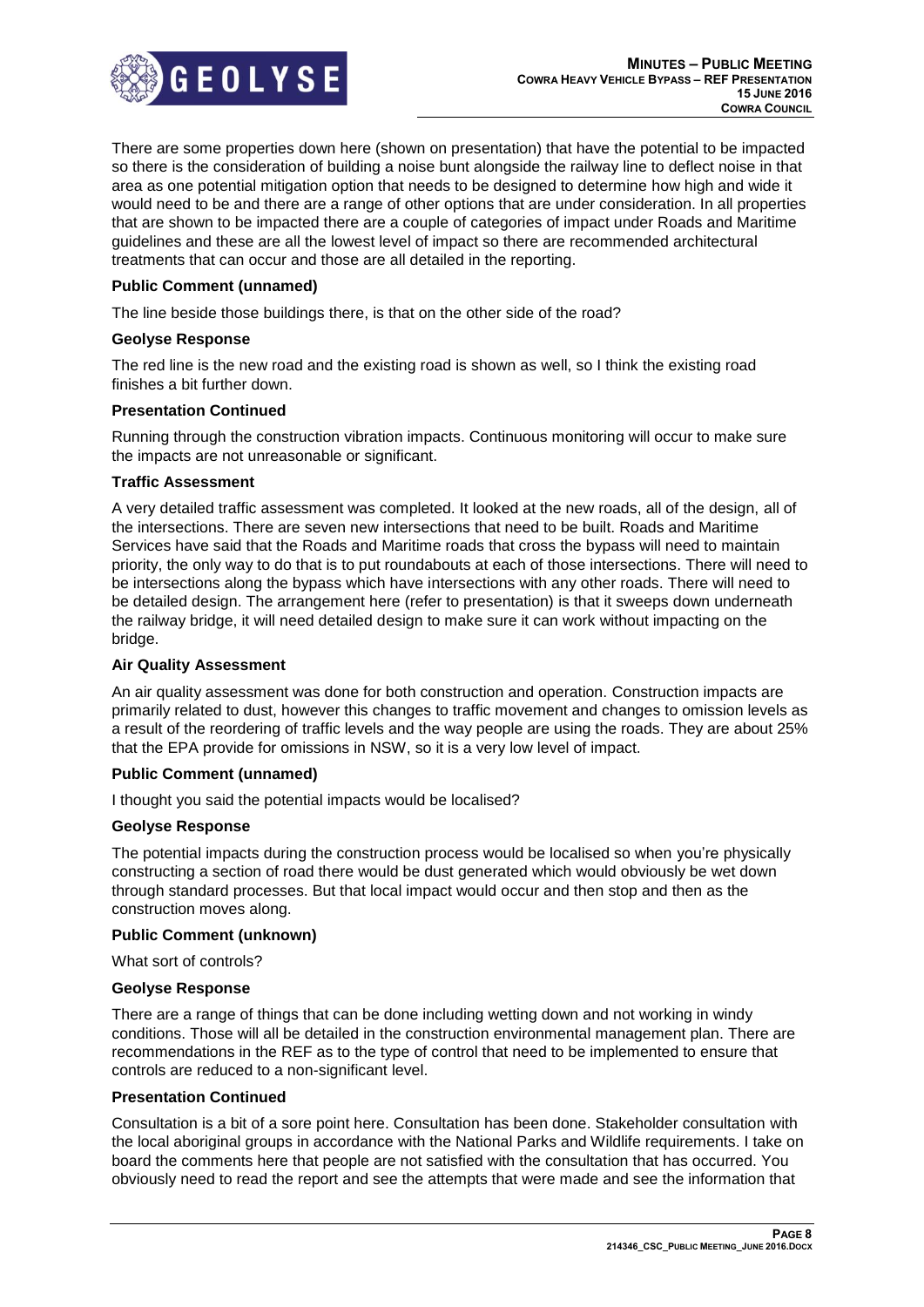

was provided. If you disagree then certainly feel free to tell us and we will take that up with the archaeologist.

# **Public Comment (CALC)**

The stakeholder comments, who are they from? What stakeholders?

# **Geolyse Response**

There were a number of stakeholders that registered. I think there was four.

# **Public Comment (CALC)**

Who are the stakeholders?

# **Public Comment (CALC)**

There are some of the workers who don't know anything about our ancient culture and our heritage.

#### **Geolyse Response**

Well those were the people who registered to take part. So there was an attempt to contact eight in terms of the Council's policy and those were the ones that came back and wanted to be involved. All the names are detailed.

# **Council Comment – Mayor Bill West**

Neville, you registered. This document, which I assume is part of the public exhibition, is part of the aboriginal cultural heritage assessment. It lists the four registered aboriginal parties, Wiradjuri Men Group, Yaraworra Aboriginal Corporation and two others. It lists that this year there have been discussions with Neville, Brendan Ingram, and an email sent to CEO of Cowra Local Aboriginal Land Council.

# **Public Comment (CALC)**

Out at the airport we were unaware of what was going to happen out there, I drove out there and had a look around, and we were unaware of what was going to happen and now all around NSW and were irrespective of someone else's property, but we still won't. Irrespective to it being owned by and that's what happens. I went various places.

#### **Geolyse Reponses**

As I said we very much encourage you to get in touch; if you feel that the consultation hasn't been adequate you need to let us know. The archaeologist who was engaged to do this job has provided the details of the attempts he made to undertake consultation. If you have an issue with that then you need to let us know.

#### **Public Comment (unknown)**

My complaints weren't listened to before.

#### **Geolyse Response**

How were those complaints provided to us?

#### **Public Comment (unknown)**

I rang you.

#### **Councillor Comment**

I think in fairness let's read the report and then give a definitive comment of answer to the report and what it says. I think that's the fairest way to go because this document goes out on public exhibition that gives everyone the opportunity to make comment and provide further assessments for the comment back to council in terms of the route itself and the assessment that has been done by Geolyse and if anybody has missed the public exhibition or hasn't had a chance to comment it gives you a chance to comment through that public exhibition process because it will only be a draft form which gets set out for comment.

# **Public Comment (CALC)**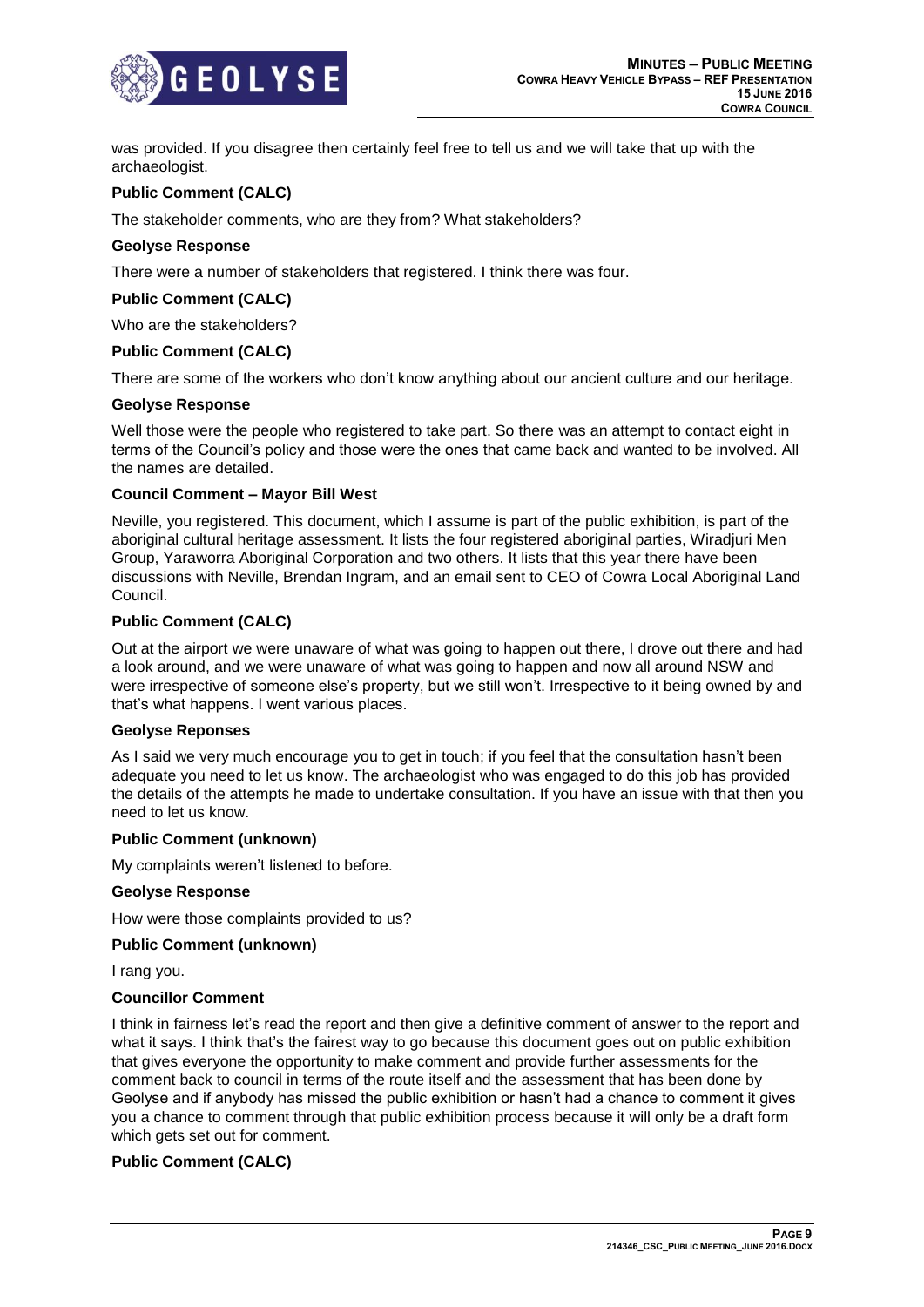

Where are all the Aboriginal stakeholder groups who are in agreeance with this Aboriginal cultural heritage assessment and a matter of fact said they weren't and I was one who guessed it?

#### **Geolyse Response**

Those that registered and took part in the surveys and the sub-surface testing were provided with a copy of the draft report.

#### **Public Comment (unnamed)**

Why didn't you notify of that then.

#### **Geolyse Response**

I don't believe it is wrong information. I believe it is accurate information. I encourage you to read the report. If you take issue with anything that is written in there this is your opportunity to say so and it will be taken into account and if it needs to be reviewed or reassessed then it will be.

#### **Public Comment (CALC)**

I have a problem with that consultation and who you have actually spoken to. There have not been available copies, it's the land council that own the land here. You have to come and talk to us at some stage. That's what we're getting upset about. This consultation process closes and has been complete. We weren't even included as part of it. You've talked to someone else who doesn't even own the land.

#### **Geolyse Response**

So in terms of the land owner consultation there was 140 letters sent out to resident directly adjacent to the route which as far as I am aware included those properties as part of the land council land.

#### **Public Comment (CALC)**

Yes but you should have talked to the land council, instead you talk to the people who live there who don't actually own the land. Understand that the land council is the land owner.

#### **Geolyse Response**

I understand and now is the opportunity if you feel like it hasn't been done adequately to let us know. I encourage you to read the report and let us know detail. We're taking note of what we're saying right now, we will be talking to the archaeologist about it after this meeting so I encourage you to put it in writing because it helps us to deal with in more detail but we are taking note of what you are saying and we will be transcribing minutes and providing details of it into the final document. That's the best I can tell you at this point. This is a consultation process. We're handing you a draft document which were open for comments. So that's the consultation process. There were 23 written submissions received, we sent out 140 letters. We had a similar number of people as this at the public meeting that we held last time. We received 23 written submissions, a few phone calls. We have recorded all those details addressed in the appendix to the REF so I encourage you to look in detail of that section and see how your comment has been specifically dealt with and if you are dissatisfied you need to let us know.

#### **Presentation Continued**

The end of the process we ascertain the view that the REF is examined and has taken into account to the fullest extent possible all of the matters affecting the likelihood of affecting the environment. There are a number of impacts from the proposal that have either been avoided or reduced through measures that have been imposed or through changes to the project. The proposal best meets the project objectives. The project objectives are what the council is trying to achieve with the project as it's been conceived to us.

#### **Public Comment (CALC)**

It says here the proposal may …. Noise and vibration, changes to flood behaviour and aboriginal heritage. … is not aboriginal heritage, were protecting that. You need to get a permit to destroy it.

#### **Geolyse Response**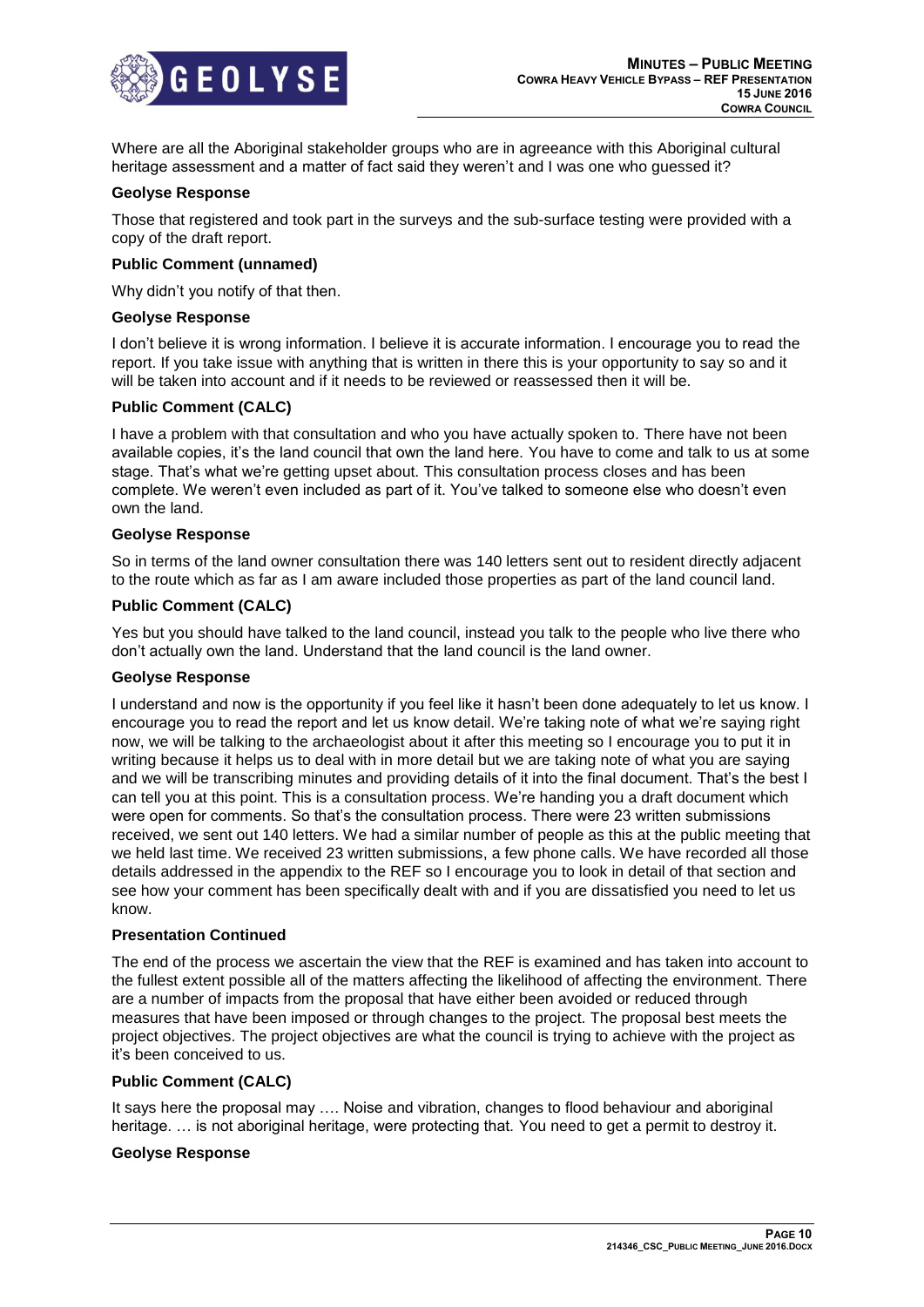

That's why we're saying there that there will be some impacts, not that there will be no impacts. There will be impacts but those impacts have been determined through the assessment process.

# **Public Comment (CALC)**

… Destroyed any heritage that we may have covered.

#### **Geolyse Response**

Impact means both relocate or destroy. So impact may mean to come on board and relocate things as you see fit and there is a requirement for monitoring during the construction process.

#### **Public Comment (CALC)**

There won't be any road there. Move it down to another section down the road. Council just wants to take over.

#### **Geolyse Response**

Those are the comments you need to be making then.

#### **Public Comment (CALC)**

You don't care about our next generation that's smelling all that s\*\*t up there. They have asthma so they are going to be dying up there.

#### **Geolyse Response**

We encourage you to provide comments, that's what this consultation process is about.

#### **Presentation Continued**

#### **Minimising Impacts**

There will be mitigation measures detailed that remove or minimise impacts. The proposal will improve the safety in the city centre by removing heavy vehicle traffic. Council's proposal is considered to be justified and an EIS is not required.

So, to clarify, if the determination has got to this point and said yes there would be a significant impact, then the next step would be an environmental impact statement which is an even more detailed assessment document but the determination at the end of this process is that is not required.

#### **Public Exhibition**

So the next thing is to provide an REF for public exhibition and regulatory stakeholders for people to review and comment. There is a requirement for the concurrence of Roads and Maritime Services and that means that they need to agree and sign off with Council's proposal and there is a need to gain an Aboriginal Heritage Impact Permit from National Parks and Wildlife Service. Once the REF is finalised then there is a need to move on to detailed design, prepare updated flood maps which will take into account potential impacts of introducing that bridge, determine if heritage office approval is required, we don't know if it will be but there will be consultation with the heritage council to determine that and because of the interaction with the rail corridor there is a need to include John Holland Rail in the process. There are agreements that they have with Council that will need to be updated and there are approvals that they need to sign off on for building through corridors.

#### **Public Comment (unnamed)**

Have you been up there and visited?

#### **Geolyse Response**

I have been along the route, yes.

#### **Public Comment – Annette Jeffery?**

You mentioned the mission levels would be 25% of acceptable levels, acceptable levels for what area? Country town or?

#### **Geolyse Response**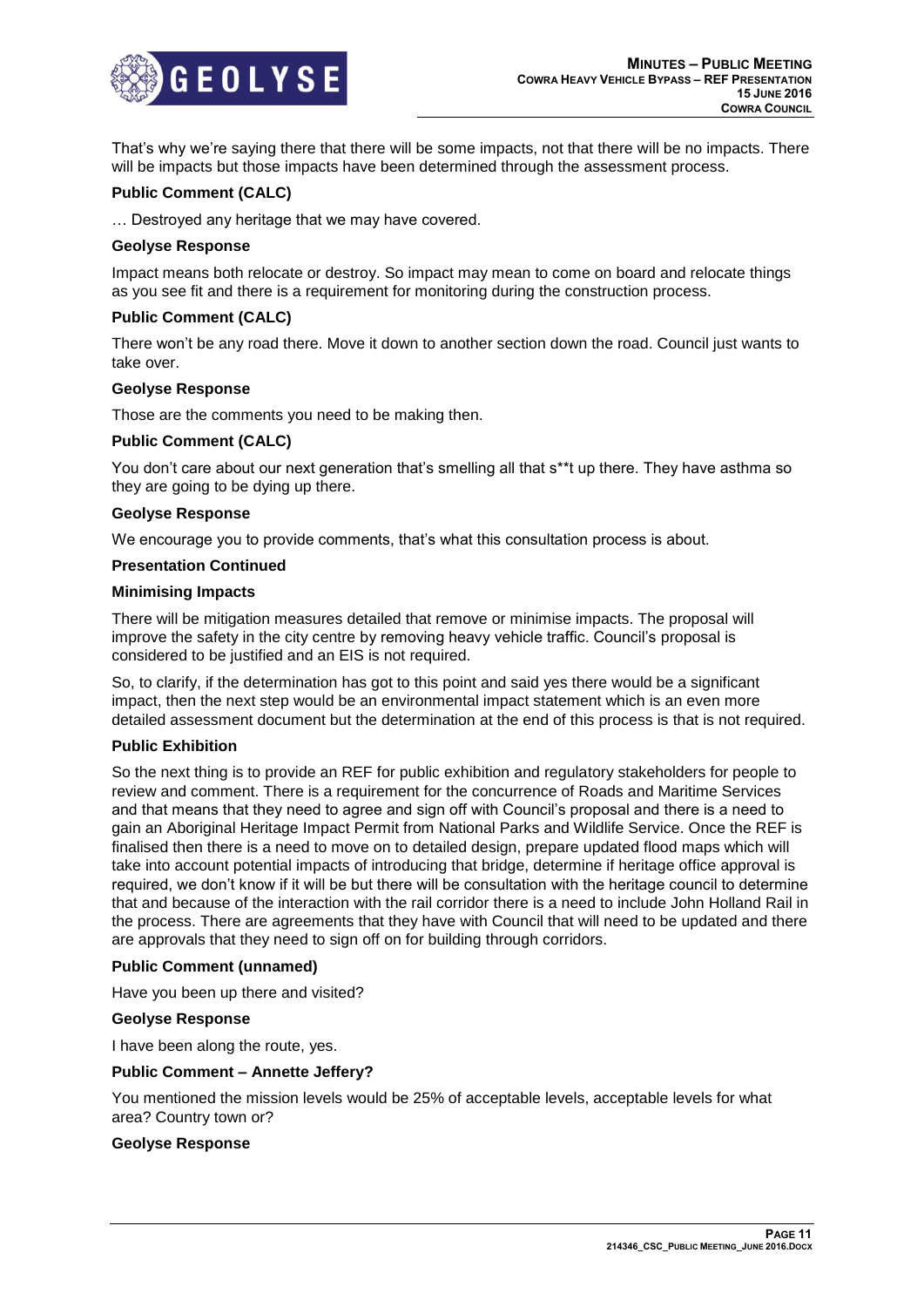

In terms of the EPA guidelines, they provide initial details. The details are included in the assessment, there is a fairly detailed air quality report.

# **Public Comment (unnamed)**

Was that a model of the middle of Sydney or country towns?

#### **Geolyse Response**

They are state wide regulations.

#### **Public Comment (unnamed)**

Where have they taken these regulations?

#### **Geolyse Response**

They apply to all of NSW.

#### **Public Comment (unnamed)**

What we're trying to say is we live in a country town ….. Boundary Road wasn't susceptible to noise and vibration anywhere near like down … There is a lot less noise and vibration in this town.

#### **Geolyse Response**

You can see the details, all the mapping is recorded in the report so you can see those areas that are identified as being affected.

#### **Public Comment (unnamed)**

I just need to know the old trains used to go over there, next to the mission.

#### **Public Comment – Max Wes**

From Campbell Street from the Dudley's Falls at the end of Campbell Street, that's very narrow, what's your plan there?

#### **Geolyse Response**

The concept alignment that has been developed is going to try to … back.

#### **Public Comment (unnamed)**

The area there won't be low enough.

#### **Geolyse Response**

The alignment doesn't follow the existing Campbell Road and further to the south it could be considered to be moved.

#### **Public Comment (unnamed)**

I thought it would follow Campbell Road

#### **Geolyse Response**

It is to a degree but it is a line of best fit. The line will need to be refined and find the one with least impact. This is the concept that we have been asked to assess. To my way of thinking you would only want to deal with one land owner. If you have to deal with acquisition you don't want to have to be trying to acquire land off multiple landowners on the western side of the road. The logical thing if you need to acquire land would be to realign so you are only dealing with one or two land owners.

#### **Public Comment – Robert Gee**

How long are we talking in years till this bypass goes through? If you go there to my house where you're going straight through the middle of it. I haven't had any consultation from Council and you're saying acquiring land. Regarding this bypass, no one has come to me and said Robert. You're taking my house, you're taking everything I have worked for, I built that house, now I've got nothing and you're saying oh this won't happen for 5 years, 10 years.

### **Geolyse Response**

I can't talk timeframes unfortunately.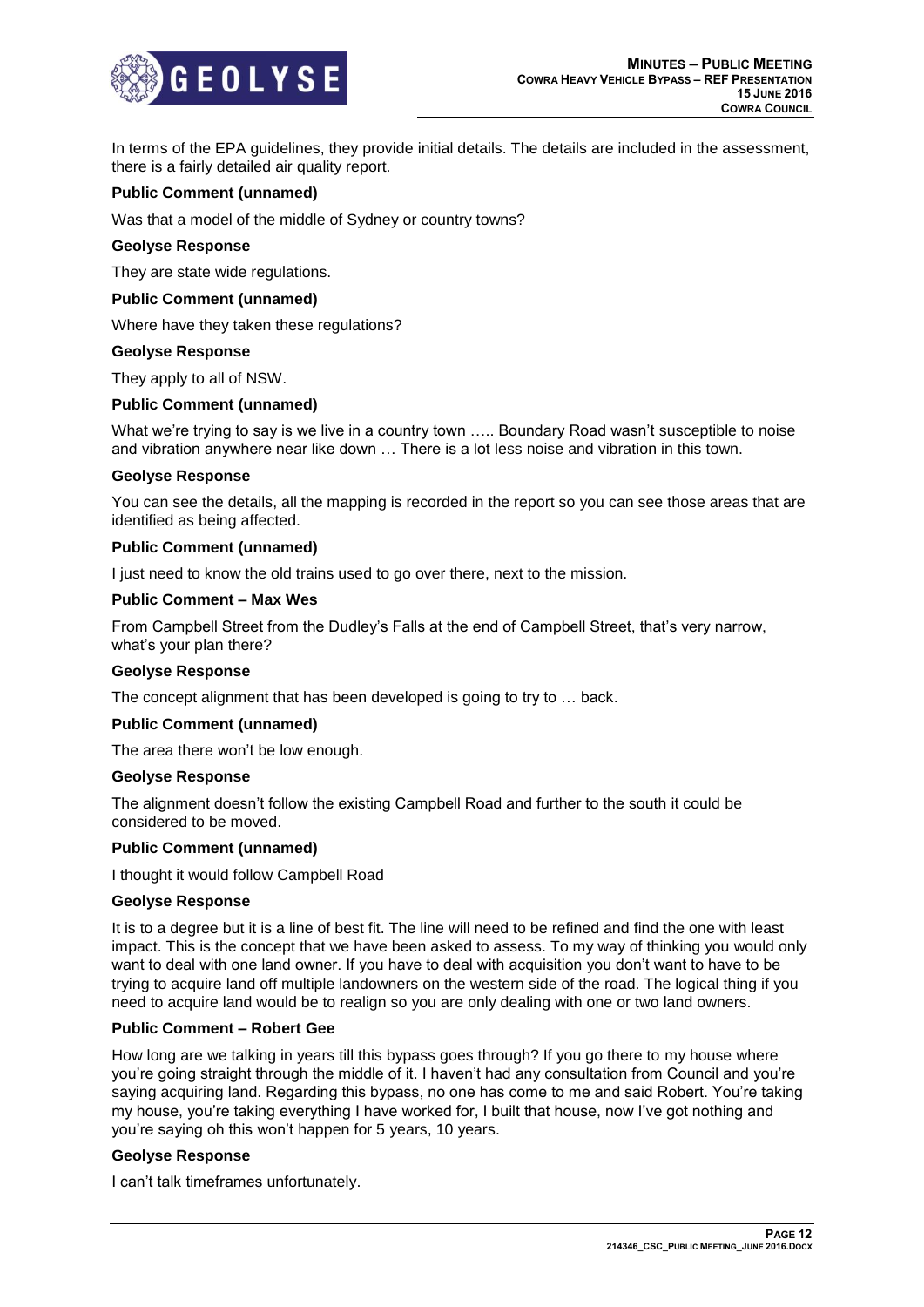

# **Public Comment – Robert Gee**

Why doesn't Council come and buy me out? There is a house, two sheds and a flat, Council could offer me \$500,000 but I can't replace it. So if you're going to wipe me out, wipe me out now. Stop saying oh this isn't going to happen for 20 years.

# **Geolyse Response**

And I would be upset in your situation. It is an emotional issue which I can appreciate entirely.

# **Public Comment – Robert Gee**

This is where the Council needs to talk to everyone, the psychological effect that it is having on everyone is what no one gets.

#### **Public Comment**

And their talking about this bypass when it originally went out they got 400 people that actually give a damn about putting a vote in on this. Council are making all this trouble for not even 400 people in a township the size that we've got that give a s\*\*t about a bypass. They already had their mind made, you've got all these people here to listen to what you have to say but it's a waste of time.

# **Public Comment – Robert Gee**

You can't tell us when you're going to do this. Is this going to be in 5 years' time, well were still going to be here in 5 years' time. If it's going to be in 30 years' time, maybe I'm not going to be here so I could be upset for nothing. But the Council has not approached me in any way or form and said look this is the route were going to take, we want to buy you out. And then you've got to come up with money. As I say there is a house, 2.5 acres there. I can't replace that with \$500,000. And the council has to realise that people say I'm sitting on a gold mine because that's where the road has to go so the council have to give you what you want. But then there are people who say no the council only have to give you what the land is worth. Now the thing is, I don't know where I stand. And that's the frustrating thing about it. Same with the people on the mission, they don't know where the road is going, they don't want it going through their burial grounds and that's fair enough, but the thing is it's like smoking mirrors, there is the road, it's going to affect every person on Campbell Street, not just one person, everyone. It is going to go straight past their house and that's the problem. We don't know, when they first put it up it was going to past the front of my house and they said we will put a noise wall in, that's fine but this latest route it's going to go straight through the back of my house. That way I can live there.

#### **Geolyse Response**

Well it may well fall out that the detailed design can avoid going through there

# **Councillor Response – John Waters**

I have spoken to two of these people and I have spoken directly at council meetings on two occasions and on both occasions I spoke about the model responsibility of the town to compensate you, efficiently well enough to allow you, if they take your land, to allow you to move to the same style of property and size that we cover you. Now, that's a moral obligation. If we as a town want this bypass where it's going to go and where people are affected by you are, maybe not to the same extent. If this town wants the bypass where it has to go they have got to buy you out at a morally correct price, not a GB price. And I will put that to this whole meeting. If you agree with me say yes.

# **Public Comment – Robert Gee**

I agree.

#### **Councillor Response – John Waters**

No, to the whole meeting, if you agree that he is going to be bought out that it has to be at a morally correct price.

#### **General Comment**

All in agreeance.

#### **Public Comment (unnamed)**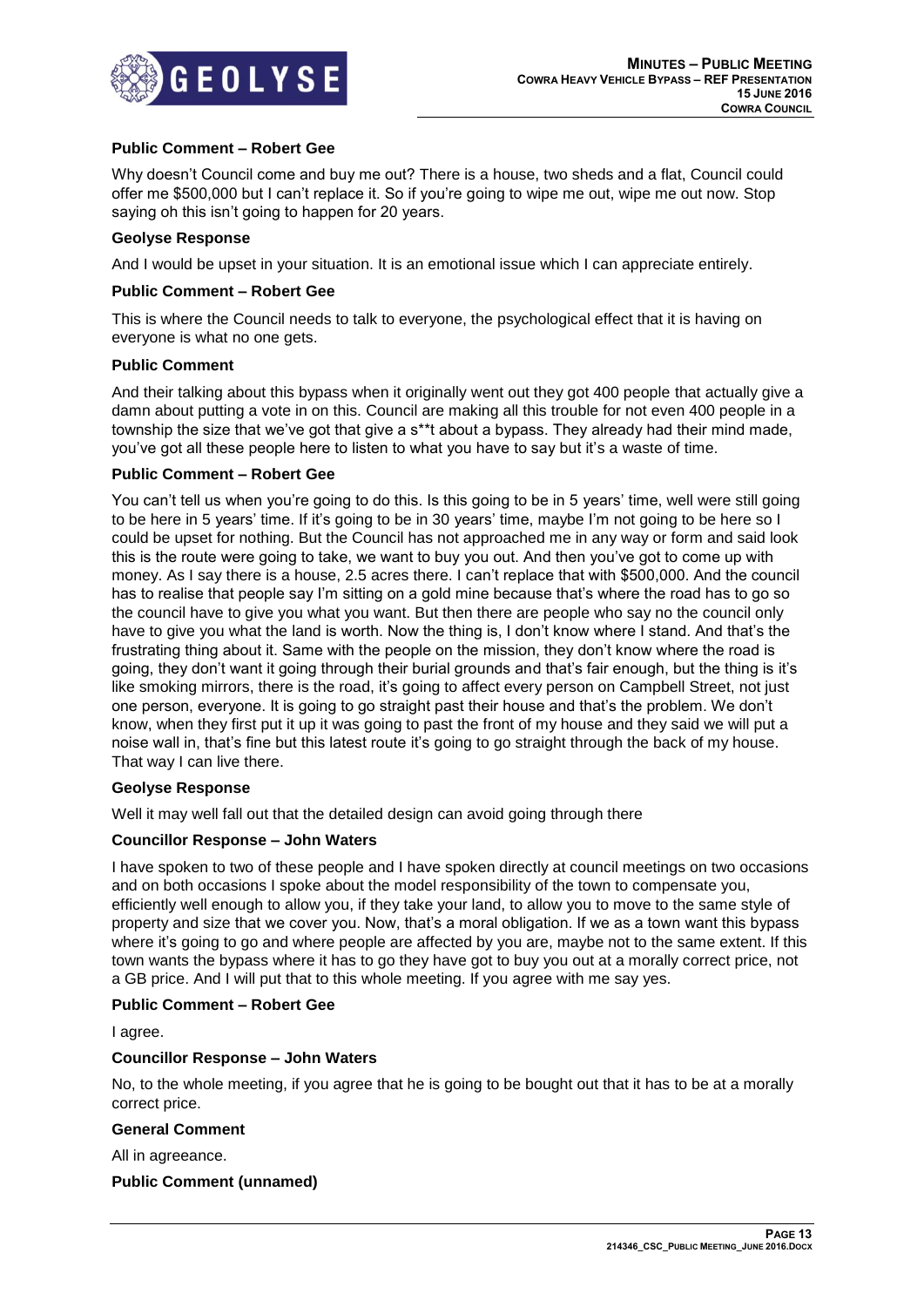

Is Council buying all the land? Is it just Council building this road?

# **Public Comment (unnamed)**

How many Councillors are here?

# **Councillor Response**

There are six Councillors here.

# **General Comment (unnamed)**

How could you make a decision with 6 people that affects families and their livelihood?

#### **General Comment (unnamed)**

You talked about land acquisition with the road I'm gathering you're not acquiring any land down there. As I understand that from previous conversation that you need 40 metres to make the road, I measured between the two fence lines and its 30 metres.

# **Geolyse Response**

The concept of a line that fits within that road reserve so I can only assume that little impact.

#### **Councillor Comment**

The road reserve was measured in submission

#### **Geolyse Response**

The traffic assessment goes into that in quite a bit of detail and you can see the recommendation that have been made in terms of the road corridor width and the need for parking, turning lanes coming off the bypass so people can safely enter their properties. All those recommendations are included in the traffic report. Providing safe intersections.

# **Public Comment (unnamed)**

The traffic report is in your draft, isn't it?

#### **Geolyse Response**

It certainly is.

# **Public Comment – Warwick Sutton**

There are a lot of efforts gone into environmental impacts but there hasn't really been any thought put in the impact of the people who have new homes in a very strict standard who have got a little bit of land around them and there have been some pretty smart homes built and it just seems to me, which I can see aren't your thoughts, if you want to cross the river by all means do it, why wouldn't you go straight down Boorowa Road it is an existing highway, from the bridge right back down to the tennis courts, there are no homes either side of the road, there is a golf course and sporting fields and then turn left onto Grenfell Road which is an existing highway. I just don't understand why we would want to spend all the money to go down Boundary Road and Airport Road when we've got existing roads there ready to go. The impact on the people who have built homes in that area, it just doesn't show any thought put in towards that. I think that's really disappointing because the people have paid money to build really nice homes.

#### **Geolyse Response**

I take your point and I can only reiterate that we have been asked to assess the route but I will take exception to the fact that we have looked in a lot of detail the environmental impacts and the environmental impacts include things like air quality, noise and those sorts of things that are specifically aimed at making sure the amenity of peoples properties is unfairly diminished. So those things are considered.

# **Public Comment – Warwick Sutton**

There are 19 driveways coming out now from Boundary Road we are on the top side of it so we can see both sides but I can tell you the neighbours either side of us have no idea what's coming up from the other side of the hill.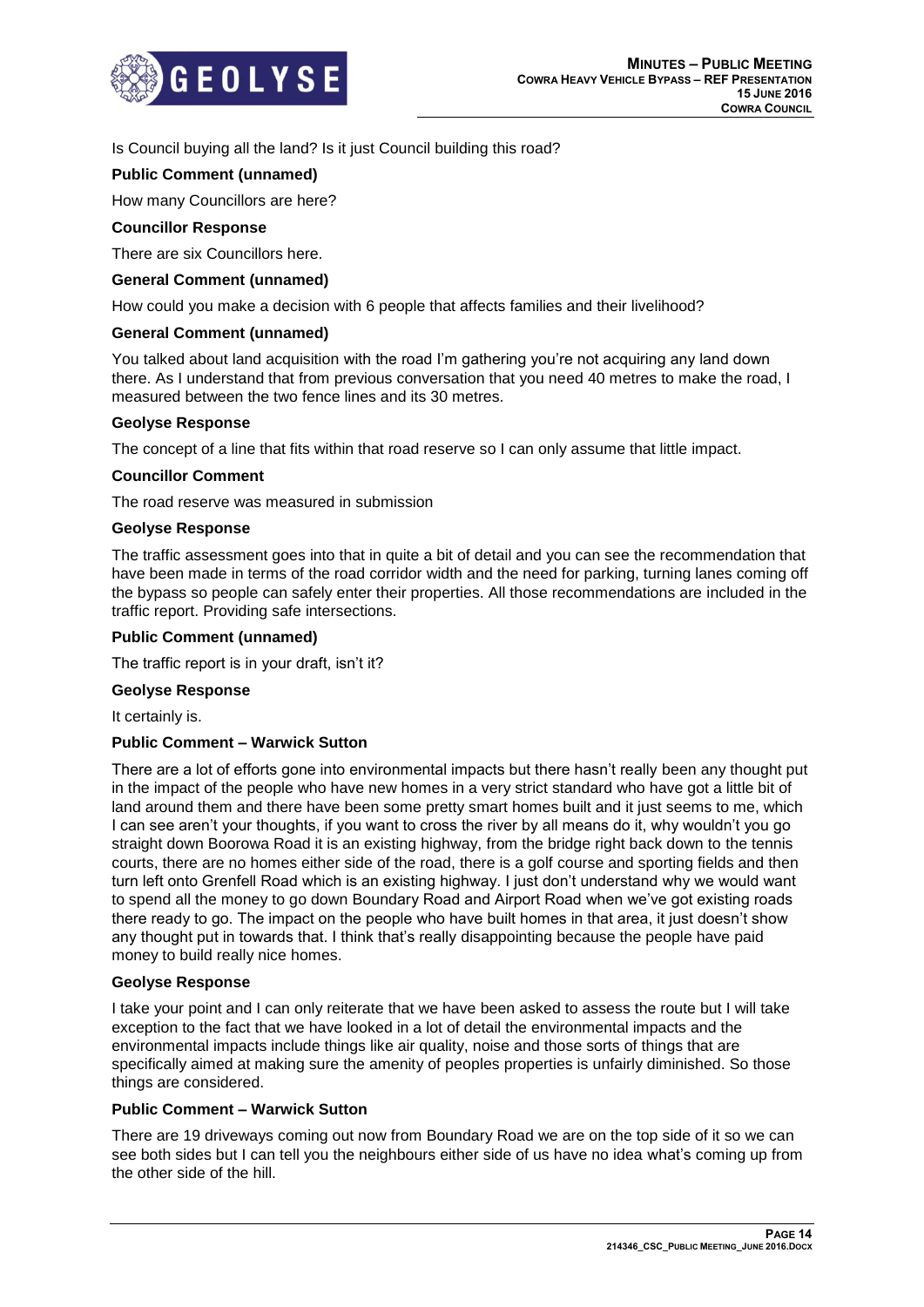

# **Geolyse Response**

That's the rationale for a turning lane to be provided at the edge of the travelling lanes.

# **Public Comment (unnamed)**

The red line (on presentation) is the basic route. Council can probably answer this better, the minor details of alignment are yet to be settled. We are on the corner or Parkes and Campbell so when we exit our driveway we are going to get cleaned up by another vehicle or something like that. Could there be a turning lane put in or something like that.

#### **Geolyse Response**

That's the recommendation in the traffic assessment that there be sufficient width at the edge of travel lanes so you can pull off at the edge or pull out safely to enter the traffic lane.

#### **Public Comment (unnamed)**

My driveway is also facing Campbell Street, so I am wondering if we are going to get a service lane. The green one is acquisition to our property, they could go a little bit further east.

#### **Geolyse Response**

That's what I was saying a minute ago, that was the point I made. All those properties along there, the amount of impact in some instances is 50 centimetres. The road reserve is anticipated and that's essentially because the concept line was put down to the line of best fit with an adopted standard width. The reality is the detailed design will look at that and say well that's not logical. It's so much effort to acquire land and so much effort to deal with land owners, you want to minimise that to the greatest extent possible.

# **Public Comment (unnamed)**

So at the moment there is no shoulder what so ever, the traffic that comes down from the Lachlan Valley Railway and Campbell Street from the depot, they hug our driveway. It's just that it's a dead end at the moment so it's nice and quiet.

#### **Public Comment (unnamed)**

There was a message up there earlier about the impact over 20 years. I can see in 15 or 20 years' time it could be residential where we are and all of a sudden they say there's going to be a bypass in here. That's what has to be put in now or send it out. You can't have a bypass going through a residential area. I know speaking from personal experience, when I bought that block the local people said to me you will never ever see that develop in your lifetime, that was the thought and the attitude of the local people and I don't think we're looking far enough ahead, I think we need to look a long way ahead and do it for 50 or 60 years

#### **Geolyse Response**

It's a reoccurring theme that we've had through the public consultation process.

#### **Public Comment (unnamed)**

With Airport Road if you need 40 metres, which way are they going to go? Are they going to go out onto the airport and take land down there?

# **Geolyse Response**

At the moment it fits within the road corridor that exists.

#### **Public Comment (unnamed)**

So I imagine areas where they take out the lumps and fill up the holes and fix Airport Road so it's a nice flat road.

#### **Geolyse Response**

If you look at the concept alignment it's actually got some cross sections and in a lot of areas along Airport and Boundary Road it actually shows minor filling.

# **Public Comment (unnamed)**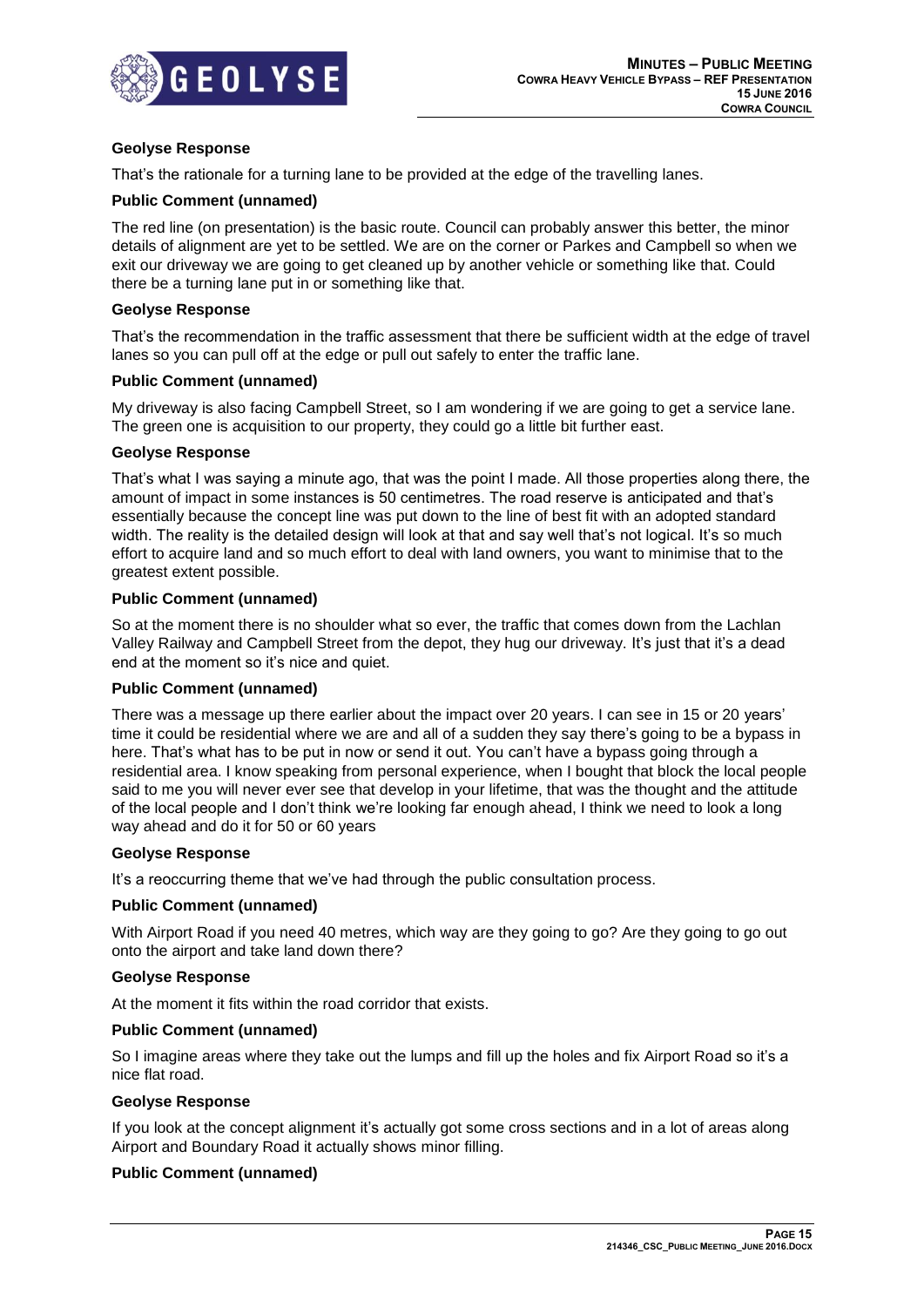

If there is some cut away as is going to happen in our particular case, then we're going to have to cut back into our land to make a driveway flat enough to be able to get trucks in.

#### **Geolyse Response**

Well that will be part of the construction process.

# **Public Comment (unnamed)**

But once it hits that part it's too late.

#### **Geolyse Response**

The detailed design needs to deal with that. It's not something that's ignored, you don't design the road and ignore access to the property.

#### **Public Comment (unnamed)**

The other thing is I had a letter from Russel Turner back in 2000 congratulating Cowra Shire for accepting the design of a bypass and hoping to see it finished by 2010 and that bypass went right out around the outside of the town. Why was that not carried on? The price on this one is so far out of whack it doesn't matter, if they could do that one for under twice the price.

#### **Public Comment (unnamed)**

The route went down past the abattoir somewhere.

#### **Councillor Comment**

They were look at the rail and going out past Wyangala Road, that's the only one I am aware of.

#### **Public Comment (unnamed)**

This one went down Sydney Road, across the paddock.

#### **Council Comment**

Was that done by Graham Dunn was it? Graham Dunn did one of his own back, I dunno if that ended up being agreed.

#### **Public Comment – Ken Anning**

You have said a couple of times here that Council got a view of this before we did, so what did Council get that we didn't?

#### **Geolyse Response**

Very little, the only thing that has changed in the intervening period was the Aboriginal heritage cultural assessment went out to the registered aboriginal parties and came back with some comments so we updated it. We changed the title page to say June, there is very little that has changed.

#### **Public Comment (unnamed)**

Are any councillors being affected by this land acquisition?

#### **Geolyse Response**

That lot there (shown on presentation) is owned by a councillor.

#### **Public Comment (unnamed)**

His house isn't there though.

#### **Public Comment (unnamed)**

That land is going to be acquired?

#### **Public Comment (unnamed)**

By a councillor or Council?

#### **Geolyse Response**

As far as I understand it is owned by a Councillor. And there will be a need to acquire a road reserve width along the parallel to the railway line.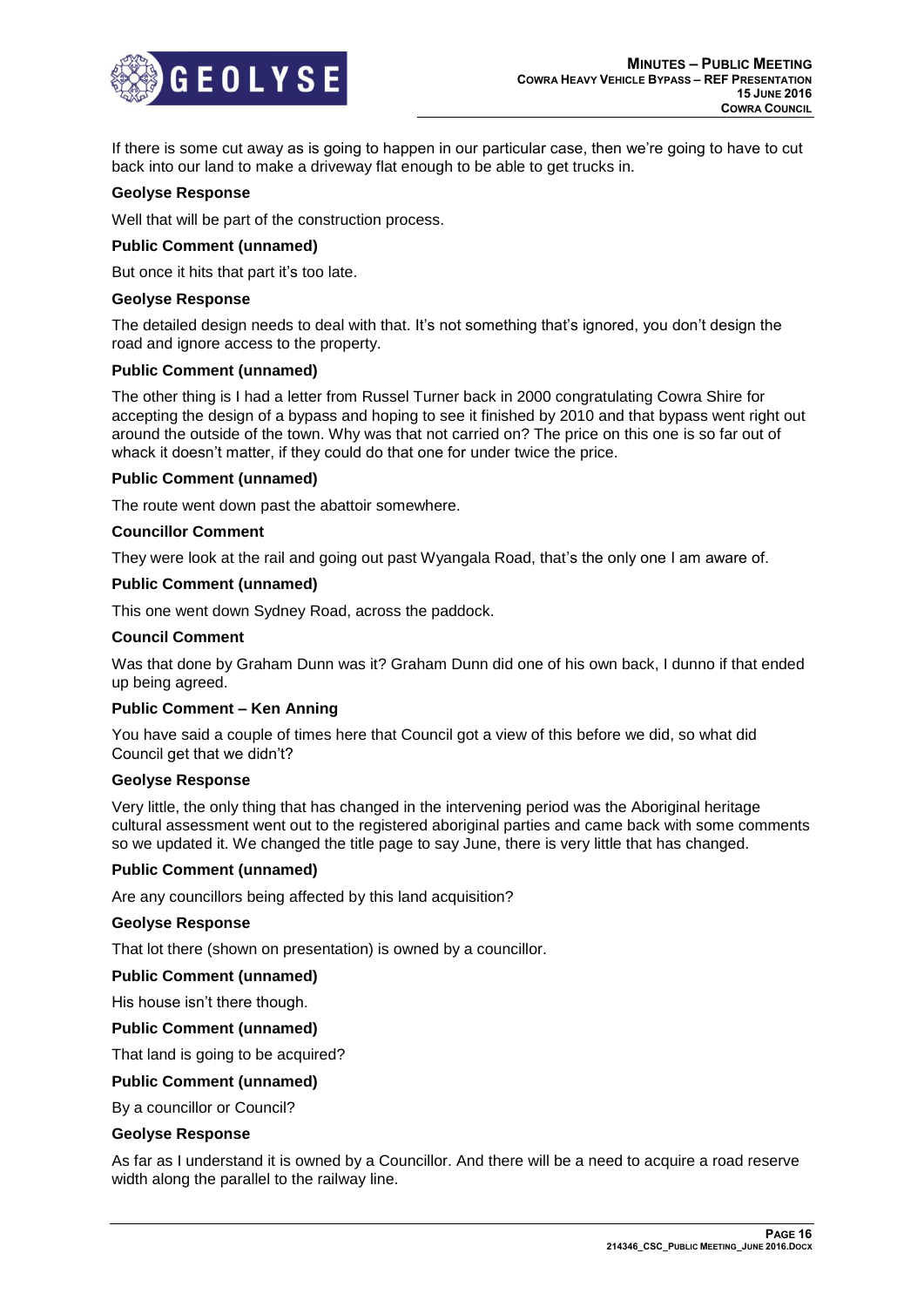

# **Council Comment – Mayor Bill West**

I think apart from one Councillor who owns land that is not residential no other Councillors has any interest in land, houses or assets on that route.

# **Public Comment**

They aren't on that route and that's why they aren't upset about it.

# **Council Comment – Mayor Bill West**

I just draw a line at the fact that Councillors don't care or aren't interested and I think the fact that we have had this public meeting again which we promised we would do before it went to public exhibition to give you a chance to comment is a display of good faith. Let's let the process go through. Please make your observations and responses to the draft REF.

# **Public Comment – Ken Anning**

At the first meeting here you chose this particular route, and you said this is just preliminary and we are open to suggestions to other routes. We have actually come we have spoken about coming in a northern route and coming in the tip road to the northern road, one bridge across coming in there hugging inside the racecourse, putting a big round-a-bout are McDonalds, we approached the tennis court, we approached the golf club that would connect to Canowindra Road and all the infrastructure. Before I got the words out of my mouth you said no it wouldn't be viable so you don't care, mate. This is what we're getting from you guys, you just don't care. We're talking about a vote of people. Smile then, its fine, but you just don't care.

#### **Public Comment – Ken Anning**

Bill I proved to you. I came to you with going through that first document how you said that Council said in there specifically that it shows that this route due to being cost effective, compared to the Northern route. Then I went further than that and went through and you hadn't even purchased Mr Mallon's land yet. Acquisition up there and put curb and guttering in, so you can't put apples with apples. Just like your truck statistics that were supplied by Cowra Council. I produced documents from two local highway patrols and I'm a paramedic myself, and in that time frame there wasn't one truck accident. So this is all forged right through and you wonder why we're getting upset with it.

#### **Public Comment (unnamed)**

On Campbell Street you're talking about the bridge off Campbell Street, at the last meeting it was just going to be a culvert.

#### **Geolyse Response**

That's still the case.

#### **Public Comment (unnamed)**

What happens if it floods? We have a massive flood in 2011, it came two thirds of the way up our paddock. What's going to happen if it's just a culvert?

#### **Geolyse Response**

There will need to be a reasonable amount of work done there and the requirement is that it has to maintain the existing level of capacity. If you look at the concept it's a fairly large culvert from looking at the plans. It does need to be detail designed, the recommendation in the REF is that the flow level that currently exists needs to be maintained, if it can't be maintained then that assumption has to be revisited. So the detailed design will look at it and if it can't achieve that level then they will need to come back to it.

#### **Public Comment (unnamed)**

How come there is a big area of green near the road? (On presentation)

#### **Geolyse Response**

These are the lots, the entirety of the lots that the alignment passes through in way, shape or form, even if we only encroach it by 50 centimetres. We've shown the whole lot because if we didn't you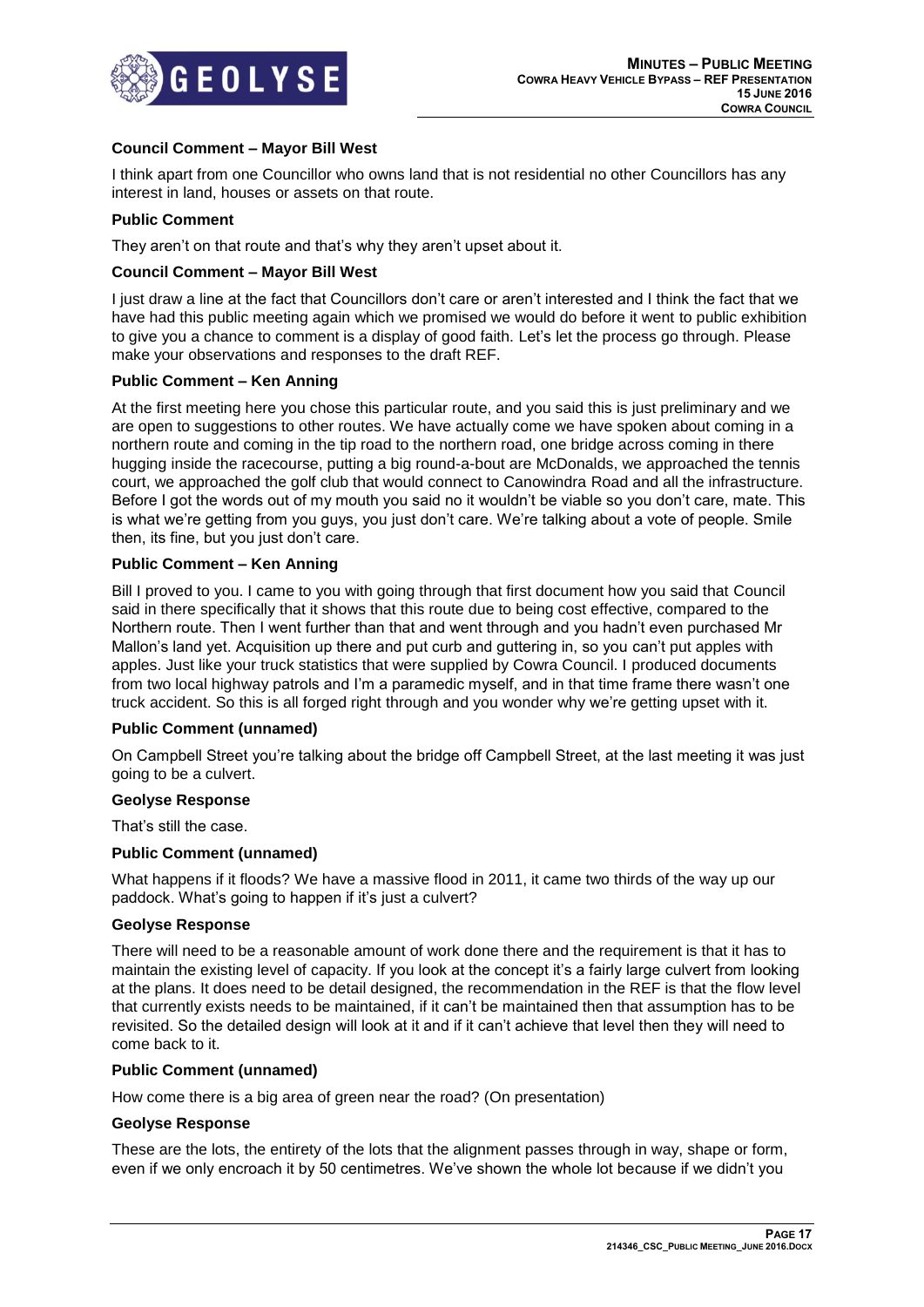

wouldn't be able to see it all. It is showing the lot that would be affected by acquisition, not that the entirety of those lots would be acquired.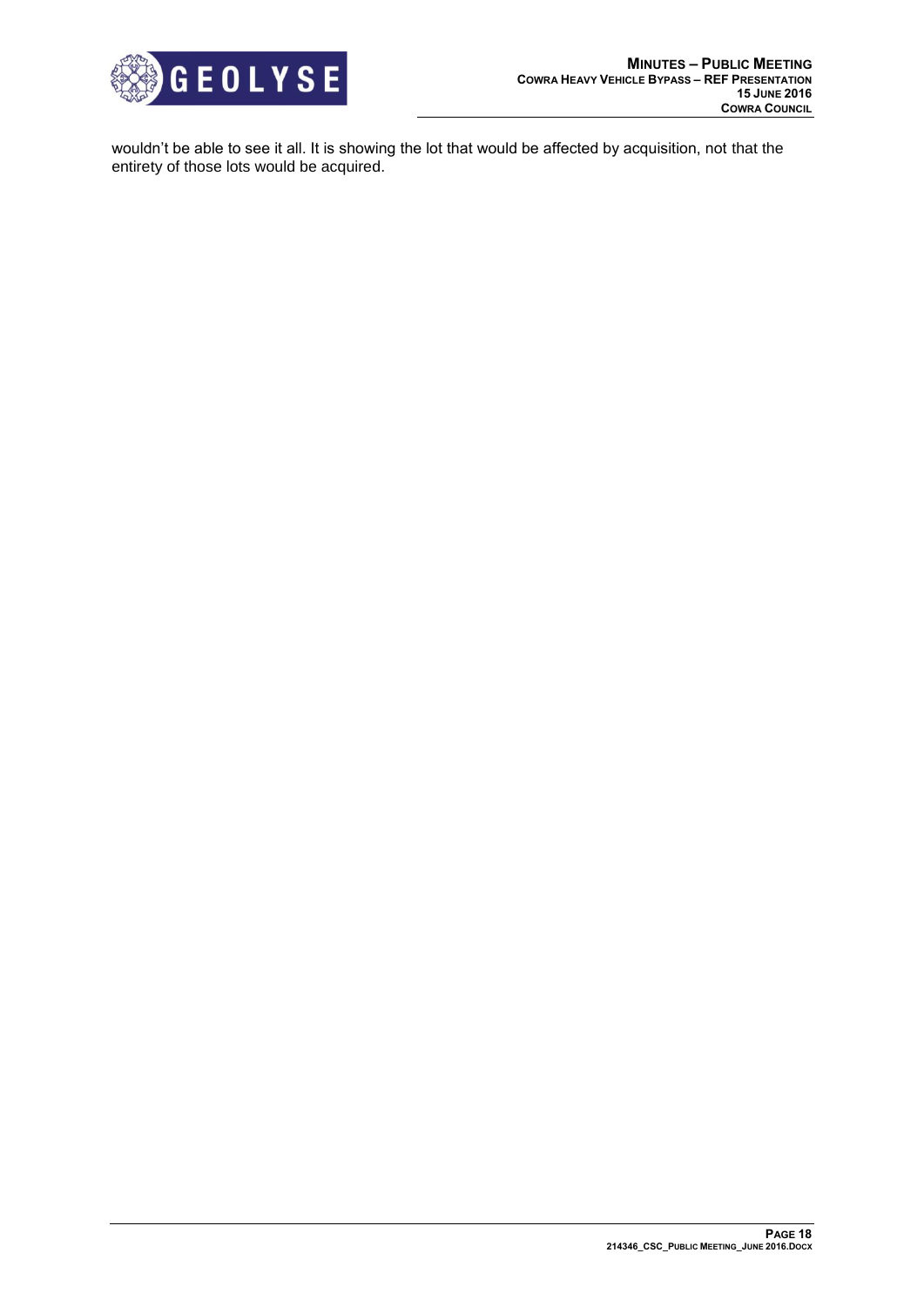

# **Public Comment (unnamed)**

You're showing the potential land acquisition and you've coloured all that big area in green.

#### **Geolyse Response**

Look I apologise if there is any confusion but I can clear up without showing a doubt that it's not the intention to acquire all those lots and all of that land will not be acquired, the minimum necessary will be acquired.

# **Public Comment – Gary Byrnes**

You mentioned the corner of Airport and Boundary Road, you have to knock down a few squeaky gums there.

#### **Geolyse Response**

No, if we acquire that land we would not need to knock them down.

#### **Public Comment – Gary Byrnes**

What about all the nice ironbark's all the way down Airport Road, they will have to go? Council has a hissy fit if you want to cut a tree down and they're cutting them down and if that goes ahead you will have to take the whole lot out.

#### **Geolyse Response**

Again I would have to look at the detailed design. The ecological assessment goes through that section and walked the whole route and looked at impact so it is dealt with in the ecological assessment.

#### **Public Comment (unnamed)**

Have you been up the route lately?

#### **Geolyse Response**

Not since I first came out here.

#### **Public Comment (unnamed)**

Well their putting a new development at the airport. What about the new development started at the airport?

#### **Geolyse response**

Well similar to all the individual properties the access into that would need to be designed in the detailed design the same way as all the properties are affected.

#### **Public Comment (unnamed)**

Well that DA for the development at the airport has already been before the RMS and they've drawn up intersections at Grenfell Road. The traffic has already been factored in to what's going on there.

#### **Public Comment (unnamed)**

It would appear to me that maybe that's why they've been existing on the Boundary Road and Airport Road to fit in with the new industrial subdivision.

#### **Public Comment – Allan?**

You're talking about noise, where did you take the noise level from?

#### **Geolyse Response**

There was one outside … Campbell Street, there was one outside the property around this corner, and there was another one somewhere just here (shown on presentation) near the industrial area.

#### **Public Comment (unnamed)**

I don't understand that because if it's a heavy vehicle route that noise level you took would mean jack crap because you're going to have heavy vehicles going up there so the noise level you took, for me, is irrelevant, it's got nothing to do with the bypass.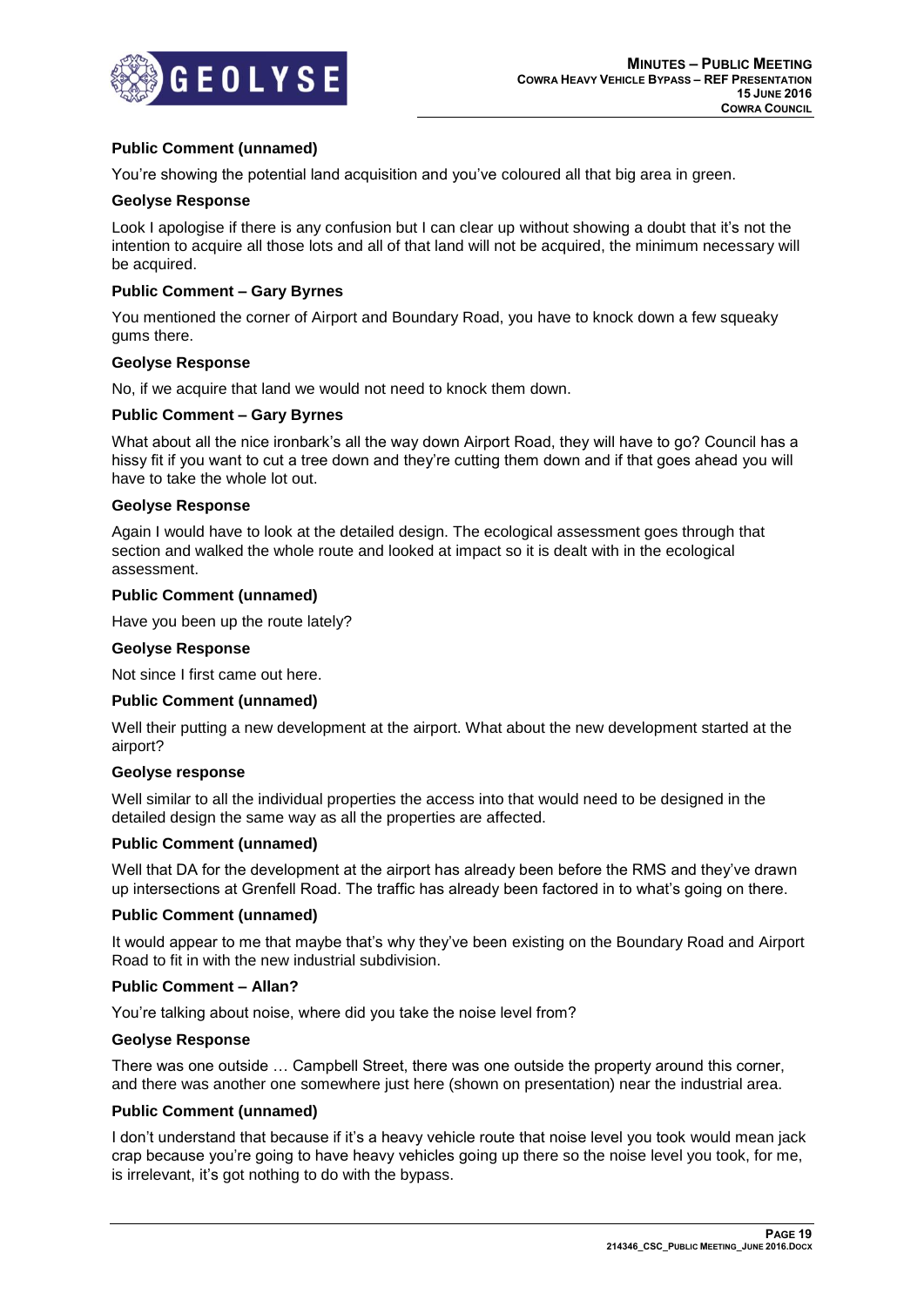

# **Geolyse Response**

Well the purpose of taking the noise level reading is to find out what the current noise level at that property is and then the modelled impact level is compared to the current level. So there is no point in taking readings on a completely different road that is currently affected by heavy vehicles because that doesn't tell us anything about what the level of impact is going to be to the route alone. So the purpose of putting monitoring locations on the alignment is to find out what the current noise levels are so that we can compare the future levels to this.

# **Public Comment (unnamed)**

I disagree with that because you said a while ago that every intersection is going to be a round-aabout, is that correct?

#### **Geolyse Response**

The majority of the ones on the main road will be round-a-bouts, well that's the recommendation.

# **Public Comment (unnamed)**

So therefore every heavy vehicle coming in there now will be on the compression break so the noise level goes sky high.

#### **Geolyse Response**

So again, there is a need for a construction noise and vibration management plan and that would need to look at the detail design and update the model. That will happen as part of the detailed design process. It's not that this was done in isolation, it was done on the basis of concept and it will be done on the basis of detailed design.

# **Public Comment (unnamed)**

I have come and sat here and listened to everyone. I live on Boundary Road with everyone else. Even if I didn't live on Boundary Road I can't see the sense of this bypass. I can't understand why they didn't take the land way up further on Sydney Road, take the paddock and then go all the way around and then as everyone else said, stop on Taboowra Road and then it doesn't really effect anyone. I can't understand why Council would do it and if there are any Councillors that lived on this route would they pass it? Because I don't think they would.

#### **Geolyse Response**

I can't comment on that.

# **Public Comment (unnamed)**

No, I know you can't comment. They say that they listen and that they take into account everything that they say and I don't believe that they do. I think that they've got it set and that they just do it whichever way that it's going to happen and I've got a son who catches the bus on Boundary Road, he's 12, so I don't know he may be already left school by the time this is over, but Ken Anning has two little kids and there's more little kids that are going to come. You cannot physically see any trucks, busses, whatever, from my house as they come over the hill so I just see an accident waiting to happen and to the poor person that it happens to it will be absolutely devastating. It just doesn't work. Not at all. Not for anybody.

#### **Public Comment (unnamed)**

They're putting lives at risk.

#### **Geolyse Response**

I encourage all of you to read the document, there will be areas that you're interested in and areas that you're not. I do encourage you to look straight to the section where we dealt with public comments and that will direct you to the area in the REF and if you are or aren't satisfied with what's written please let us know.

# **Public Comment (unnamed)**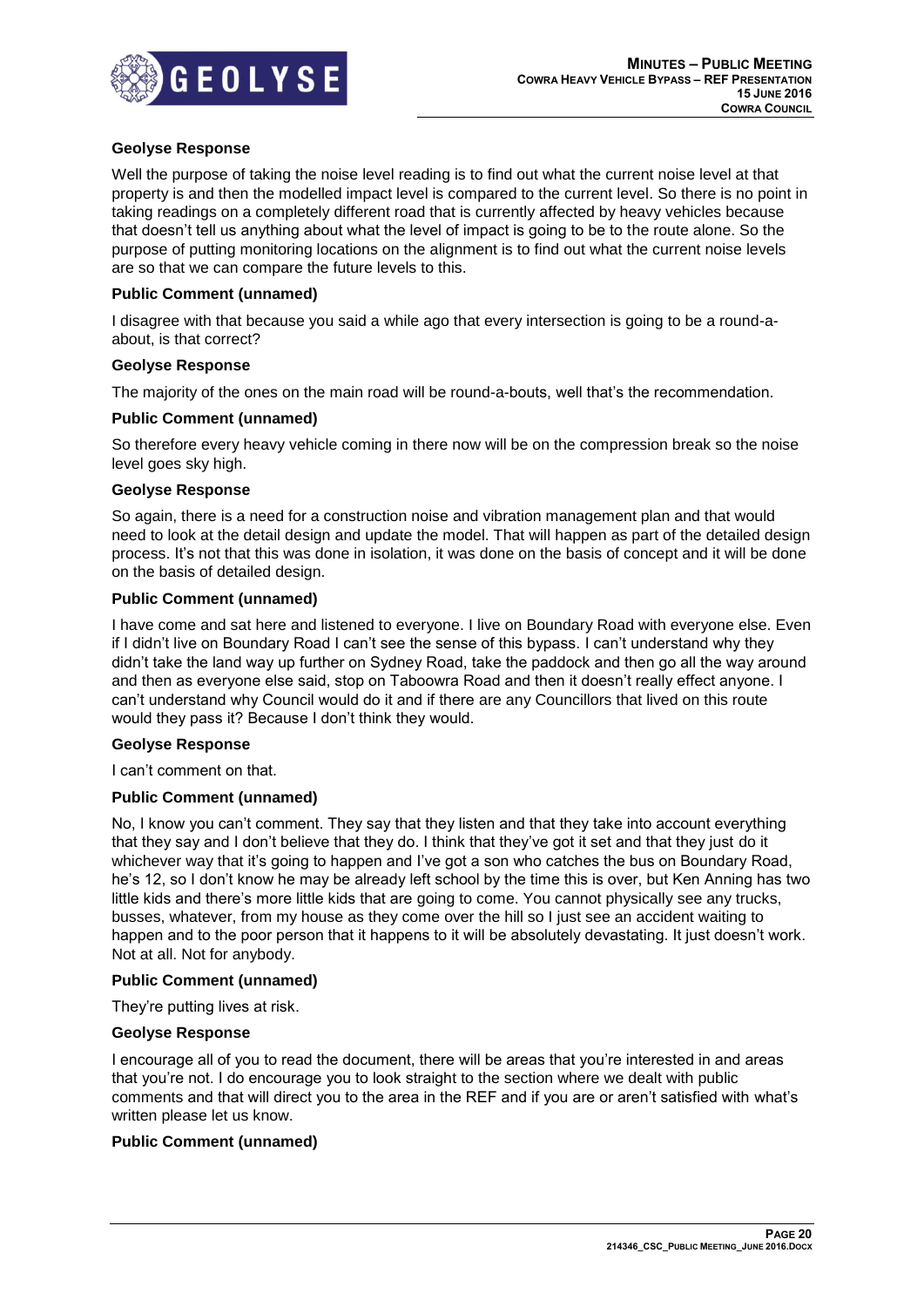

I realise that but also it was said at the previous meeting that they'd have bus stops on main roads. We didn't buy our home on a main highway, we bought it on a country road so it was nice and safe for our son to grow up on.

#### **Geolyse Response**

Any perception that this is going to be a highway with 100 or 110 kilometre speed limit is

# **Public Comment (unnamed)**

But what are trucks going to do? Trucks aren't going to slow down, they are coming across all the main highways. They're not going to be able to slow down sufficiently to go on a round-a-bout.

# **Geolyse Response**

The recommended speed in the traffic assessment is between 60 and 70 km.

# **Public Comment (unnamed)**

I see trucks going down Boundary Road and I reckon they would be doing about 80 or 100 now.

#### **Public Comment (unnamed)**

There is definitely going to be a death on that road.

#### **Public Comment (unnamed)**

Yes, there already has been.

#### **Geolyse Response**

The details are in the draft report, you can see it for yourself. Have a look and comment.

# **Public Comment (unnamed)**

Most of the trucks that come in from the west could probably go down Boorowa Road.

#### **Geolyse Response**

There is quite a detailed model of where traffic is coming from and going to.

#### **Public Comment (unnamed)**

There won't be much going down Boundary Road and Airport Road that way.

# **Geolyse Response**

Have a look at the number that are there. There is a very detailed model of where traffic is coming from and going to.

#### **Public Comment (unnamed)**

Why have they not taken their noise levels from coming up from the airport and at the top of the hill on Boundary Road? That's where the most noise is going to generate.

#### **Geolyse Response**

As I said, that would make it counter intuitive. You wouldn't want us to find that the current noise level is very high because that would make it easier for us to justify that more noise is going to be acceptable. The best outcome in a noise assessment is that the current noise levels are very low and in that way any difference in them is going to be apparent and there will be a significant impact.

#### **Public Comment (unnamed)**

The noise assessment is done at both levels, at what point are we going to say there is going to be unacceptable or high levels of truck noises? If it becomes a bypass and if heavy vehicles start using it they will be using exhaust brakes they will be accelerating at round-a-bouts and so forth. When we come to detailed design when do we pick that up?

#### **Public Comment (unnamed)**

What is an acceptable level?

# **Public Comment (unnamed)**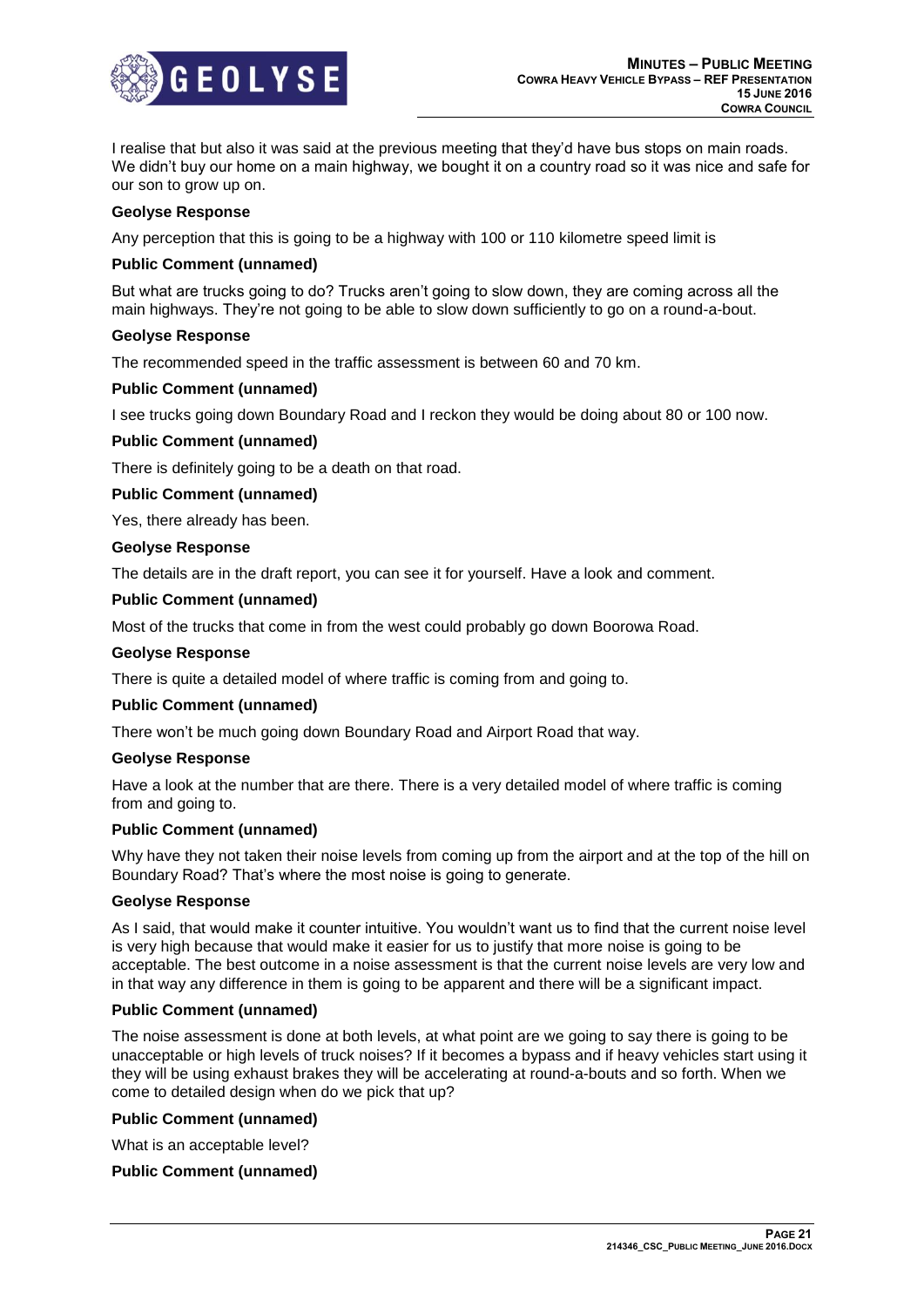

I'm not even going to say what's acceptable, because acceptable in my mind might be different to another person's mind. There is going to be more trucks on it so at what point do we assess impact of the exhaust brakes, accelerating and so forth.

#### **Geolyse Response**

That's assessed in the model. That's the point of the model.

# **Public Comment (unnamed)**

It affects everyone in Campbell Street, so are you going to put a noise wall along Campbell Street to stop the noise?

# **Geolyse Response**

It's not recommended.

# **Public Comment (unnamed)**

I know it's not recommended but they are going to come up the Darby's Falls Road and there is going to be a round-a-bout so the engine break goes on, everything goes on, so all those people that are living within 300-400 yards on the Sydney side on Campbell Street are going to hear that noise and when they going through the round-a-bout on the other side going towards Parkes Street their going to hear the motors of the truck changing gears. I mentioned this at the start of the meeting last time, you wouldn't have all these people here if you took the road back up Sydney Road, or through Mr Johnson's place, you've got virtually the same route but you're not affecting the houses in this area. And that's me, I'm talking about me. I can't help the people on Boundary Road. The people on Boundary Road have the right idea to send the traffic back down Boorowa Road, onto the Grenfell Road, it doesn't affect, there are sporting ovals, there's a golf course, there is no one living there. If you're going to have a truck bypass why go up through the mission, why go up through Boundary Road and Airport Road? Send them down the Boorowa Road and onto the Grenfell Road, they go up the Young Road and there are no houses there. You wouldn't have any of these people here whinging and carrying on. And I'm one of the biggest whingers because it is going to go through my house and that's why I'm here because I want to know, is this a two year thing, a five year thing, a twenty year thing? No one can tell me you're going to build it.

# **Public Comment (unnamed)**

Do you have any idea of when it's going to happen?

# **Public Comment (unnamed)**

So were all here getting upset about something that might not happen in our lifetime?

# **Public Comment – Barry?**

I've been 50 years in the transport industry operating heavy trucks and on that route there is a lot of hard pulling and hard breaking, this is where the excessive noise is going to come into play. You've got uphill from Grenfell Road, up Airport Road. Then you turn into Boundary Road and you've got uphill along Boundary Road and downhill to the Young Road and everything in reverse going the other way and this is where the noise is going to be unbearable with breaking and trucks pulling harder. I live on the corner of ... and they're still pulling hard coming up Airport Road from Grenfell Road at our place and I can hear them still pulling up the hill on Boundary Road from my place.

#### **Geolyse Response (unnamed)**

I encourage you to read the noise assessment and form your own conclusion.

# **Public Comment – Craig Fisher**

Once the bypass is built and the main street is still designated as an RTA road, what's stopping a truck coming straight through the main street and going straight through Grenfell Road, Boorowa Road and not worrying about the bypass because it's just too much hard work?

#### **Geolyse Response**

Nothing, unless Council lobby RMS to take off the restricted access vehicle route designation.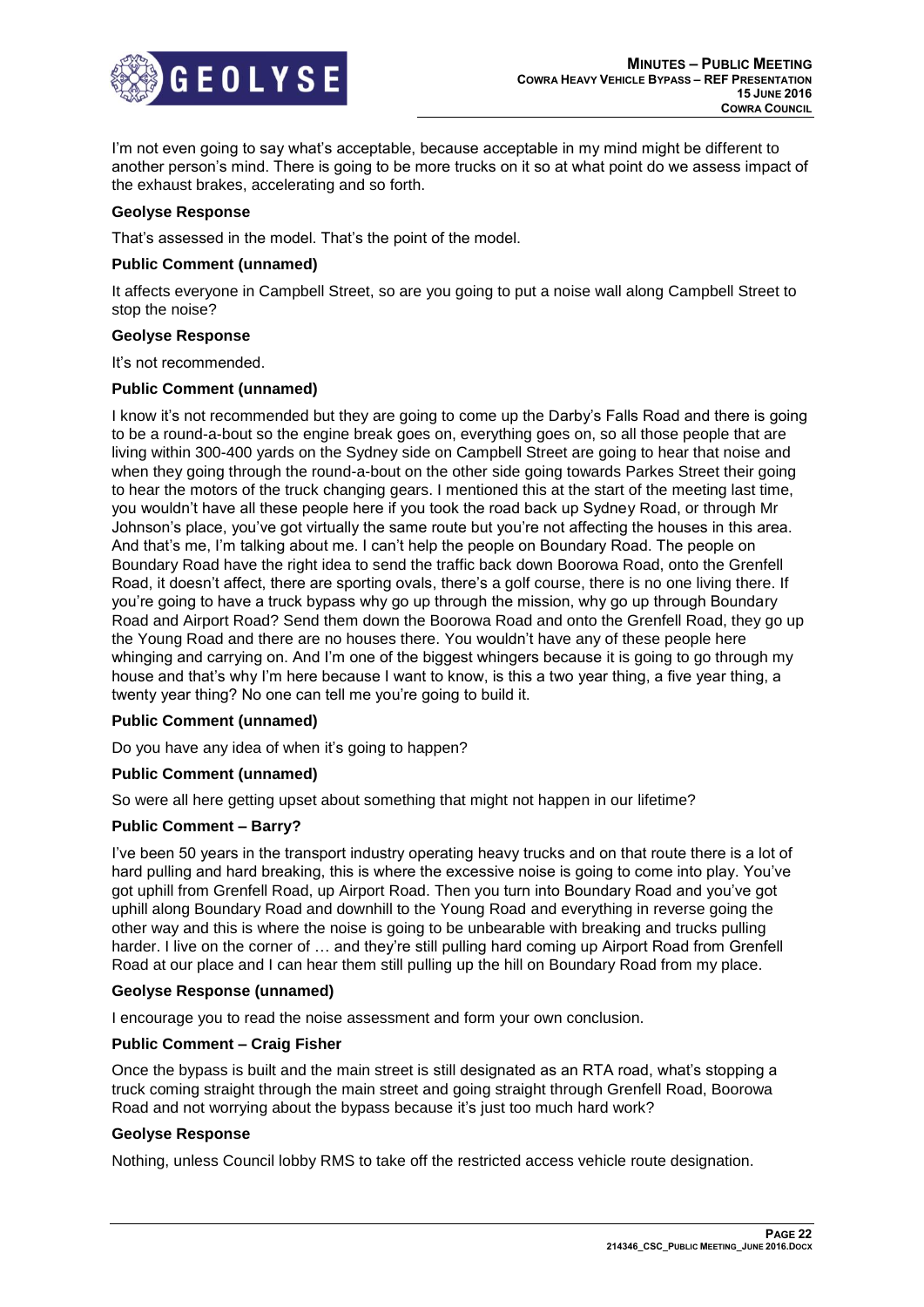

# **Public Comment – Craig Fisher**

But the trucks that need to use the Canowindra Road are still going to have to come down the main street.

# **Councillor comment**

There are actually stages, this is the first stage of the round-a-bout plan. There is still a northern plan.

# **Public Comment (unnamed)**

How did you come to a conclusion to put a round-a-bout on the Darby's Falls intersection?

#### **Geolyse Response**

That is a regional road from RMS perspective and they expect that their roads will maintain priority and the only way of achieving that is to put a round-a-bout.

#### **Public Comment (unnamed)**

Will the design of the round-a-bout be similar to the latest one they put in in Wagga? If you're going to put those in, then you're going to put in about 5 major accident stops.

#### **Geolyse Response**

The design I have seen in recent years of round-a-bouts have a built in flatter section so that the longer heavy vehicles can cut in and over the round-a-bout.

#### **Public Comment (unnamed)**

That's about 5 degrees. You get a cattle truck going through there at 5 degrees and something goes wrong and you've got one coming down the hill past the mission at the moment to go under the bridge and he rolls over he will clean those pylons up from the bridge.

# **Geolyse Response**

There is a lot of design work that needs to be looked at.

#### **Public Comment (unnamed)**

From Campbell Street to Grenfell Road is a waste of time and a waste of money and a waste of the hassle we have done for it. Maybe Bill or one of the Councillors can answer this for me, how much money have we spent on this project so far?

#### **Geolyse Response**

This was discussed and disclosed to the last meeting in terms of our engagement fee, which is part of the public record information .

#### **Public Comment (unnamed)**

You're just moving a risk from the CBD into a residential area. Kendall Street is the designated highway, and now you're shifting the noise, pollution, dust and everything into the residential area. I can see the point of a bypass for Cowra, it will need it eventually but a proper bypass. The northern route when we had the GHD thing and there were the three options the ring road, the southern and the shorter circuit of that, why not just build the northern part of that?

#### **Councillor Response**

The reason why I put the intersection first is because it picks up the three highways where the major part of the traffic is. You have one road of Canowindra Road which is only picking up one road with the Northern Road. This will pick up the Boorowa, Young and the Sydney Road traffic. You have three major traffic if you're going through this and I felt this was the simplest first one to go and whatever we do, were doing planning now. We have probably spent \$250,000 on this, it is called planning for the future and making a decision now as you have all said in 50 or 60 years' time when we need something. To go out past the abattoir now is not going to be cost effective. The trucks could come up and go round there legally now and they don't cause trouble. But the other trucks are going to cause trouble and we have tried to make a safer road for those other trucks.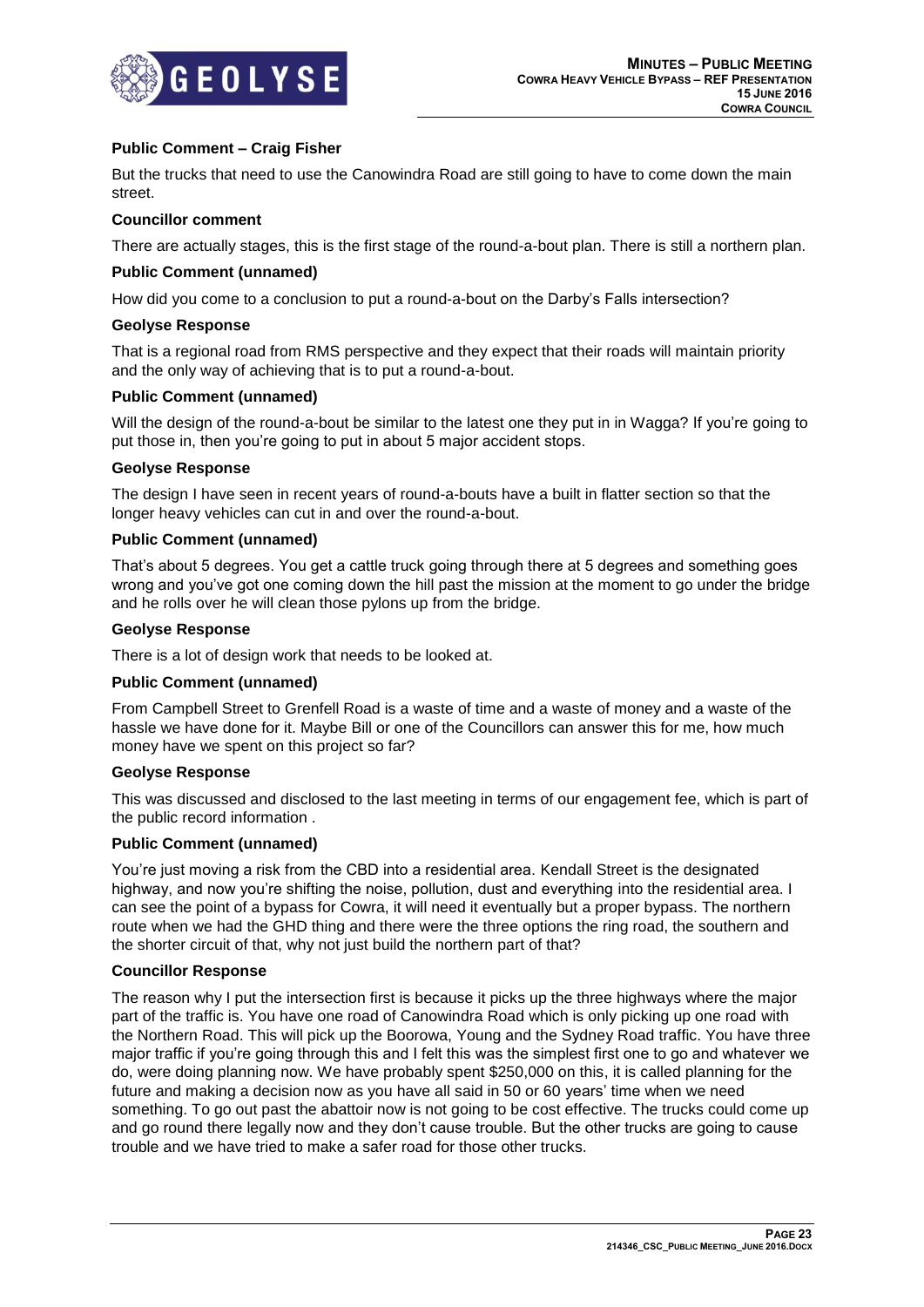

# **Public Comment (unnamed)**

Going down Boorowa Road, I would like to see the money that could be saved with Airport Road and Boundary Road. You could build a proper truck stop with facilities and encourage the trucks to come there and spend their money.

# **Public Comment (unnamed)**

And those other roads are already highways.

# **Public Comment (unnamed)**

Thank you David for coming to explain to everybody because it has taken some time. I am curious that this project meets the Council objects. I am just wondering that perhaps Council will say it meets the objectives but let's prove it's impossible to do because the people who are here and the information that people have given the council it shouldn't go ahead. So your object might be to prove that it's not possible.

#### **Geolyse Response**

Your comments will be taken into account and I will reiterate that I do encourage you all to ring or write or email if you want to make your thoughts more known then please do so. We will certainly take them into account and they will be included in the document if you have to opportunity to review it. If you have any questions you can call and speak to us.

# **Public Comment (unnamed)**

When does all this start?

#### **Geolyse Response**

First of July it will become public and it will be public for 28 days.

# **Public Comment (unnamed)**

Where at?

#### **Councillor Response**

It will go in the Council agenda hopefully next Wednesday that's when it becomes Public. We indicated earlier that we are happy to do thumb drives because it is a fairly big file and you can take it home and review it yourself. If you have any questions David and Council staff will be happy to answer them. As far as Council is concerned we have got a fair way to go yet. We appreciate the concerns of the residents. I take John's point that there has got to be fair compensation.

#### **Public Comment (unnamed)**

Basically what the Council has to do is replace the same amount of land and the same amount of buildings at least.

#### **Public Comment (unnamed)**

Where is the display going to be?

#### **Councillor Response**

It will be on Council's website, we have a couple of copies in the front foyer at Council and we can provide you with a thumb drive.

#### **Councillor Comment**

I would urge people to act on the purpose of this meeting with matters made quickly that they may or may not agree with and the second stage of the exercise, if they then agree with the route that is selected then address that issue as a separate thing. This first thing is addressing this report.

# **Geolyse Response**

I do reiterate that because whilst the comments regarding the route will be included there is very little we can say in terms of our assessment. So it is best to separate the issues and direct any comments in terms of the route to Council, they would be best placed to respond to it.